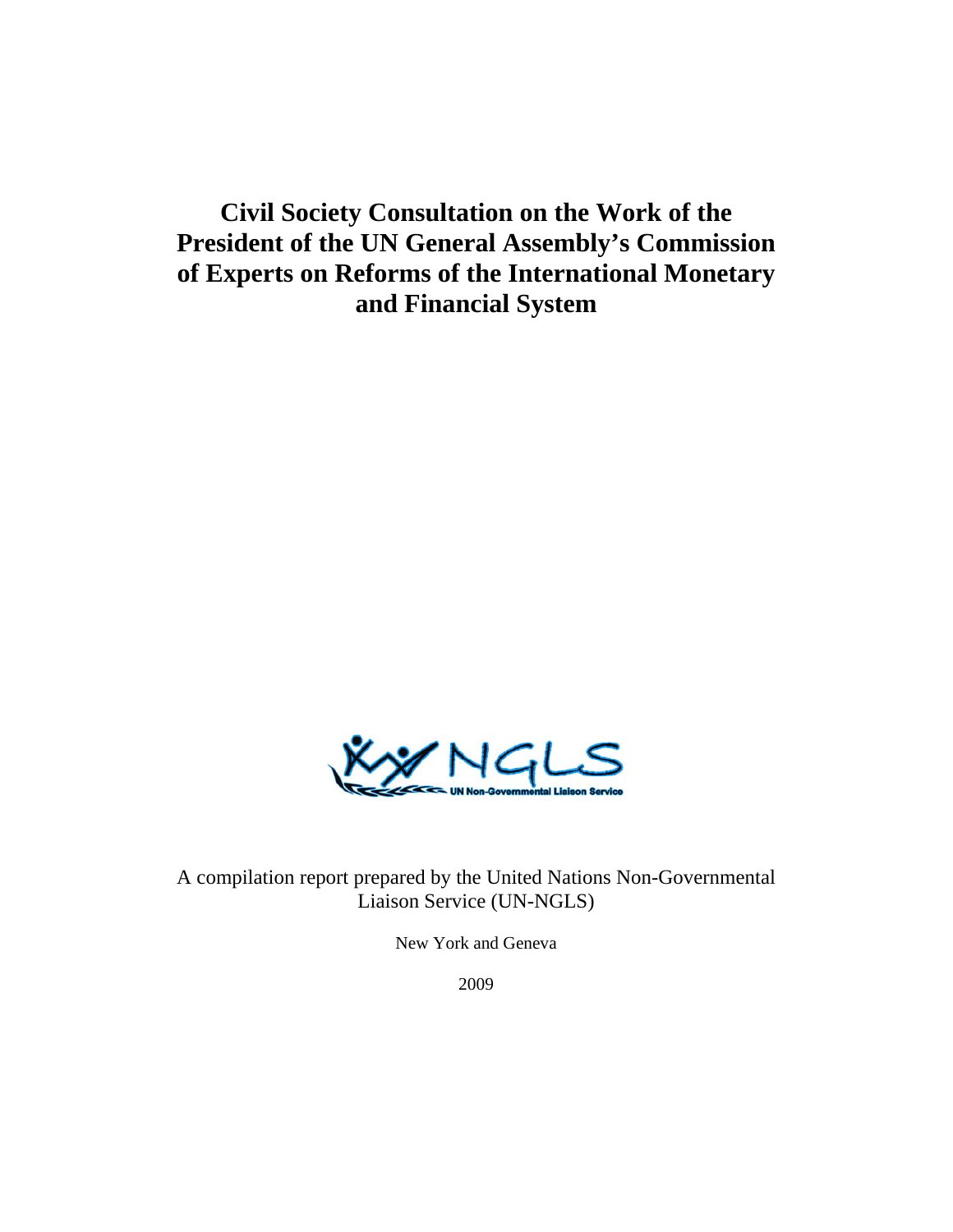# **Table of Contents**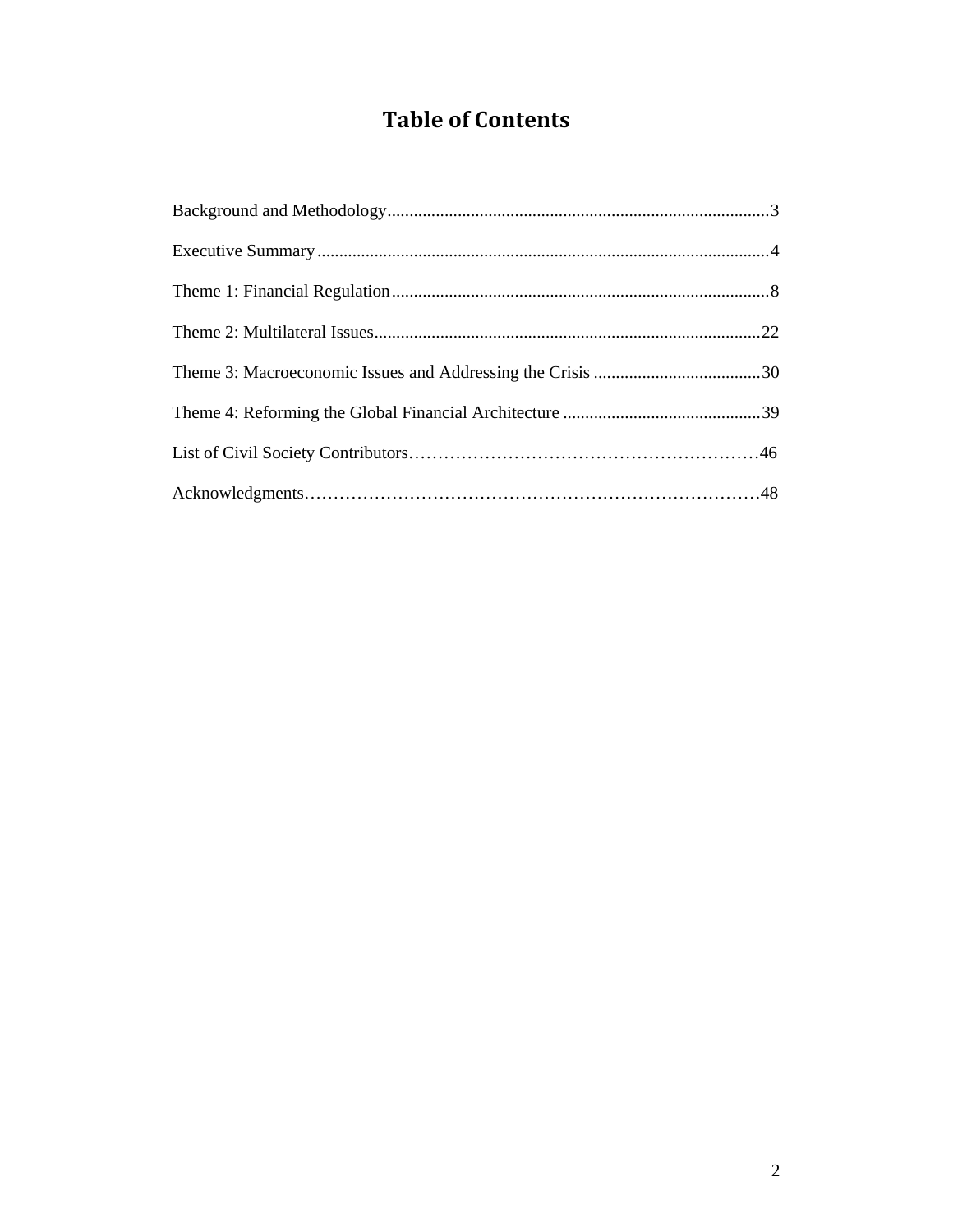## **Background and Methodology**

In the wake of the global financial and economic crisis, the President of the United Nations General Assembly set up a Commission of Experts on Reforms of the International Monetary and Financial System to reflect on the causes of the crisis, assess its impacts on all countries and suggest adequate responses to avoid its recurrence and to begin the process of restoring global economic stability. The Commission has a relatively short span of time to carry out its work and to produce a final report, to be distributed to Member States, other involved parties and the wider public, as part of a larger United Nations initiative to achieve the needed financial and economic reforms. The report will be considered in the preparatory process leading up to the UN Conference at the highest level on the world financial and economic crisis and its impact on development (called for in the final document adopted at Doha in December 2008 – resolution A/RES/63/239).

The GA President called upon the UN Non-Governmental Liaison Service (NGLS) to bring together civil society-based expertise and insights and compile it into one report in order to inform the preparations of the President's Commission on Financial Reforms. NGLS accomplished this through a three-week online consultation (26 January-13 February) that sought feedback on the four working themes of the Commission (financial regulation; multilateral issues; macroeconomic issues and addressing the crisis; and reforming the global financial architecture). NGLS then had ten days to prepare this report.

Nearly 100 responses were received during the consultation, many of them from different networks that bring together millions of people on different issues (trade, gender, global unions, environment, etc.) across several countries from the North and the South. Many of the organisations that responded are networks of hundreds of organizations or even "networks of networks" representing thousands of members. Other submissions reflect the views of a smaller number of organizations or people.

The NGLS online consultation aimed at being as inclusive as possible and was designed to interface with the way the Commission is structuring its work. NGLS has an extensive outreach capacity to civil society organizations; and, once informed, the organizations themselves took it upon themselves to advertise the consultation within their own networks.

The NGLS report does not represent a "consensus document" among NGOs, but aims to reflect the content of civil society proposals to reform the international financial and monetary system. It is hoped that it will serve to spark debate and to shed light on a number of issues.

For further information on methodology of this consultation, see the NGLS website (www.un-ngls.org/scf). A number of NGO submissions can also be found there.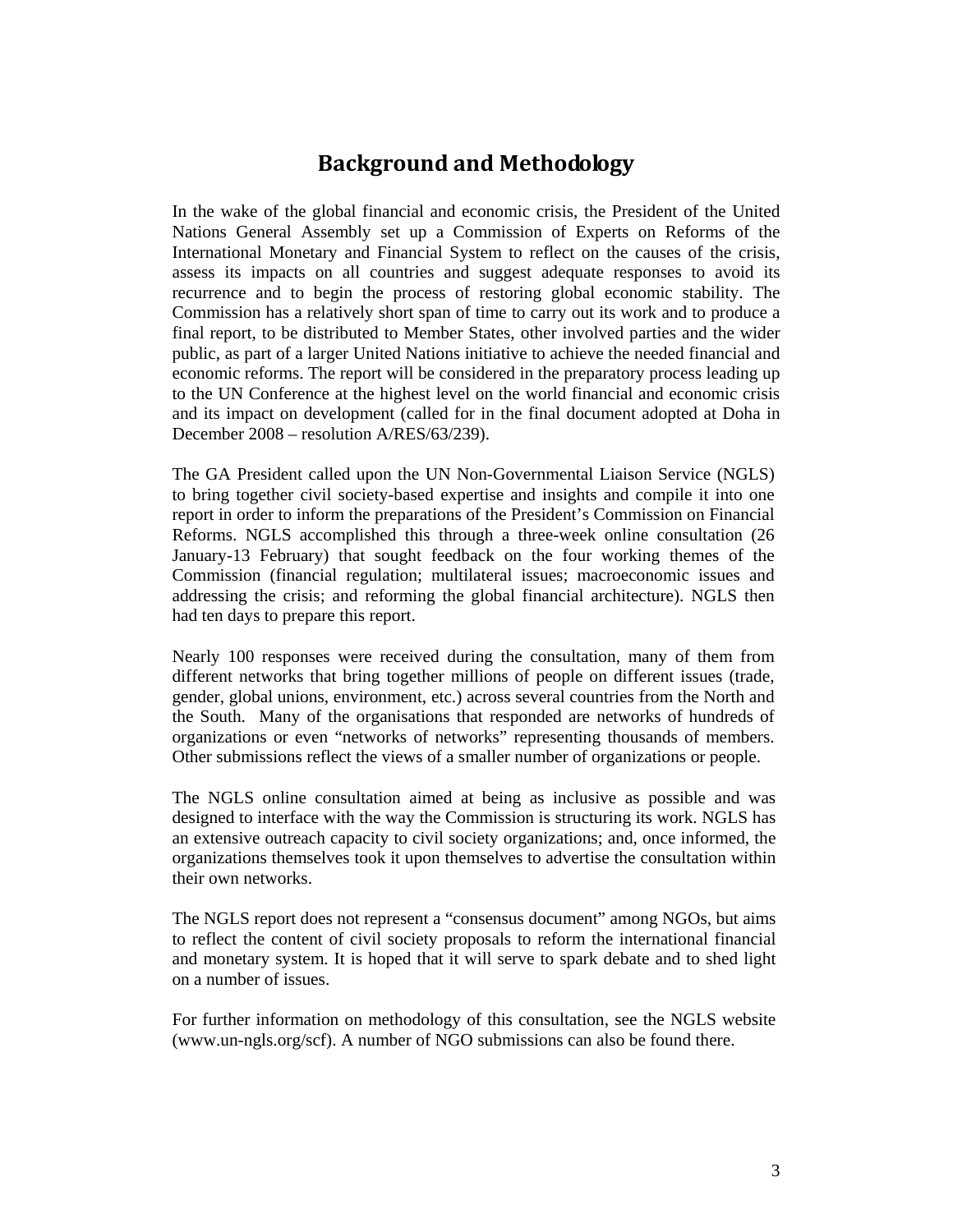## **Executive Summary**

*The ongoing financial crisis and its continuing spillover into the global economy has created a crisis of survival for the poor – nations as well as people. Economies have been slowing down, jobs have been lost, capital inflows are drying up, commodity prices and exchange rates are showing signs of increasing volatility, and all these factors are pushing countries to the brink of economic crisis.* 

*It is increasingly becoming clear that the current crisis is deepening and requires a global response.* [ActionAid International]

While the responses to the consultation were many and varied, there were several central themes that emerged. First, almost all respondents agreed that the responsibility for the current financial crisis lies in the developed world. It is therefore developed countries that must carry out the most fundamental changes, both in terms of their domestic policies and in the positions they take in international economic governance fora. For most respondents, the current global financial and economic crisis exposed a misguided macroeconomic policy framework that civil society had denounced for decades and was symptomatic of a democratic deficit in global economic governance, including the lack of meaningful voice for developing countries in relevant decision-making fora.

Many argued not only for a stronger role for the United Nations in the immediate response to the crisis: responsibility for coordinating the longer term global economic and financial reforms should ultimately fall squarely with the United Nations, as the most globally representative and participatory body currently in existence. Major reform decisions that will affect all countries cannot be left to the G8 or even the G-20. In the same vein, when calling for in-depth reform of the World Bank, the IMF and the other principal international financial institutions (IFIs), as well as the possible creation of new global regulatory bodies, most respondents advocated that these be brought institutionally under the purview of a strengthened United Nations, and be in practice accountable to UN human rights, development and environmental objectives (Chapter 2).

#### **Immediate Response to the Crisis: A Strategic Opportunity**

One way developed countries should take responsibility for the current crisis is first, to maintain their ODA commitments; and, second, prepare a "global financial stimulus package" that would be directed at developing countries. This package should bring no new debt nor should it be attached to conditionalities that would limit developing countries' ability to respond to the crisis in a flexible manner. Indeed, the package should enhance their ability to choose from a range of policy options including capital controls (which should be "re-legitimized" as essential crisis prevention and mitigation tools) and various counter-cyclical measures. This stimulus could also include debt relief from arrears accumulated over the previous decades.

Any kind of stimulus should take the social dimensions of the current crisis into account and gender impacts in particular. Almost all submissions raised the need for introducing some kind of "social floor" in the wake of the current crisis. It was argued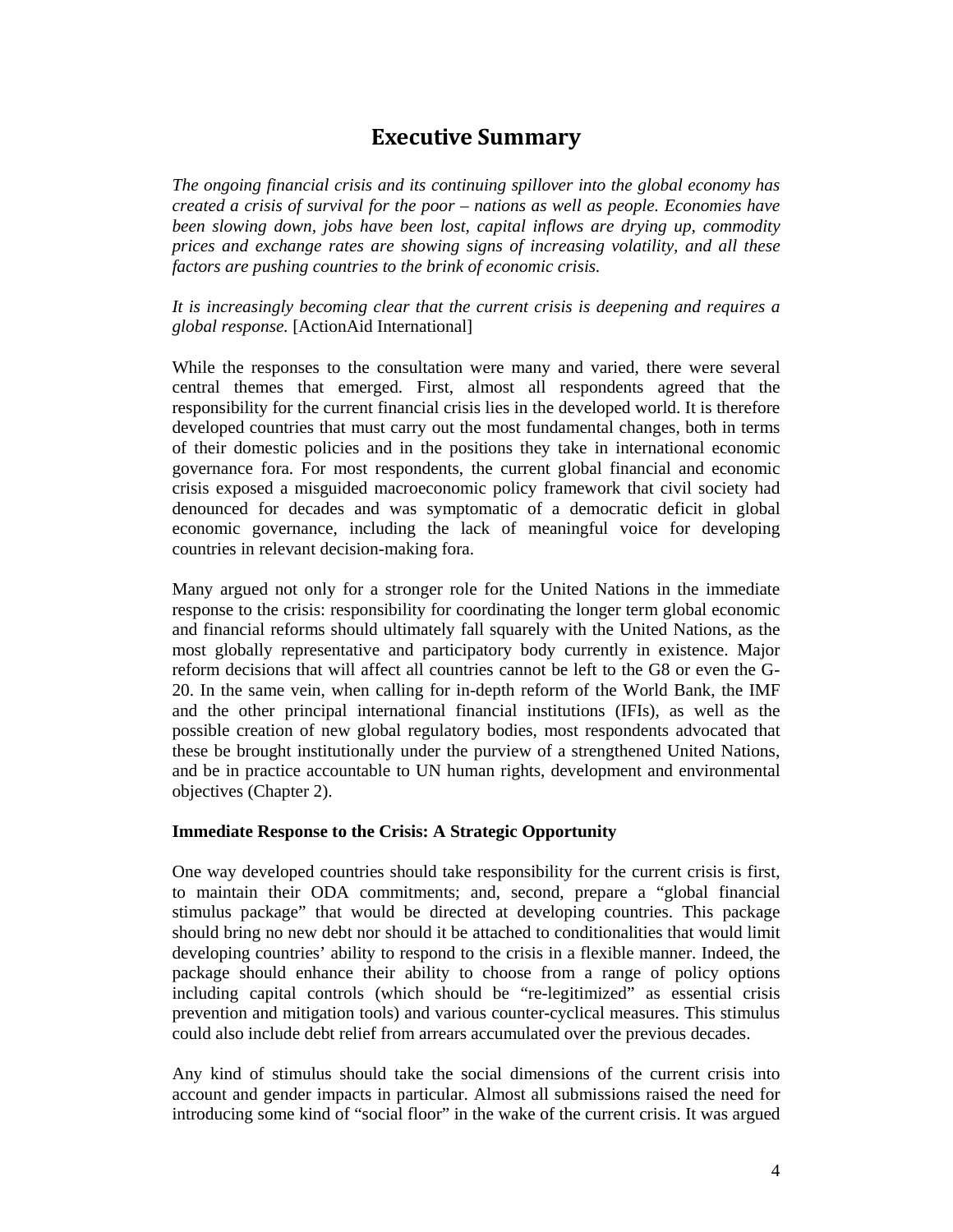that various forms of social protection – often the first victim of budget cuts – should instead be expanded in this time of crisis. Many insisted that these measures would in fact have a positive long-term impact on the development of all countries. The crisis should further be an opportunity to reorient macroeconomic policies (including the mandate of central banks) so as to be made consistent with full and decent employment and development goals (Chapter 3).

Indeed, most respondents urged governments "not to waste" the current crisis but to use it as an opportunity to address the other "crises" (food and climate, jobless growth and below-poverty-line informal work) and to develop long-term sustainable social and economic development strategies. Respondents were adamant that the crisis be used as an opportunity notably to develop a *green global economy that respects and preserves our global common goods, prevents further global warming and ensures a sustainable, safe and clean environment for future generations.* [Social Watch]

#### **International Tax Cooperation**

The multiple dimensions of international tax policy were treated by many contributors as a major regulatory issue, as well as a necessary redistributive instrument. Tax loopholes translate in regulatory loopholes, as well as a massive hemorrhage of public revenue and source of global injustice. Resource mobilization through international tax cooperation was seen as all the more necessary in the current context of gargantuan deficit-funded bail outs and stimuli in rich countries and constraints on the ability of poorer countries to pursue counter-cyclical policies and maintain budgetary spending. This included cooperation to curb or eliminate tax havens, tax evasion and transfer pricing, regional cooperation to set floors on corporate taxes, as well as various forms of international taxation (notably a currency transaction tax) that could raise significant resources as well as play a regulatory role. Some called for the creation of an International Tax Organization while significantly strengthening the UN's work on tax cooperation in the interim (Chapter 1).

#### **Re-regulating Finance to Work for People and the Real Economy**

A host of concrete proposals were put forward to bring transparency to the financial system and downscale systemic risk, including by shutting down secrecy jurisdictions, raising capital requirements on derivatives and hedge fund markets, placing limits on leverage ratios and effective "socialization" of financial institutions that are "too big to fail." With the dual food and energy price crises that preceded the full global impact of the financial crisis, many contributors stressed the need for special public measures to curb or eliminate speculation on staple-food-related-commodity and energy markets.

Various proposals mentioned the need for "counter-cyclical" regulation as an essential alternative to the pro-cyclical "boom and bust" policies that characterized the selfregulation paradigm embodied in Basel II. Beyond that, participants saw a regulatory role in directing finance to long-term societal goals and bringing it back to one of its core functions of financing production in the real economy. This could be achieved through a combination of prohibitions, penalties and incentives, the screening of capital entries, and new regulations that favour (instead of *de facto* penalizing) cooperative forms of finance and community reinvestment. It also meant a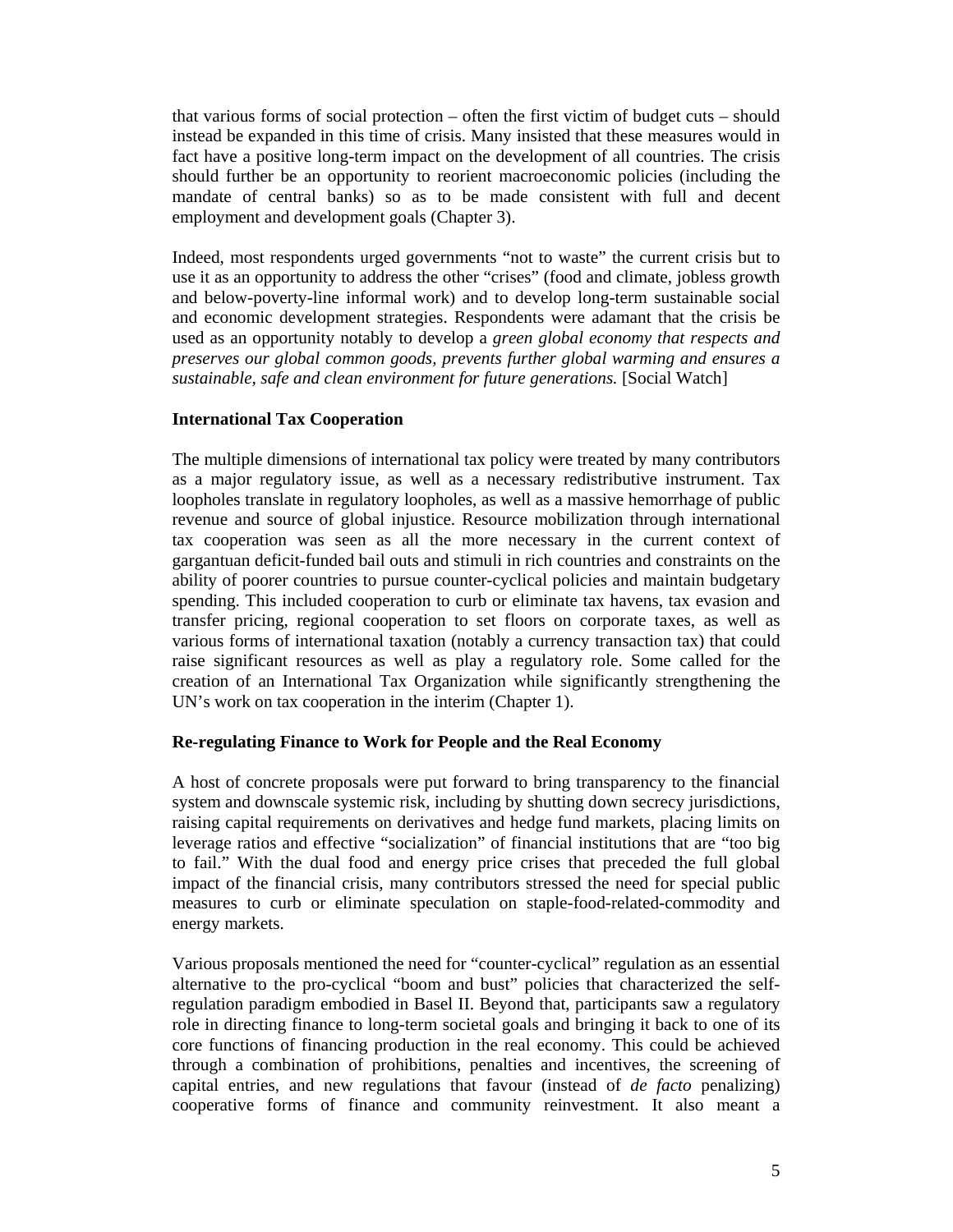fundamental review of rating agencies and redefining risk criteria to include parameters of long-term sustainability and social cohesion (Chapter 1).

### **A New Sovereign Debt Architecture**

Many international campaigning networks on debt provided a comprehensive approach to construct a new sovereign debt architecture, including a fair and transparent orderly debt workout mechanism and the cancelling of odious and illegitimate debt. Frequent mention was made of what was described as the historic decision taken by Norway to cancel several claims on the basis of "failed development policy" and "co-responsibility." In addition, the comprehensive debt audit conducted by Ecuador and the suspension of payments on some claims subject to further investigation were cited by many contributors as a model the UN should encourage and support.

There was a wide call to review and redefine debt sustainability in terms of human development and human rights goals. It would aim also to deter creditors from engaging in irresponsible lending and could form the basis for developing a common platform or covenant for principled and responsible financing (Chapter 4).

### **Global Financial Architecture: Redressing Global Imbalances and Asymmetries**

Many contributions proposed various measures to address global imbalances and asymmetries in the global economy which contributed to the current and past crises and reinforced global inequities, notably in terms of South-North net financial flows and unequal capabilities in crisis response.

A number of contributions identified sharp gyrations in exchange rates as a major source of instability and inequity, affecting trade relations often more fundamentally than trade determinants on the official trade agenda – calling for the UN to play a leading role in addressing this perennial issue since the collapse of the Bretton Woods system in the 1970s. In particular, some contributions encouraged the Commission to consider UNCTAD's recent proposal for a multilateral exchange regime to stave off currency speculation.

Regional approaches as an alternative or stepping stone to multilateral exchange rate stabilization were indeed emphasized by a number of participants, often described in the context of more comprehensive regional development agendas, including the *Banco del Sur* in Latin America, and regional currency arrangements and reserve pooling. Mention was made notably of the "Ecuadorian proposal," involving intensified regional monetary cooperation towards regional exchange rate mechanisms, the pooling of reserves and their convertibility into a new regional currency.

A few participants contributed and commented on proposals for more fundamental global financial architecture reform involving the creation of a new global reserve system to anchor exchange rates, with "seigniorage" (emission) capacities, and involving symmetrical disciplines on surplus and deficit countries. Proposals ranged from the IMF issuing Special Drawing Rights (SDRs) for financial and currency stabilization as well as development objectives, to the establishment of an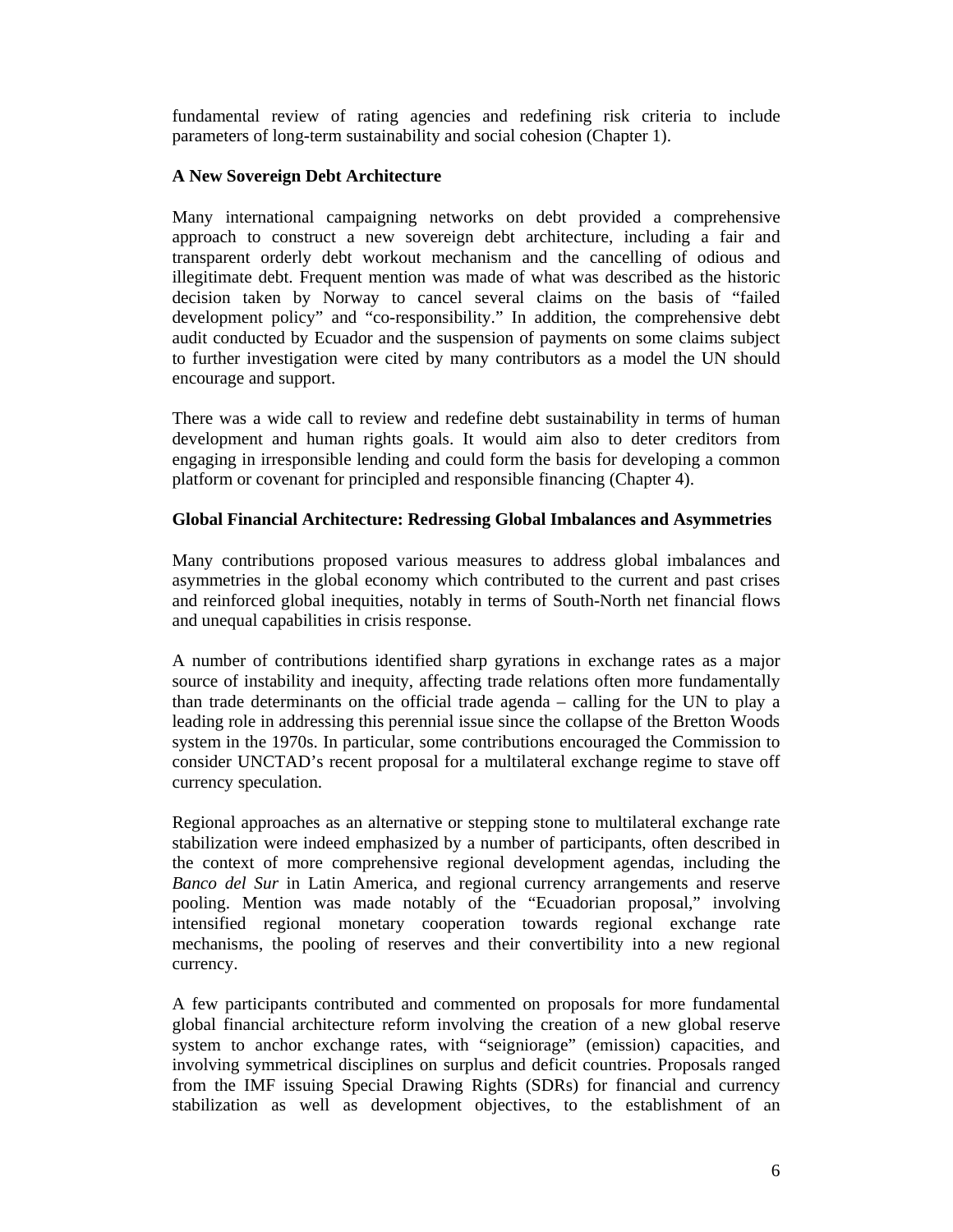International Money Clearing Unit (IMCU) that only central banks would hold among nations that would abide by the rules of a clearing union system. This system would involve symmetrical responsibilities among surplus and deficit countries.

Others were more circumspect about global monetary solutions. A key question in the possible move to a new system of fixed exchange rates was how the initial rate of each country would be set in the context of power imbalances associated with asymmetric currency values. Until such political obstacles could be surmounted, many preferred regional approaches, and insisted that the first line of defense for developing countries remained the effective use of capital controls (or "capital management" techniques) to manage destabilizing capital movements (including speculative attacks on national currencies), screen the quality of capital entries and prevent capital flight (Chapter 4).

*Solutions to the present crises should not be premised on re-establishing or saving a failed system, but on changing it. The UN can and must rise to this occasion.* [Jubilee South]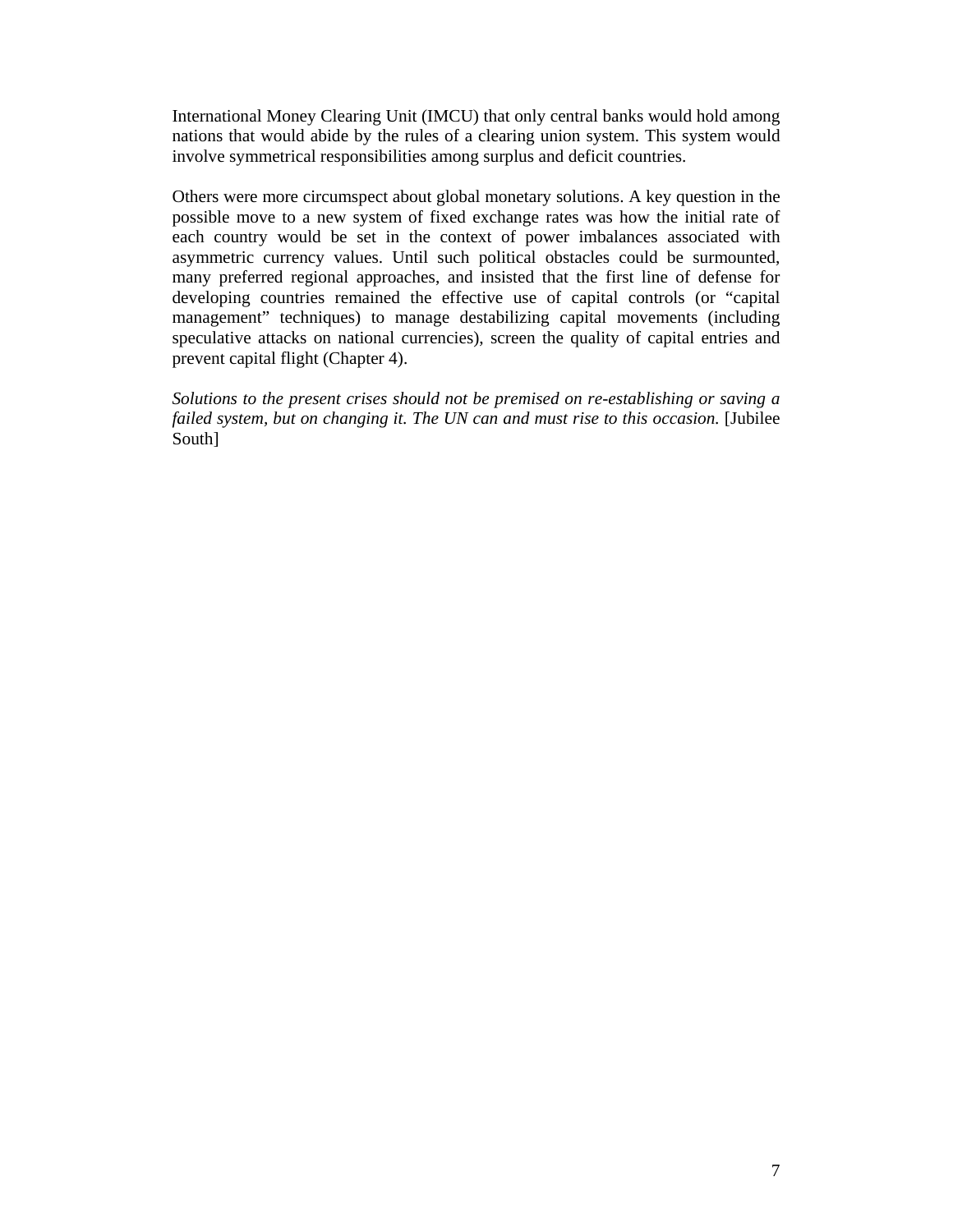## **THEME 1: FINANCIAL REGULATION**

*The financial crisis is a systemic crisis that emerges in the context of global crises (climate, food, energy, social…) and of a new balance of power. It results from 30 years of transfer of income from labour towards capital. This tendency should be reversed. This crisis is the consequence of a capitalist system of production based on laissez-faire and fed by short term accumulation of profits by a minority, unequal redistribution of wealth, an unfair trade system, the perpetration and accumulation of irresponsible, ecological and illegitimate debt, natural resource plunder and the privatization of public services. This crisis affects the whole humanity, first of all the most vulnerable (workers, jobless, farmers, migrants, women…) and Southern countries, which are the victims of a crisis for which they are not at all responsible.* 

*The resources to get out of the crisis merely burden the public with the losses in order to save, with no real public benefit, a financial system that is at the root of the current cataclysm. Where are the resources for the populations which are the victims of the crisis? The world not only needs regulations, but also a new paradigm which puts the financial system at the service of a new international democratic system based on the satisfaction of human rights, decent work, food sovereignty, respect for the environment, cultural diversity, the social and solidarity economy and a new concept of wealth.* ["Let's put finance in its place!"; Belem 1 February 2009, NGO Sign-on Statement]

## **I. CROSS-CUTTING ISSUES**

Many of the civil society contributions approached the question of financial regulation by placing emphasis on two cross-cutting issues that are relevant to the other themes of the Commission agenda. These are:

- capital controls (or "capital management techniques") and
- international tax policy (ranging from international taxes on financial transactions to addressing tax evasion, tax havens and offshore banking)

## **Re-legitimizing capital controls**

Capital controls were seen as particularly important to prevent and mitigate the impact of the global financial crisis on developing countries. Their effective use needed to be re-legitimized at both the national and regional levels (including bilateral and regional free trade agreements) and in international policy frameworks.

*Alongside other important regulatory instruments, capital controls can be crucial during a financial crisis. Unfortunately, the era of deregulation has made developing countries extremely vulnerable to capital outflows in a time of crisis, compounding their current difficulties. This needs to be addressed by the work of the Commission.* 

*a) Governments should take responsibility for controlling cross-border capital flows, which must be better monitored. In particular, poorer States should not be penalized for doing so, or forced to adopt any particular economic policies.* 

*b) Multilateral, regional and bilateral financial liberalization clauses should be revised. The use of capital controls should be relegitimised by developing countries*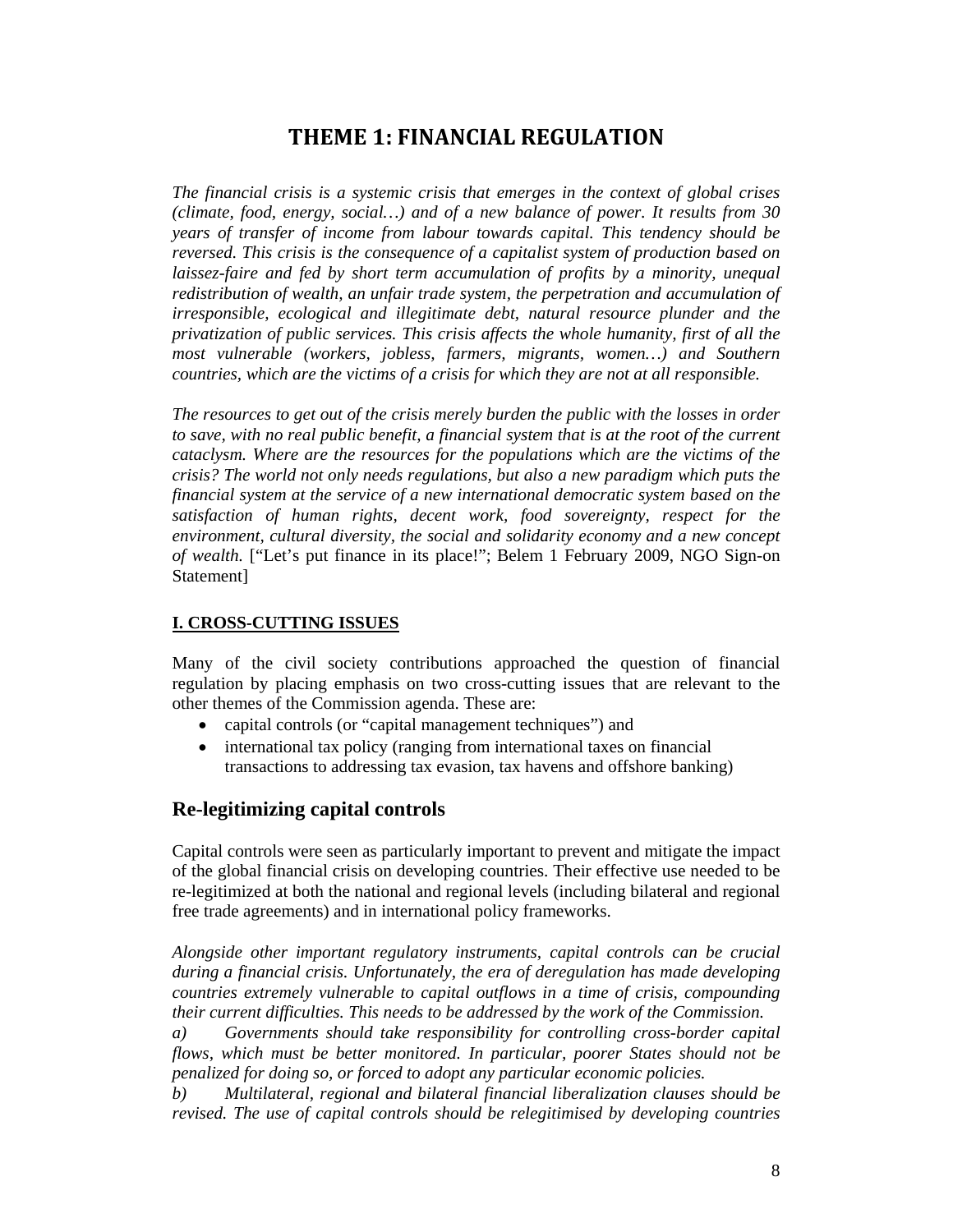*and international financial institutions (IFIs) should provide technical assistance on how to introduce them.* [Oxfam International]

*The international orthodoxy of recent years, that developing countries would obtain great benefits while having little risks in having a financially open system, is now losing credence in light of the extremely high costs being paid by several countries that opened up and experienced the sudden entry and exit of foreign funds, with the resulting instability and economic dislocation. A new paradigm is emerging that grants that developing countries should have and, indeed, should sometimes take the option of maintaining or imposing capital controls to protect their interests and to enable a degree of financial stability. Especially in the absence of international regulation of capital flows, capital controls should not be taboo but be seen as a normal, acceptable and, indeed, valuable component of the array of policy options available to promote development.* 

*This emerging paradigm is one of the outcomes of the East Asian financial crisis made even more pertinent by the current crisis. In order for developing countries to be able to exercise this option, however, the present prejudices against such controls should be removed.* [Third World Network]

*Capital control measures, such as deposit requirements to discourage short term speculative investors need to be reintroduced as part of the tools available to governments to avoid capital flights and speculative attacks.* [Social Watch]

*[T]he flexibility of many affected countries to introduce the capital management techniques and regulations required by the crisis has been compromised already by bilateral trade and investment agreements. Indeed, in the last few years, it has become common for such agreements to include provisions that constrain the capacity of governments to manage the financial sector, the capital account and sovereign debt…The global financial crisis is leading to significant losses of jobs, as*  well as real wage and benefit reductions. The implementation of pro-employment *fiscal, monetary and banking policies, such as exchange rate-targeting, is also compromised by the disciplines on capital management and respective dispute settlement clauses contained in agreements on trade and investment.* [International Working Group on Trade-Finance Linkages- Steering Committee]

*To stem speculative activities, governmental authorities should avail from a menu of capital management techniques available to regulate the volatility of capital flows.*  [Women's Working Group on Financing for Development]

*Establish international permanent and binding mechanisms of control over capital flows.* ["Let's put finance in its place!"; Belem 1 February 2009, 'Sign-on' Statement]

It was noted that capital management techniques are not only needed for crisis prevention and mitigation, but also to support longer-term macroeconomic and development goals discussed under Theme 3, as was common practice in the early post-World War II era.

*Control on capital flows are imposed for two reasons: firstly, as part of macroeconomic management (to reinforce or substitute for monetary and fiscal*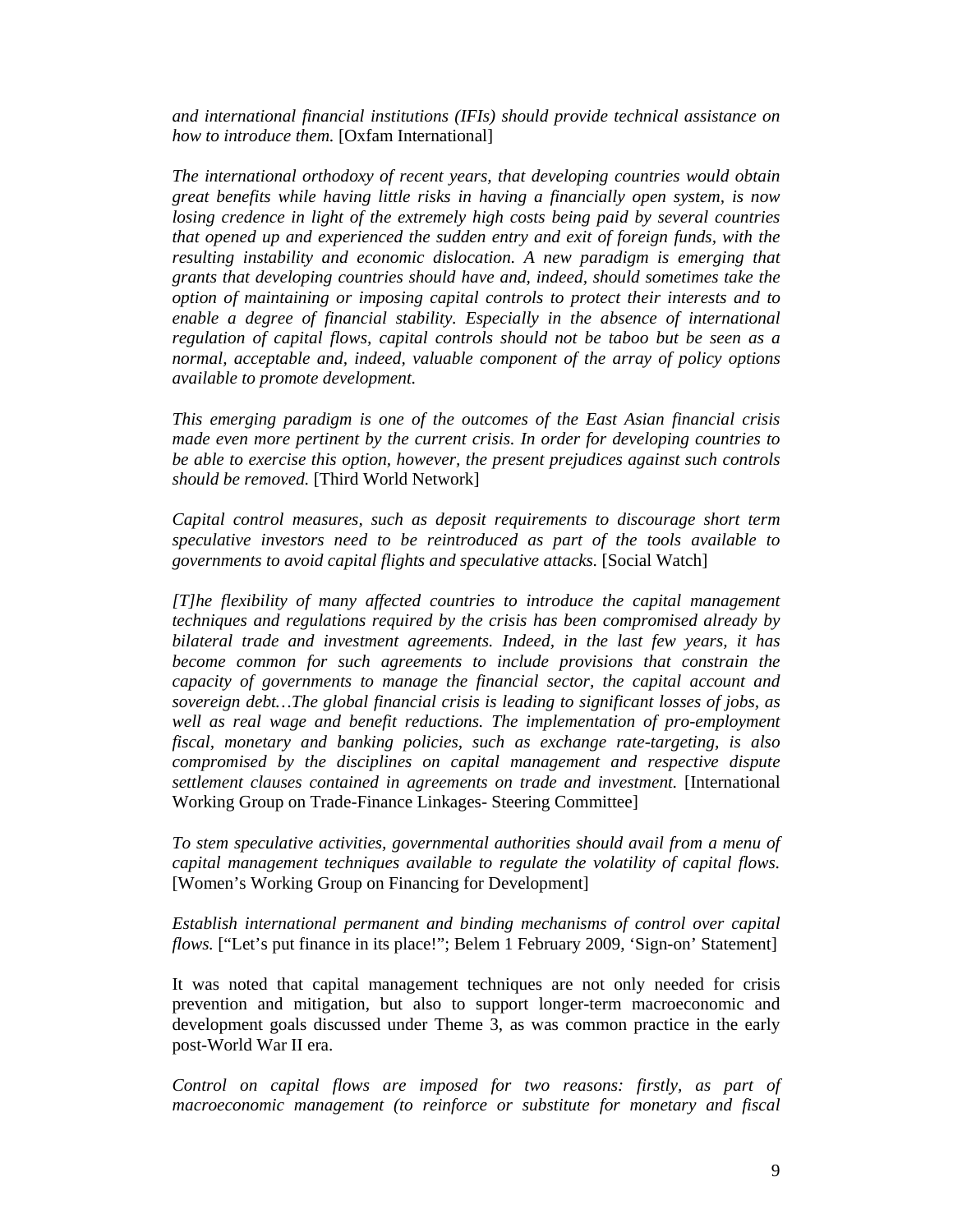*measures) and secondly to attain long-term national development goals (such as ensuring residents' capital is locally invested or that certain types of activities are reserved for residents). Contrary to the belief that capital controls are rare, taboo or practised only by a few countries that are somehow "anti-market," the reality is that these measures have been very widely used. In early post-war years, capital controls*  for macroeconomic reasons were generally imposed on outflows of funds as part of *policies dealing with balance-of-payments difficulties and to avoid or reduce devaluations. Rich and poor countries alike also used controls on capital inflows for longer-term development reasons. When freer capital movements were allowed from the 1960s onwards, large capital inflows posed problems for rich countries such as Germany, Holland and Switzerland. They imposed controls such as limits on nonresidents' purchase of local debt securities and on bank deposits of non-residents.*  [Third World Network]

## **International tax policy**

The multiple dimensions of international tax policy were treated by many contributors as a major regulatory issue, as well as a necessary redistributive instrument. Tax loopholes translate into regulatory loopholes as well as a massive haemorrhage of public revenue and source of global injustice.

#### **Tax evasion, tax havens and offshore banking**

A number of contributions highlighted the harmful role of tax havens and secrecy jurisdictions, notably in causing the global financial crisis.

*In a world of global banks and 24 hour financial markets, regulation is only as effective as the weakest link in the chain: tax havens are the weakest link. This explains why so much of the "financial innovation" of the past two decades can be traced back to these places. The majority of hedge funds are located in London, the Cayman Islands and the British Channel Islands. Ditto the private equity industry; the issuance of securitised debt; the re-insurance industry, and the structured investment vehicles at the heart of the shadow banking system.* [Tax Justice Network]

*Ensuring secrecy, offshore banking centres have also played a crucial role in the current financial turmoil. Not only have these centres enabled complex financial arrangements and allowed the concealment of excessive risks, but they have also contributed to international capital flight. Billions of dollars that could have helped developing countries to mitigate the effects of the current crisis or to finance social development have been transferred to tax havens. Capital flight from poor to rich countries is estimated to range between 500 and 800 billions US\$ per year.* 

[Bread for all (on behalf of Bread for all, Swiss Catholic Lenten Fund, Alliance Sud)]

Many contributions focused on the need for the international community to take action to limit or eradicate offshore banking and tax havens.

*The fact that tax havens are on the G20 agenda is an opportunity that must be seized by the Commission to make progress on this issue…. Tax havens should be closed so as to significantly reduce illicit capital flight and tax evasion. Transition measures for affected developing countries that host them may be worth considering.* [Oxfam International]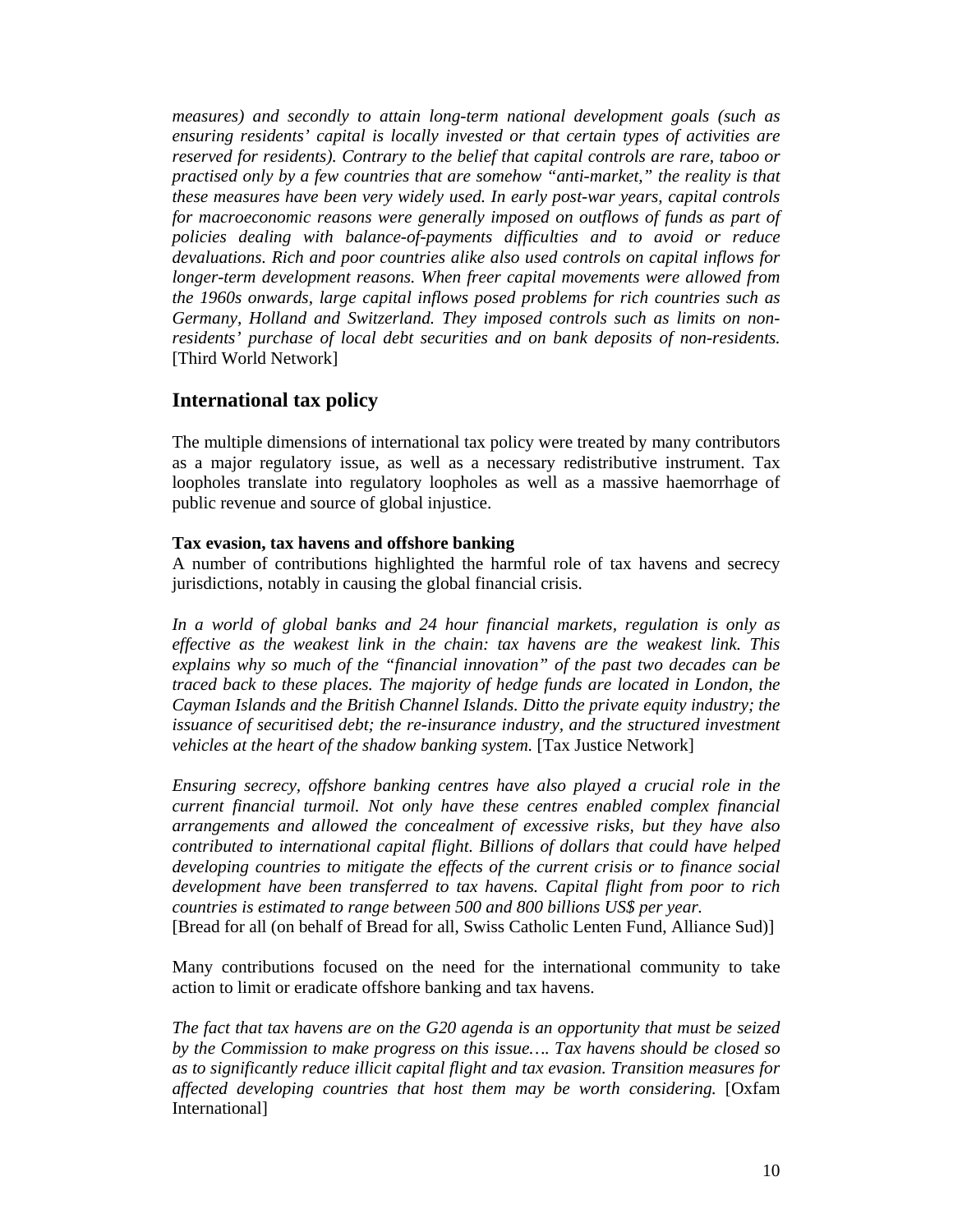*Small vulnerable economies that have turned into tax havens, many with citizens who do not take any advantage of the offshore status, need support and financial assistance to diversify their income and comply with standards to prevent money laundering.* [CIDSE]

Specific proposals included a UN Code of Conduct on cooperation in combating international tax evasion and avoidance, as well as for the establishment of an International Tax Organization under the auspices of the UN.

*Shut down secrecy jurisdictions, the shadow banking system and offshore financial centres (OFC) as a way to eliminate cross-border tax evasion and capital flight and limit the scope for future tax avoidance, in order to mobilise much-needed resources for sustainable development. As first step, strong regulation on bank transfers to OFC need to be developed. Ultimately, an international tax organization under UN auspices is needed for the democratic control of taxation, i.e. to combat tax competition, tax evasion and corrupt capital flight. As a first step, the UN Tax Committee [United Nations Committee of Experts on International Cooperation in*  Tax Matters] should be upgraded considerably. [Social Watch]

The same array of proposals was echoed by other contributions, including in more specific detail:

*Along with the adoption of a UN Code of Conduct on cooperation in combating international tax evasion and avoidance and putting in place an intergovernmental UN organ for International Cooperation on Tax Matters, there should be a renewed black-listing of non-cooperative tax havens, combining the work of the OECD, FATF and FSF. It should include all States and territories, including major financial centres unwilling to agree to the automatic exchange of tax and judicial information, to abandon strict banking secrecy and to register trusts' beneficial owners. Gradual and strong retaliation measures should be taken against uncooperative tax havens. Promotion or undertaking tax evasion should be a criminal offence and made legally actionable, targeting their users: TNCs, banks, rich individuals; and financial intermediaries: corporate directors, lawyers and accountants in large financial centres. US action against UBS evidences the ability of a tax administration to extract information on off-shore accounts despite banking secrecy. Tax evasion should also be included under anti money-laundering legislation. Anti-money laundering efforts should be stepped up and particularly enhanced in developing countries, including by the strengthening of regional Financial Action Task Forces and by providing them with constraining power.* [CIDSE]

*Governments must systematically reform and regulate offshore banking jurisdictions. Schemes such as the European Union Savings Tax Directive must be tightened up to force automatic exchange of information between all legal entities and should progressively be extended to become a global regulation. Governments should support the intergovernmental work on reform of taxation, by upgrading the UN Committee of Tax Experts to the status of an intergovernmental body, providing sufficient resources to undertake its task, moving quickly to adopt the UN Code of Conduct on combating tax evasion and avoidance and strengthening judicial and tax*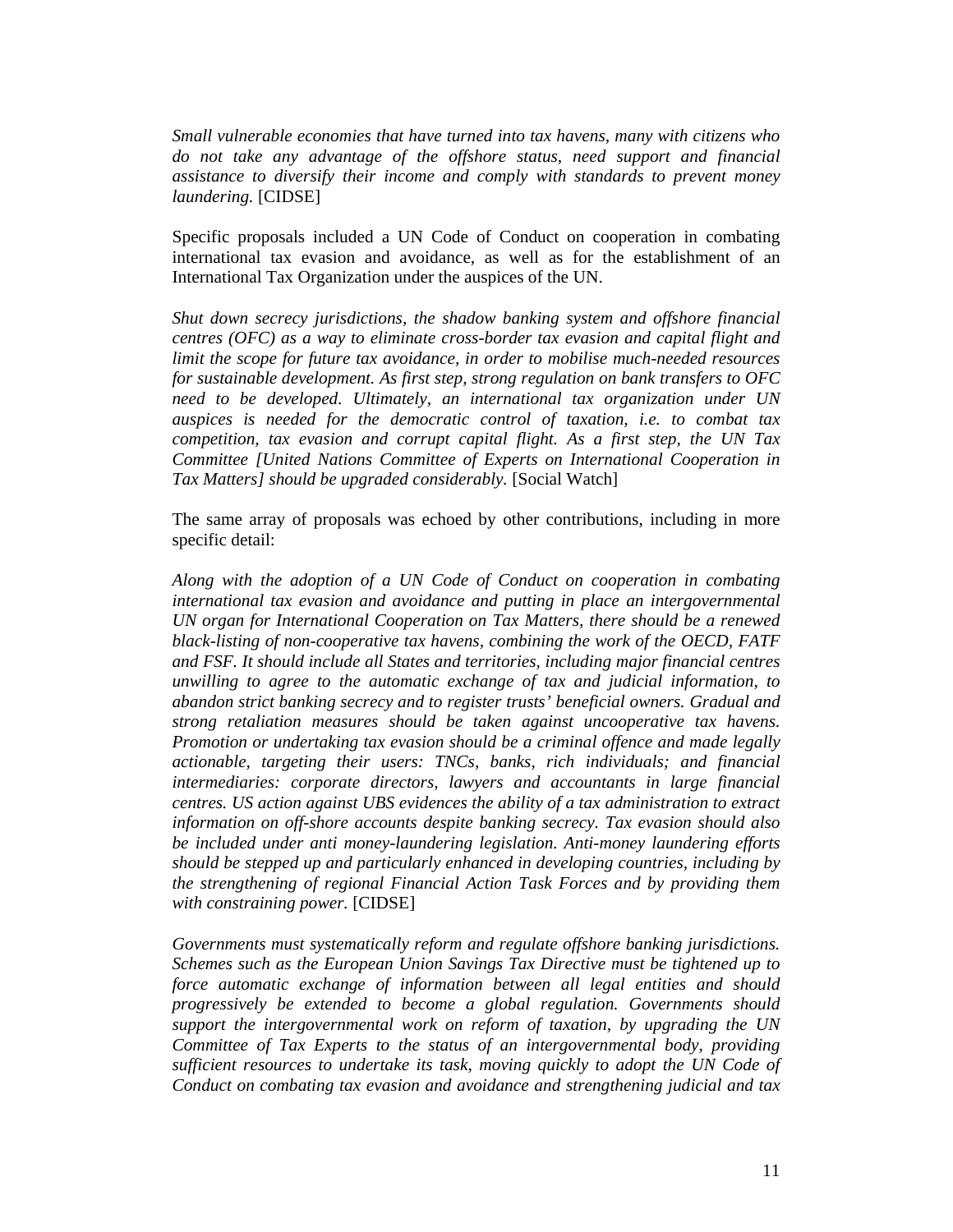*cooperation through information exchange, effective black-listing of non-cooperative tax havens and obligations to repatriate stolen assets.* [SOLIDAR]

*Comprehensive reforms are needed which will eradicate all of the mechanisms that the financiers, lawyers, accountants and their clients use to take advantage of tax havens. This will include demands for:* 

- *comprehensive disclosure of ownership data;*
- *the closure of bank subsidiaries located in tax havens;*
- *adoption of a country-by-country reporting standard for multinational companies;*
- *abolition of the use of "off-balance" sheet accounting vehicles;*
- *effective steps to tackle trade mispricing;*
- *taxation of hedge fund profits as income rather than capital gains;*
- *a multilateral tax information exchange treaty based on automatic exchange.*

*Taken as a package, these measures will severely restrict the use and abuse of tax havens. Many can be expected to collapse and might need transitional support to restructure their economies.* [Tax Justice Network]

#### **Transfer pricing**

Closely related to the above, a number of contributors sought to end the practice of transnational corporations manipulating their accounts through distorted transfer pricing to show their profits where they are taxed least heavily, rather than where they are earned. Transfer pricing was a common theme and many of the proposals focused on how companies should report ownership structures, profits/losses and the taxes paid on a country-by-country basis. Many groups recommended an "automatic information exchange" component in order to prevent transfer pricing abuses.

*Transnational corporations need to be effectively taxed. To avoid paying taxes, TNCs have taken advantage of the considerable trade between their multiple affiliates and developed complex mispricing strategies. Country-by-country reporting as part of the international accounting standards for TNCs should be required in all sectors, as this would considerably curtail the possibilities for transfer pricing.* [Bread for all (on behalf of Bread for all, Swiss Catholic Lenten Fund, Alliance Sud)]

*States at comparable levels of economic development and in geographic proximity and regional economic groupings should harmonize their tax bases and minimum rates for corporate taxation.* [CIDSE]

*Country by country reporting of accounts should be required of all TNCs, not only in the extractive sector. Host country requirements such as local purchasing and tradebalancing requirements, currently forbidden by the TRIMs [Trade Related Investment Measures] agreement, should be re-enabled, given their potential to prevent transfer pricing.* [CIDSE]

*A key component of the new international norm must be "automatic information exchange"… [C]ompanies must report their ownership structures and the total profits, losses and taxes they pay on a country-by-country basis. This way, individual countries could check that the right amount of tax had been paid on profits*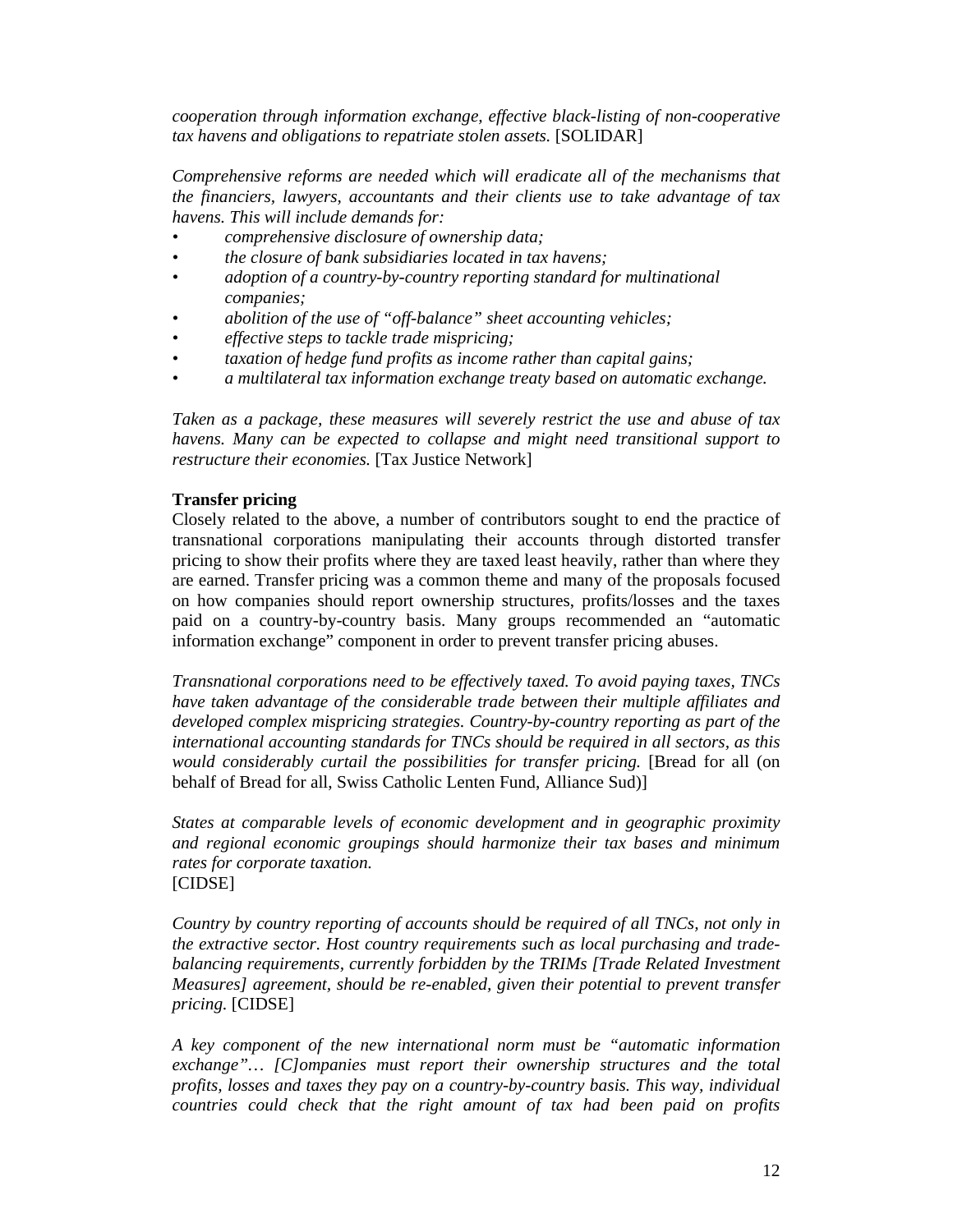*originating in their countries and track the trade between subsidiaries and their parent companies. A new worldwide standard needs to be developed through the International Accounting Standards Board (IASB).* [ActionAid International]

#### **Financial transaction taxes**

A number of contributions focused on variant proposals to tax financial transactions (inspired from the original "Tobin Tax" proposal), either for regulatory or revenue raising purposes or both. Some focused exclusively on a Currency Transaction Tax (CTT) and others on a broader Financial Transaction Tax (FTT). The higher the tax rate, the higher its regulatory function was emphasized.

*There can also be serious pursuit of a global tax on short-term financial flows, such as the Tobin Tax, where a small tax (say, 0.25%) is imposed on all cross-country currency transactions. This will penalize short-term speculators while it will have only a very small effect on genuine traders and long-term investors. The advantage is that not only will speculation be discouraged, but there can be greater transparency in the markets as movements of capital can be more easily traced.* [Third World Network]

*Regulate transnational capital by instituting a financial transaction tax. This would help to slow down international speculation and risky practices, reducing some of the chaos in current international commodity markets.* [Maryknoll Office for Global Concerns]

*A two-tier Currency Transaction Tax (CTT) would moderate the effects of speculative runs on currencies while generating revenue for development. It would so contribute to the prevention of major currency crises. The CTT's feasibility has been corroborated by many studies…. A more general Financial Transaction Tax (FTT) should tackle the financial instability that has been significantly exacerbated by the recent evolution of new financial instruments. The FTT could be levied on a whole range of financial transactions. It could be introduced step-by-step, first covering all transactions with financial assets, spots and derivatives in key financial centres, then expanding to broader geographical coverage. A FTT would stabilize excessively dynamic financial markets. As the tax base is the notional value of the respective transaction, the tax burden relative to the cash invested grows as the leverage effect rises. Such a FTT will specifically hamper those transactions that involve high leverage and therefore a high risk. A general FTT would make transactions more costly the shorter their time horizon is, hence it would tend to dampen technical trading. It can be expected to reduce excessive liquidity stemming from short-term oriented and destabilizing transactions.* [Bread for all (on behalf of Bread for all, Swiss Catholic Lenten Fund, Alliance Sud)]

*This CTT… would respond to the United Nations' General Secretary's concerns when he noted "renewed international interest in a possible currency-transaction 'development levy' of 0.005%, a minuscule tax […] having the potential to generate billions of dollars that can be allocated for development. […] Currency transaction taxes involve more than one country [... and] are best implemented in a cooperative manner among countries."* [UBUNTU – World Forum of Civil Society Networks]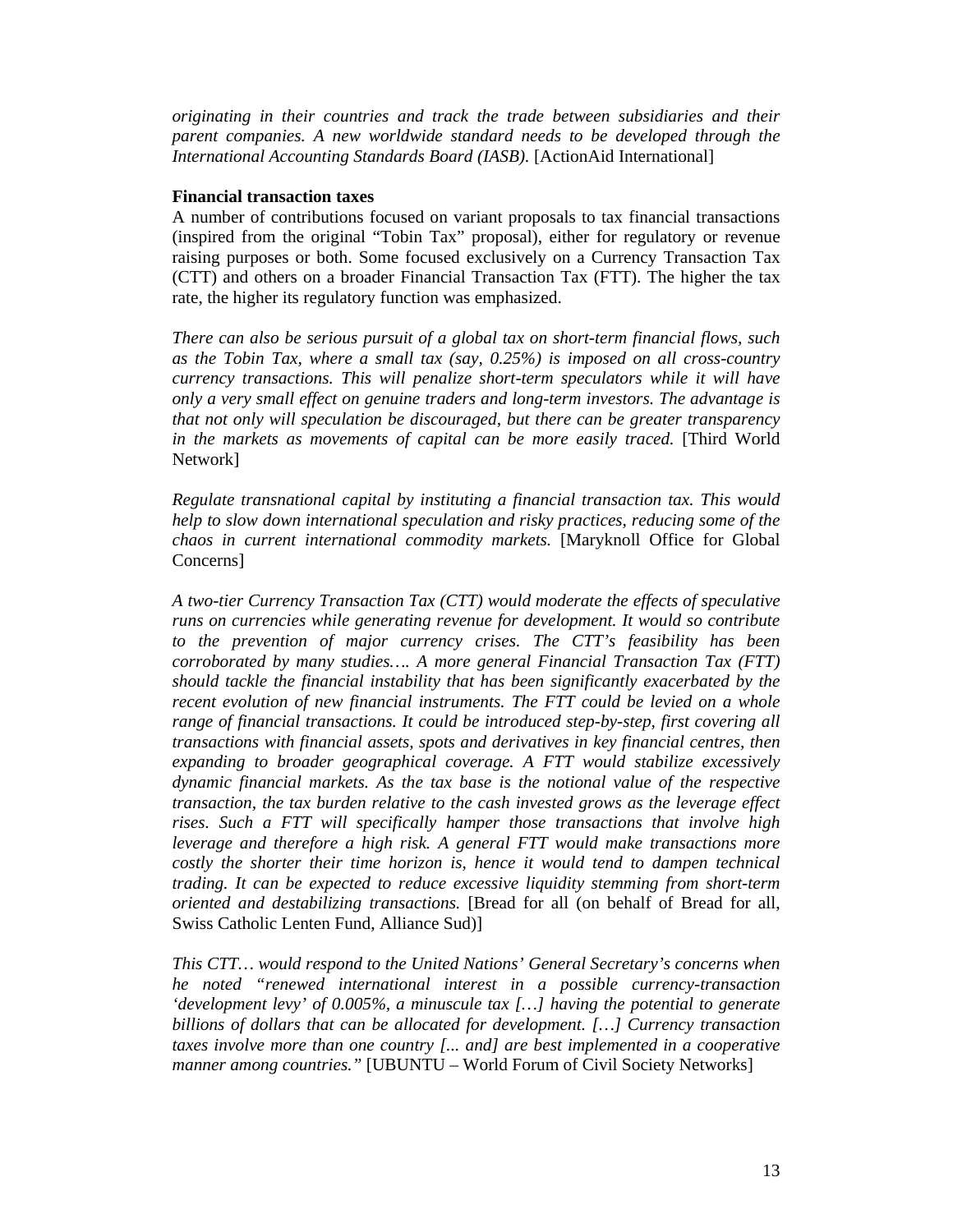*Governments, parliaments and global civil society [should] enact a very small global levy or tax on international currency transactions…. The revenues would be divided between global international institutions, regional bodies, and the parliaments of participating countries. Funds designated for the global international organizations would be deposited equally into ten or more "sectoral trust funds," including on peace and security, development and eradication of poverty, human rights, education, advancement of women, health and eradication of disease, environmental protection, children, disarmament, and debt relief.* [World Federalist Movement - Institute for Global Policy]

### **II. RE-REGULATING FINANCE**

## **Transparency and downscaling systemic risk**

Many contributions called for greater transparency (which can only go hand-in-hand with decisive progress on secrecy jurisdictions and tax havens) and specific measures to scale-down or eliminate sources of systemic risk. Many stressed that transparency is necessary but not enough.

*There should be greater transparency in the way the financial markets operate. There should be more disclosure of the players and the deals in the various markets,*  including the trade in currencies. In particular, the funds available to and the *operations of highly leveraged institutions such as hedge funds should be made public.* 

*At the global level, there should be a system of monitoring short-term capital flows, tracing the activities of the major players and institutions, so that the sources and movements of speculative capital can be publicly made known.* [Third World Network]

*All existing financial instruments need to be strictly regulated. Over-the-counter markets, in which derivatives and other "toxic" products are exchanged without any public control, should be prohibited. Under a safe regulatory regime, standardised derivatives could be traded at the stock market and would be strictly supervised. New financial instruments must be licensed by public authorities.* [Bread for all (on behalf of Bread for all, Swiss Catholic Lenten Fund, Alliance Sud)]

*[R]egulators need to be better trained to understand valuation problems for many types of securities and derivatives, including centralized [collateralized] debt obligations. New risk management techniques that can handle larger stress levels beyond arbitrarily determined standard deviations from historical averages need to be devised. New measures are also needed to regulate secondary markets, particularly bridging the gap between book values and mark-to-market pricing.*  [Women's Working Group on Financing for Development]

*The possibility of a fiscal instrument which levies revenue proportionate to the level of risk taken by an institution should be explored. This would both de-incentivise high levels of risk and ensure that where risks are taken, the revenue system builds reserves to address potential negative fallout of those risks.* [Christian Aid]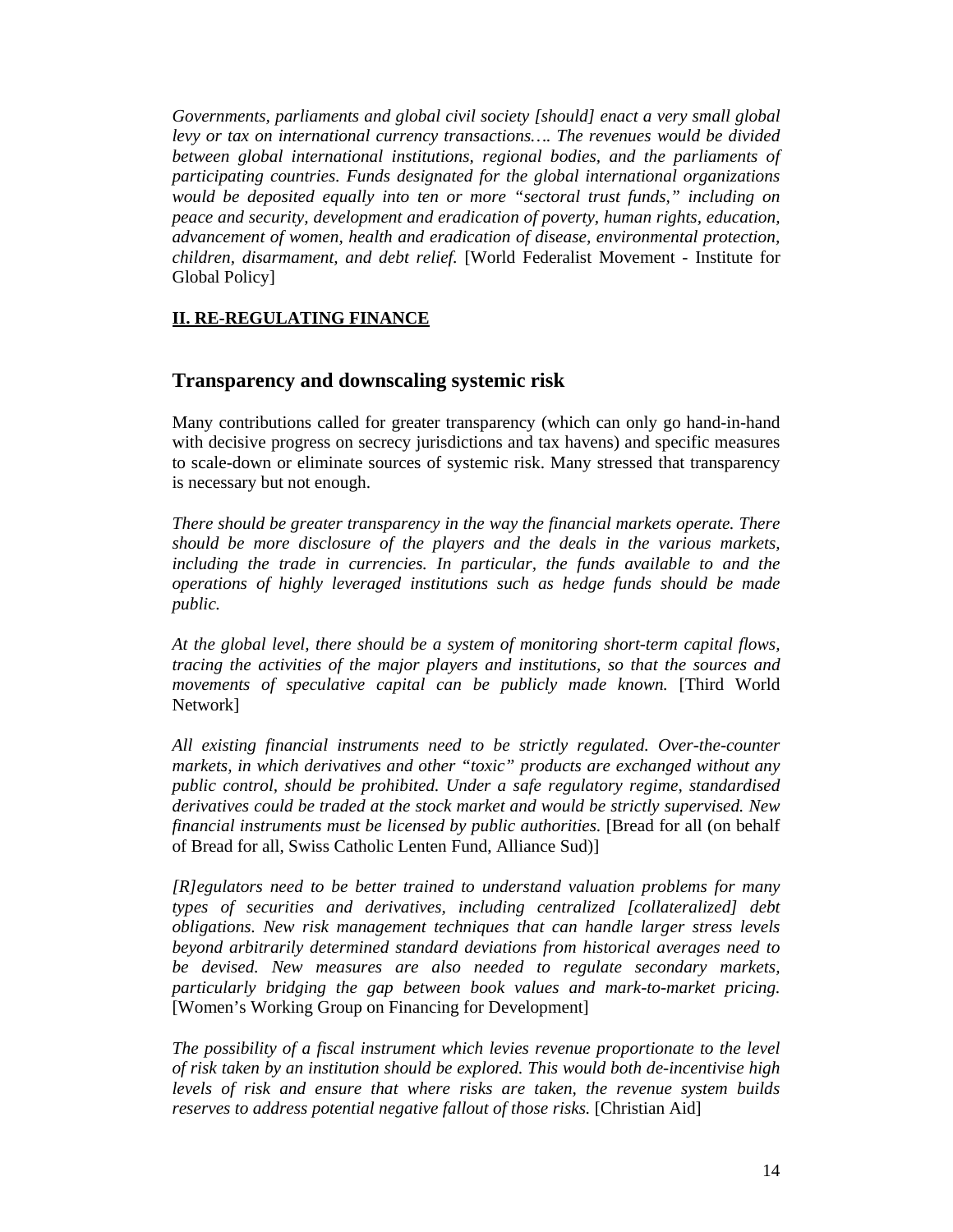**Curbing/eliminating speculation in commodity (staple food) and energy markets**  With the dual food and energy price crises that preceded the full global impact of the financial crisis, many contributors emphasized special measures to curb or eliminate speculation on staple food and energy markets.

*Excessive volatility of commodity prices or exchange rates, fuelled by speculation, is an important contributor to the crisis, with a serious adverse impact on development prospects of many poor countries. This problem must be addressed adequately by the Commission both in terms of prevention of speculation but also measures to bolster the resilience of poor countries and vulnerable populations.* [Oxfam International]

*Commodity index funds bundle up to 24 agricultural, energy, base and precious metal commodities. Agricultural commodities, the minor part of these funds, are subject to price swings driven by energy and mineral prices, endangering food security. The [Commission] should consider whether, in the absence of effective regulation, the funds should be banned. Fund trading at least should be subject to "circuit breakers" whenever extreme volatility impedes food security.* [IATP]

*A Tobin [Tax] variant could applied to commodities speculation, both to reduce the sometimes minute to minute trading that drives excessive speculation and to partly finance commodity exchange regulatory authorities.* [IATP]

*OTC [Over-the-Counter] trades of both commodities and financial derivatives form part of the mammoth "dark pools" of private and unregulated investments. Since OTC trades strongly influence prices in public exchanges, OTC trading data should be reported completely and promptly in all jurisdictions, so regulators can act promptly when traders exceed speculative position limits. Position limits should apply equally to all market participants, lest exemptions, exclusions and waivers for favored financial institutions result in financial institutions "too big to fail."* [IATP]

#### **How to deal with institutions "too big to fail"?**

The global public goods nature of the financial system and its stability was emphasized by many participants, notably in terms of how to deal with "too big to fail" institutions.

*Financial institutions that are "too big fail" and perform such a vital role for the real economy that deserve to be kept in business with taxpayers money, while the State takes the risk of guaranteeing deposits, ought to be in fact run under strict governmental supervision, with limits imposed on executive compensation and dividend payouts. The stakeholders that require losses to be socialized have no moral claim to privatize eventual profits and those institutions should thus be subject to the transparency and accountability rules of other State-run services.* [Social Watch] *In the spirit of responsibility, no bank should be allowed to become "too big to fail." A bank which knows it will be "rewarded" with a bail out when systemic failure occurs, will not evaluate risk effectively.* [Christian Aid]

*Such social objectives as universal service should also be applied in other sectors which form part of the social infrastructure, and banking services, including international financial institutions, have a role to play in that respect, by extending*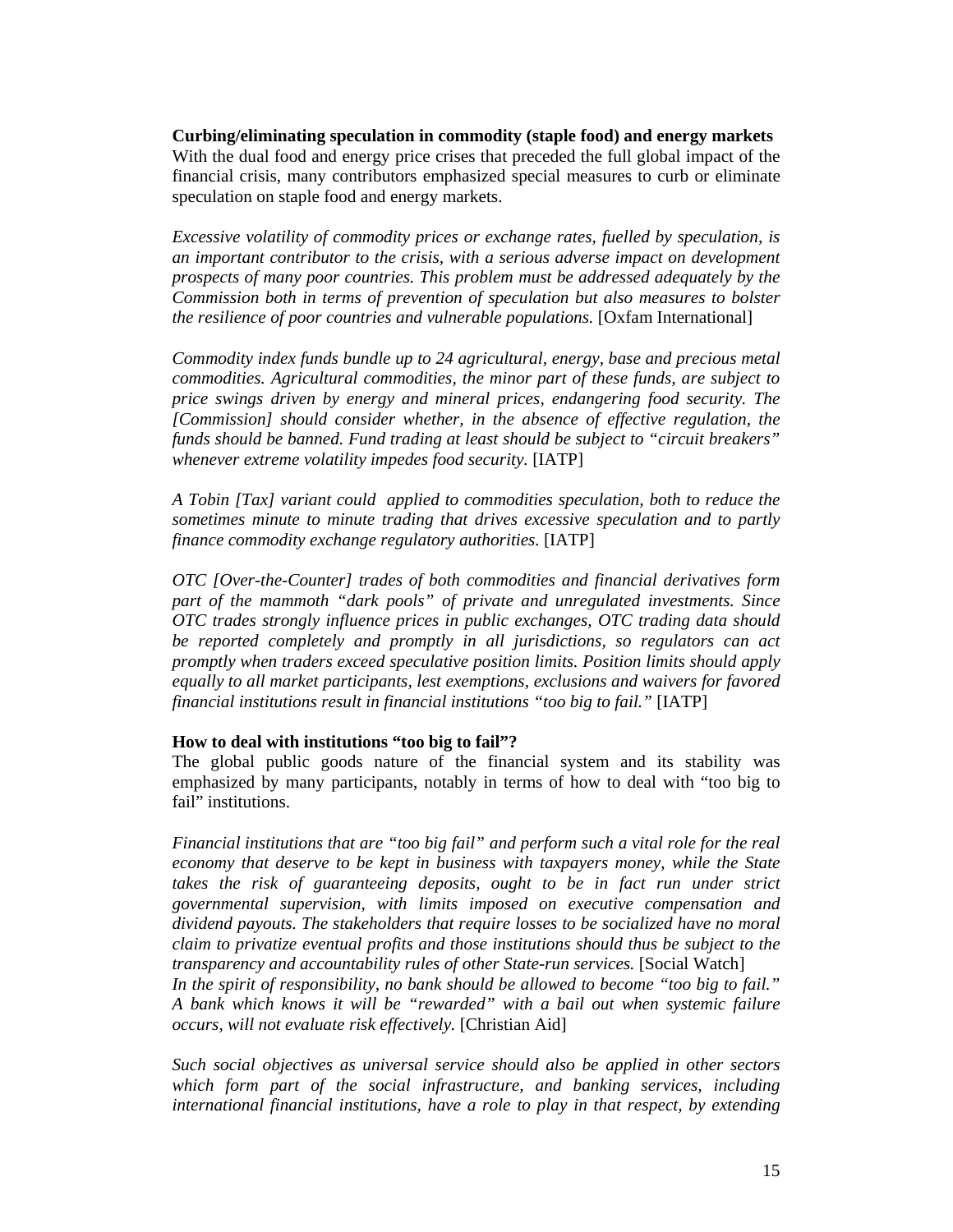*loans for investment purposes. To that end, the role of public banks needs to be reemphasized to take account of the increasingly risk averse behaviour of the commercial banks. Faced by the triple requirements of resumption of lending, reduction of leverage/increased capitalisation and risk assessment /costing, there is as yet no sign that the commercial banks are responding adequately to the needs of poorer consumers, not just for FS [financial services] but also for all those other vital services to which their governments have committed in various ways. Yet such response is a necessary prerequisite for the massive public support which is being extended to the banks. Without such response it is hard to see any justification for the banks not being taken over by those without whose support they would founder. This is the logical conclusion of the "too big to fail" argument.* [Consumers International]

*[T]he basic approach should initially be to return as much as possible of the [banking] industry to basic utility banking; strictly separating conservative money transmission and simple prudent lending where safety (neutral risk) is the prime consideration, from the potentially damaging speculative profit-making, which was introduced after the 1980s deregulation. The former should once more be limited to the traditional (pre-1980s) form of utility banking….* [Shaping Tomorrow Foresight Network]

#### **Consumer Protection**

*Proactive, affirmative consumer protection is essential to safety and soundness of the financial system. The complex financial instruments that sparked the financial crisis were based on home loans that were poorly underwritten; unsuitable to the borrower; arranged by persons not bound to act in the best interest of the borrower; and with terms so complex that many individual homeowners had little opportunity to fully understand the nature or magnitude of the risks of these loans.* [Consumers International]

*No financial product should be offered to customers until it has been officially approved to be safe for consumers (no predatory lending) and not causing instability or "toxic" risks.* [SOMO]

#### **De-leveraging**

*International regulatory norms (i.e., in-capital requirements, accounting standards and transparency norms, limits on leverage, etc.) must be comprehensive in terms of the institutions covered. They should be applied not only to banks, but also to private equity funds, hedge funds, etc.* [Bread for all (on behalf of Bread for all, Swiss Catholic Lenten Fund, Alliance Sud)]

*Policy instruments similar to reserve requirements can be applied to derivatives, debt swaps, and hedge fund markets. Limits can be placed on leverage ratios.* [Women's Working Group on Financing for Development]

#### **From pro-cyclical to counter-cyclical regulation**

Many contributors emphasized that the Basel II model of self-regulation has failed. Various proposals mentioned the need for counter-cyclical regulation.

*The banking crisis is the result of a period of more than two decades in which financial institutions were able to create credit far beyond what responsible national*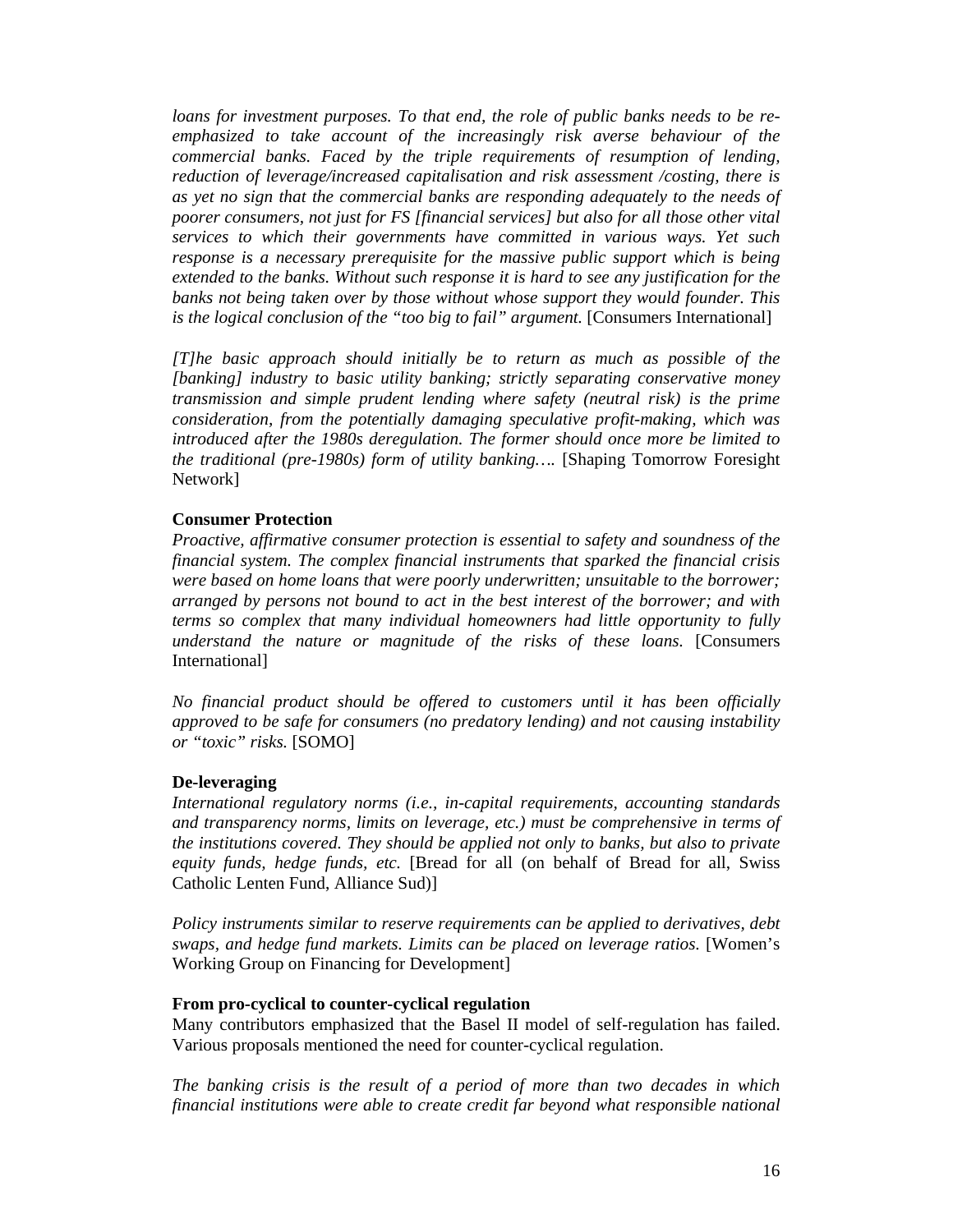*regulators would ordinarily have allowed. This led to a process of boom and bust. The boom characterised by high growth of consumption and by bubbles in unproductive assets, until eventually the bust feeds through from the banking sector into a sharp contraction in real economic activity*…. *The Basel II agreement for self regulation has demonstrated itself to be ineffective…*. *Regulation should have a strong counter-cyclical focus thus preventing excessive leverage and force the accumulation of increasing capital reserves during boom times.* [Christian Aid]

*The pro-cyclicality of rules for banking supervision, embodied in Basel II, has also been recognized to have negative impacts on trade flows, inter alia, through increased pro-cyclicality of trade finance and credit for production, without which trade is not possible. Banking supervision should be rebuilt on different basis that accords more power to national supervisors to evaluate and regulate the capital requirements of banks in ways that are counter-cyclical and subordinated to the desired profile of production sought by a country.* [International Working Group on Trade-Finance Linkages- Steering Committee]

*Curb the capacity of banks to generate credit during expansions: Financial regulation in general, and in particular capital adequacy ratios, should be countercyclical: it should be tight in good times (storing up reserves and restraining risk exposure) and where necessary loose in bad times (facilitating lending, drawing on the reserves built up in good times).* [WWF-UK]

## **Making finance work for people and the real economy**

*The orientation of accounting standards towards short-term speculative investors creates the valuation of assets that is based on market demand rather than "real" economic productivity. This leads to volatility in the prices of stocks, bonds, and other forms of investment, which can depart radically from their "real" value.* [Christian] Aid]

#### **Changing regulatory and incentives structures for long-term goals**

Many contributions provided ideas on how financial regulation can help re-orient incentives structures to longer-term societal goals and ensure greater equity in access to financial services.

*[D]eveloping countries… must formulate a comprehensive policy to deal with the different kinds of capital flows. Such a framework may include a selective policy towards attracting FDI of the right type; a careful policy on portfolio investment that welcomes serious long-term investors but discourages or prohibits the damaging short-term profit-seekers; a very prudent policy towards public and private foreign loans; and measures that as far as possible avoid manipulative activities and institutions.* [Third World Network]

*Governance arrangements, human rights, employment, social and environmental assessments should form part of listing and reporting requirements for all companies. Investors should follow the UN Principles of Responsible Investment and include social, environmental and governance risk assessment in their investment practices… Rules must be formulated to discourage or ban short-term, non-productive or*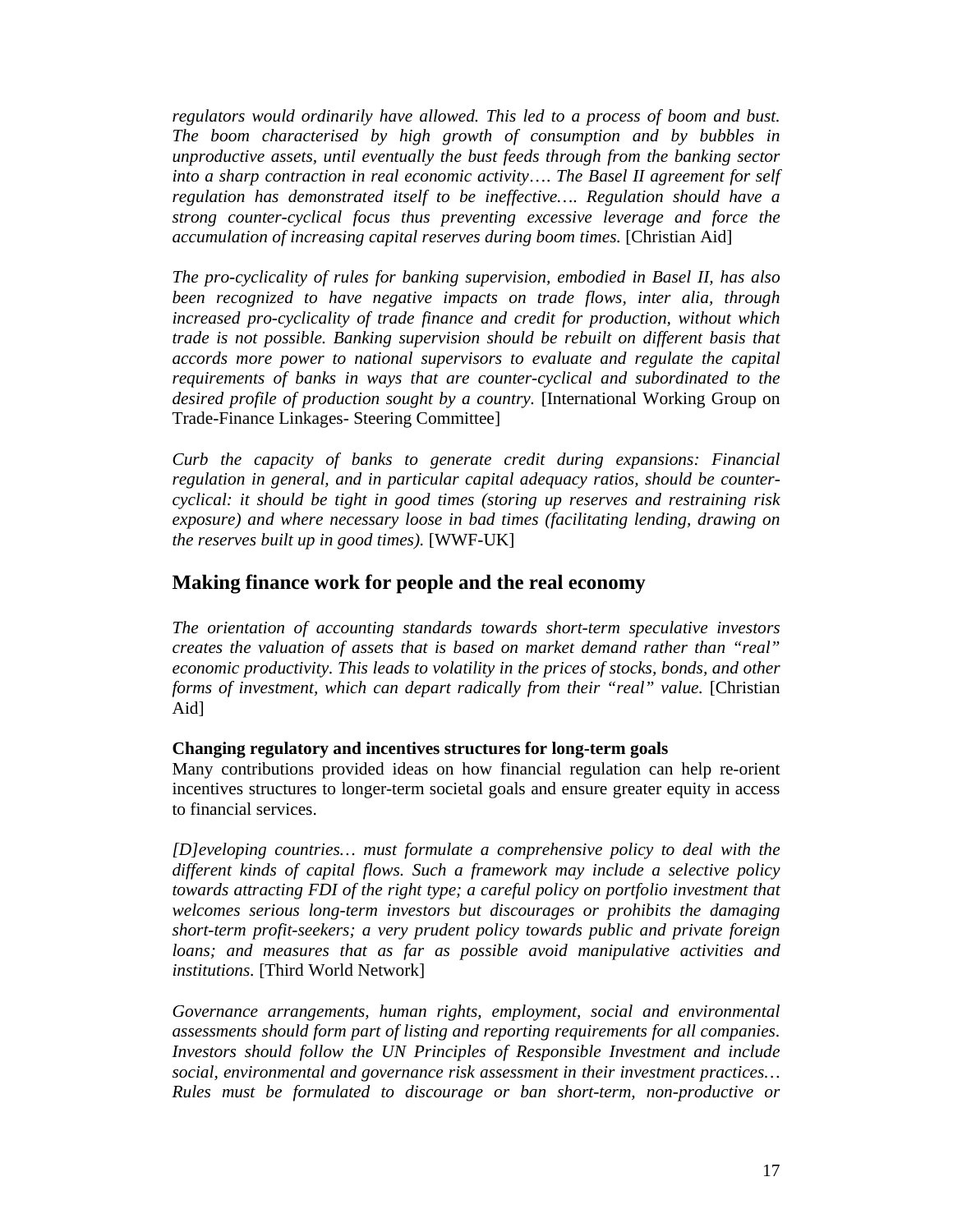*damaging investment, while promoting longer-term socially productive and environmentally sustainable investment.* [SOLIDAR]

*[Curb] corporate short-termism by strengthening governance and tax rules on executive compensation, board of directors' responsibilities, risk management and distribution of corporate profits.* [ITUC and TUAC]

*To guarantee financial stability, regulatory norms must include new and improved corporate governance standards (e.g., stronger representation of risk managers and stakeholders such as employee associations), as well more balanced incentive structures. Incentives encouraging managers to focus on short-term results and brokers to engage in risky, high-yield speculation must be limited.* [Bread for all (on behalf of Bread for all, Swiss Catholic Lenten Fund, Alliance Sud)]

*Finance ministries should be interested in capital gains taxes and how these might be used to change incentive structures, especially where profit generation from financial product innovation has focused on tax arbitrage and asset price bubbles. Corrective changes to the general tax structure also need to slow the trend towards "financialization," where financial products provide larger sources of profits compared with industrial goods and services production.* [Women's Working Group on Financing for Development]

*The International Accounting Standards Board should expand the definition of stakeholders beyond speculative investors to include all those affected by the activities of companies. Accounting standards should disclose and account for real economic productivity on a country-by-country basis… International Accounting standards should distinguish between speculation and enterprise.* [Christian Aid]

*[Give] a duty to regulators, supervisors to ensure that all financial services that finance or service operations, projects, investments, companies, production, trade, housing and consumption are promoting equity and sustainability, including full employment with decent jobs and income. In practice, clear criteria need to be introduced through laws (after public debates and parliamentary voting) for all financial activities and financial players so that financial products, financial transfers and all financial players only contribute to environmentally and socially sustainable activities, with priority to fight climate change and poverty. Regulators and supervisors have to ensure that all risk management mechanisms by all financial actors and all capital reserve requirements should include social and environmental risk calculations. Regulators and supervisors have to ensure that mechanisms and legally accepted criteria and processes are in place for green and social screening of clients/customers of banks.* [SOMO]

#### **Community reinvestment**

*There should be an international community reinvestment process so that all financial institutions that receive funds from investors in poor countries and emerging market economies should invest a portion of these assets back into projects and instruments from these countries…. The regulatory regime should require the financial institutions to demonstrate that they reinvested a stipulated portion of these assets in projects… that target poverty alleviation and meet certain social and environmental indicators. They should show that they aren't only investing in the largest and most*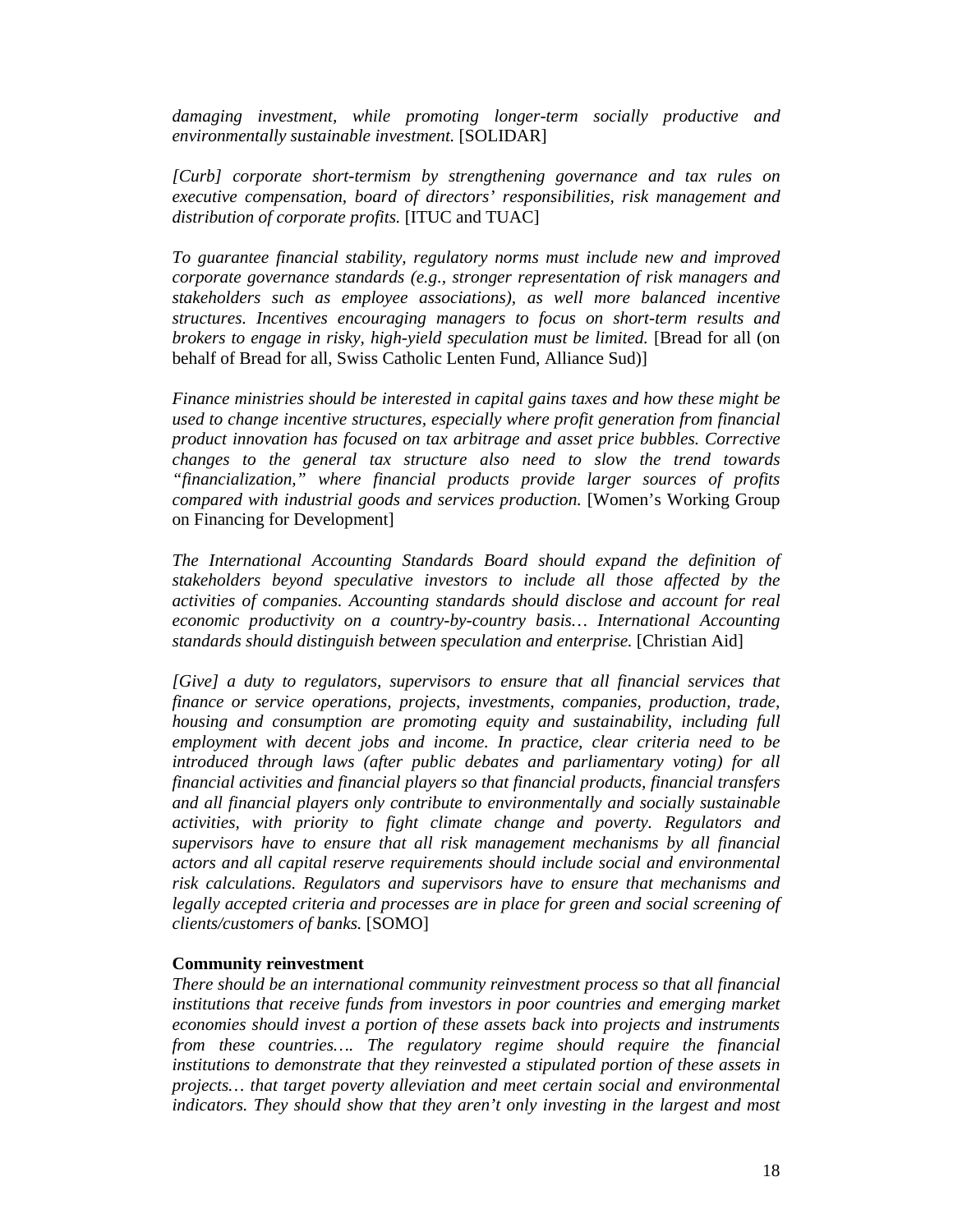*profitable projects in the developing world – which also often generate intense environmental and social concerns. If they aren't willing to invest in smaller, more targeted poverty alleviating projects, they should invest the funds in intermediaries that specialize in these projects.* [Centre for Human Rights, University of Pretoria]

#### **Cooperative finance**

Some contributions drew attention to the potential benefits of cooperative finance, but also how current international banking regulation is skewed against favouring the development of such alternative financial entities, as the following contribution from Banca Etica (Italy) testifies:

*On the basis of our experience, we see that the present regulation system works to the disadvantage of the investments in small enterprises, social cooperatives, grassroots organisations. Our investments in social enterprises and cooperatives are considered, following Basel II, of maximum risk, because most of these enterprises are under capitalized. No international rating system takes into consideration the high social and environmental value of these enterprises: the creation of new jobs, the employment of disadvantaged people, the protection of traditional agriculture and biodiversity, the delivering of basic social services and so on...* 

*Banca Etica's evaluation is not based exclusively on the capital asset of an enterprise, but we carry out a thorough analysis of its social and environmental sustainability, using various parameters such as working conditions, gender approach, use of renewable energy, internal democracy and so on.* 

*However, this peculiar method of risk assessment is not recognized neither adopted by the financial regulators and supervisors.* 

*Specific proposals:* 

*· to foresee in the Basel Agreement a specific regime for social enterprises and cooperatives;* 

*· to include social and environment negative impact into the risk assessment.*  [Banca Etica]

*There is also a case for regulation for the promotion of new institutions such as credit unions and other financial cooperatives, and the development of socially desirable objectives such as universal service and sustainable development.* [Consumers International]

## **Towards better regulatory governance**

Many of the proposals highlighted in this chapter imply better regulatory governance at national and international levels and perhaps new institutions such as the aforementioned call for an International Tax Organization. The broader governance questions will be dealt with in the next chapter on Multilateral Issues, including the proposal for a new institution for financial sector surveillance. Below are some highlights of comments and proposals related to improving regulatory governance, starting by changes that need to be brought to rating agencies.

#### **Regulating rating agencies**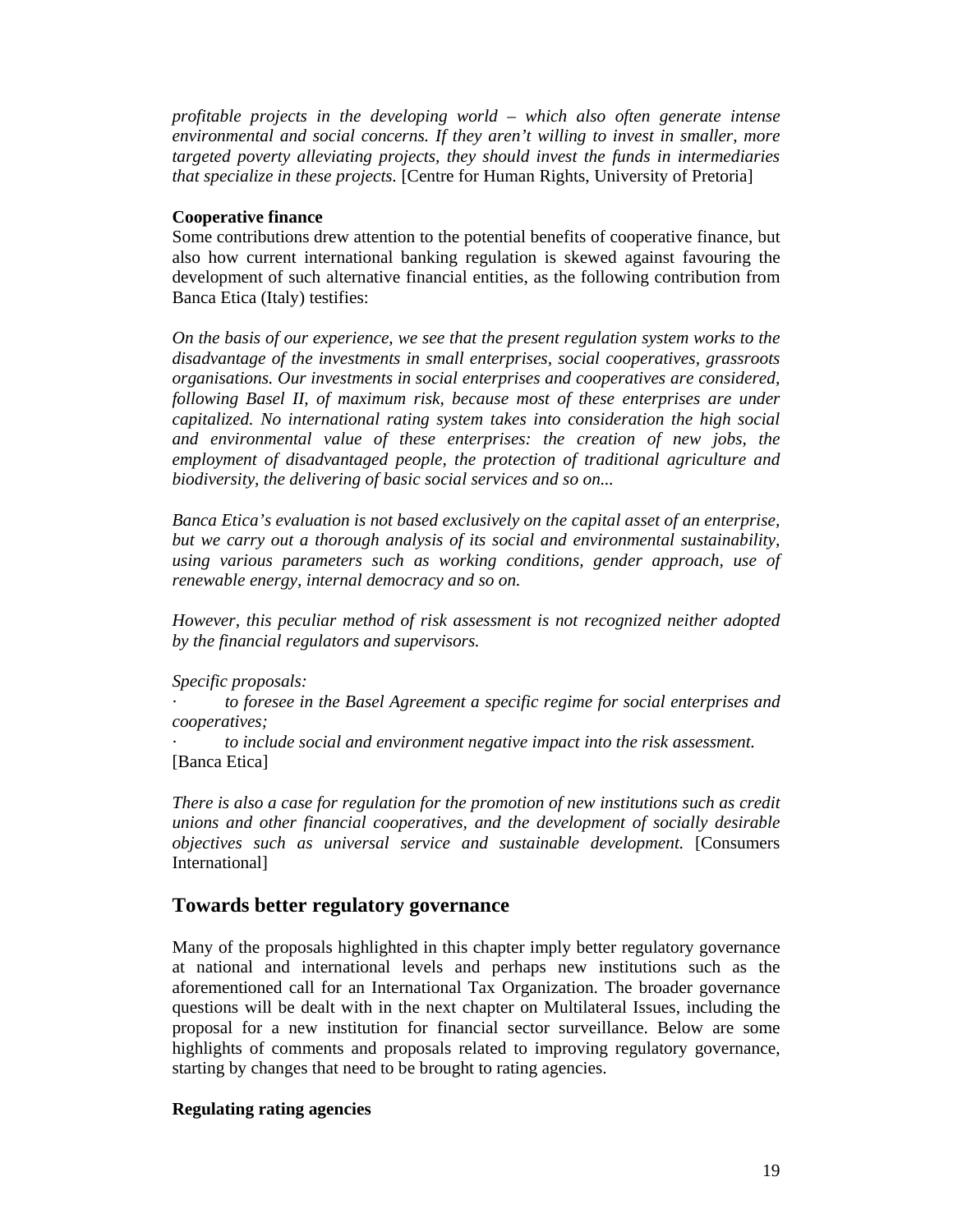*Credit rating agencies share responsibility for backing the concealment of risks that*  led to the crisis and must be regulated and monitored by national governments in *whose jurisdictions they operate. Legal incentives to rely on credit rating agencies should be removed from law, unless guaranteed by stepped up supervision by the government issuing such law.* [CIDSE]

*Establish international standards for rating and auditing system to equalize asset valuations of stocks, industrial sectors, and regional economies. Establish the rating agency as a public service that reports ratings and analysis openly.* [Alsek Research]

*[Address] the oligopolistic structure of the credit rating agency industry, including by establishing public agencies and developing non-financial sustainability rating.*  [ITUC and TUAC]

*Credit and risk rating must be independent and well informed. A new and adequate theory of risk must be developed to help risk assessment over the long-term: this would allow independent experts to inform accordingly risk rating agencies. A proper regulation of all rating agencies is required in order to guarantee no conflict of interests.* [WWF-UK]

*There is a need to revamp the incentives structure within rating agencies so they produce more reliable assessments and introduce greater competition among what are few players. Proposals for a registry and oversight body should be studied.* 

*There needs to be greater global cooperation among supervisors and regulators in existing fora and institutions, and eventually through setting up inclusive and comprehensive fora that can provide an effective public sector counterpart to what is now a private international financial sector, spot problems early on and call for regulatory reform on emerging areas of risk.* [Erlassjahr-Year of Relief 2000]

Some highlighted the "revolving door" problem between regulators and rating agencies.

*Closely related to the challenge of valuation is ratings classification, primarily led by credit ratings agencies, whose theoretical underpinnings are questionable. Regulators need to keep abreast of mechanisms so that they can in turn contribute to innovations in regulation. If lack of understanding is not the problem, then the revolving door employment among regulators, ratings agencies, and financial firms contributes to the loss of autonomy and independence that regulation requires, effectively resulting in de-facto self-regulation.* [Women's Working Group on Financing for Development]

#### **Global regulatory bodies**

Some contributions focused on what they saw as democratic deficiencies in existing regulatory bodies, emphasizing the primary role of the UN in reforming and establishing global regulatory bodies.

*Implement a global mechanism of State and citizen control of banks and financial institutions. Financial intermediation should be recognised as a public service that is guaranteed to all citizens in the world and should be taken out of free trade*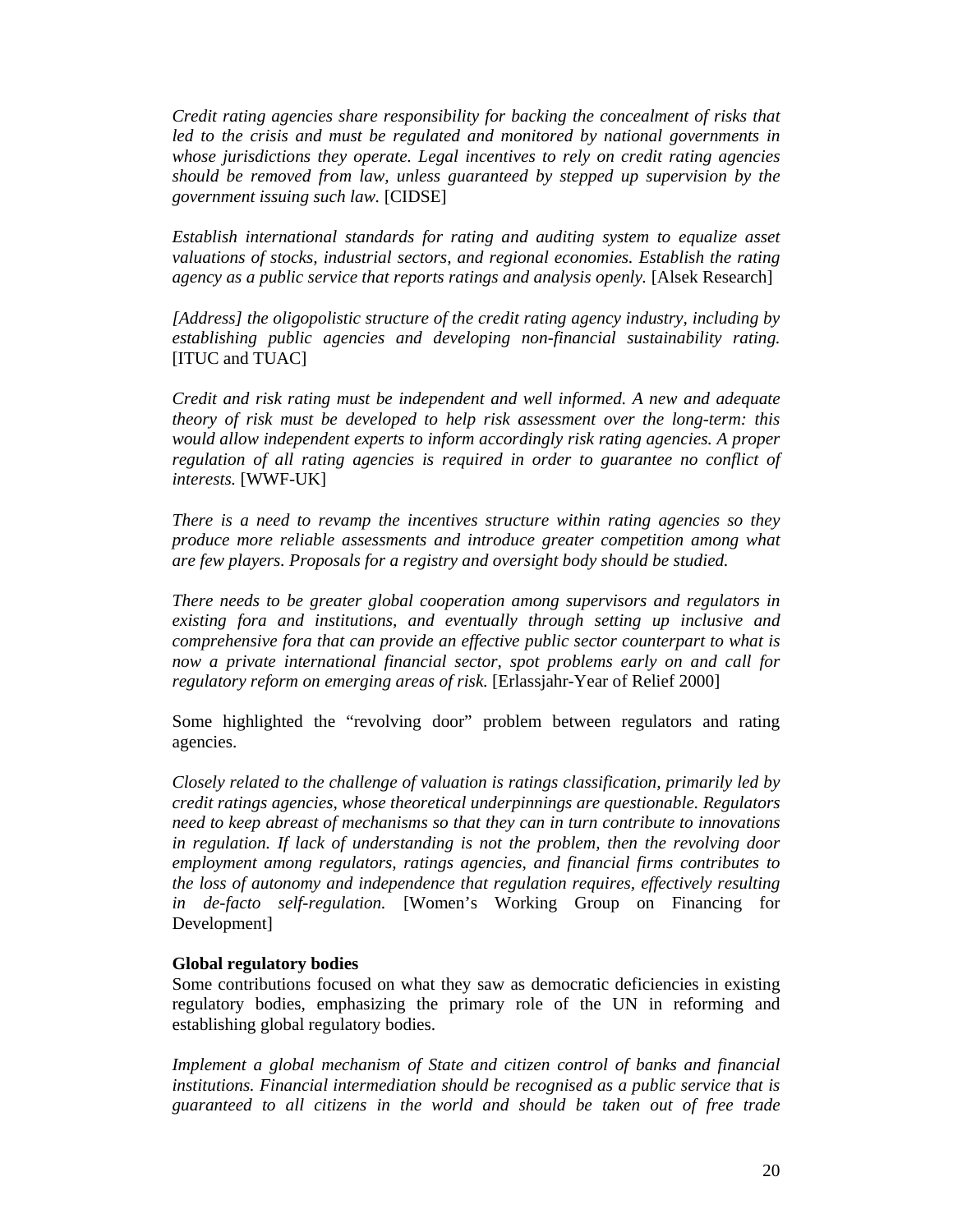*agreements.* ["Let's put finance in its place!"; Belem 1 February 2009, NGO Sign-on Statement)]

*The Basel II agreement for self regulation has demonstrated itself to be ineffective. Options for a democratised financial regulatory commission which monitors, regulates and has power to limit highly leveraged institutions should be explored.*  [Christian Aid]

*A new regulatory regime must be established at the international level, universal in its geographical scope and comprehensive in terms of institutions and instruments regulated. Financial stability is a global public good…. The financial system reform must be led by the United Nations…The establishment of a new international regime requires global participation and democratic control.* [Bread for all (on behalf of Bread for all, Swiss Catholic Lenten Fund, Alliance Sud)]

*The General Assembly should affirm the authority of governments to enforce compliance with all financial market rules, including those of commodity exchanges. A public ombudsman should be created in each regulatory authority to provide "whistleblower" protection in the event of government abuse of regulatory authority and/or non- or inequitable enforcement.* [IATP]

*Avoiding financial crises requires global cross-border cooperation on supervision and regulation. Since the same governments that agreed to the [Monterrey] Consensus sit on the FSF [Financial Stability Forum], Basel Committees, and other bodies that set standards and codes, immediate steps should be taken by them to open these bodies' membership with the goal of achieving balanced, institutionalized and full participation by developing country governments. Standards and codes should no longer be part of IMF and World Bank conditionality and surveillance.* [Erlassjahr-Year of Relief 2000]

*A move away from self-regulation and strengthening regulatory mechanisms can help increase the transparency of the financial sector. We need to be mindful of the following: How do we allow for differences in the institutional structures across countries without resulting in uniform regulations nor regulatory competition; how do we allow for differences in regulatory structure given different levels of development of national financial sectors?; As we formulate global regulation on the financial sector, how do we consider differences in across countries' capacity to implement and enforce these rules?; How do we determine the impact of new financial products on the Central Bank's ability to control bank reserve requirements and maturity mismatches of assets and liabilities, including those related to capital account management?* [Women's Working Group on Financing for Development]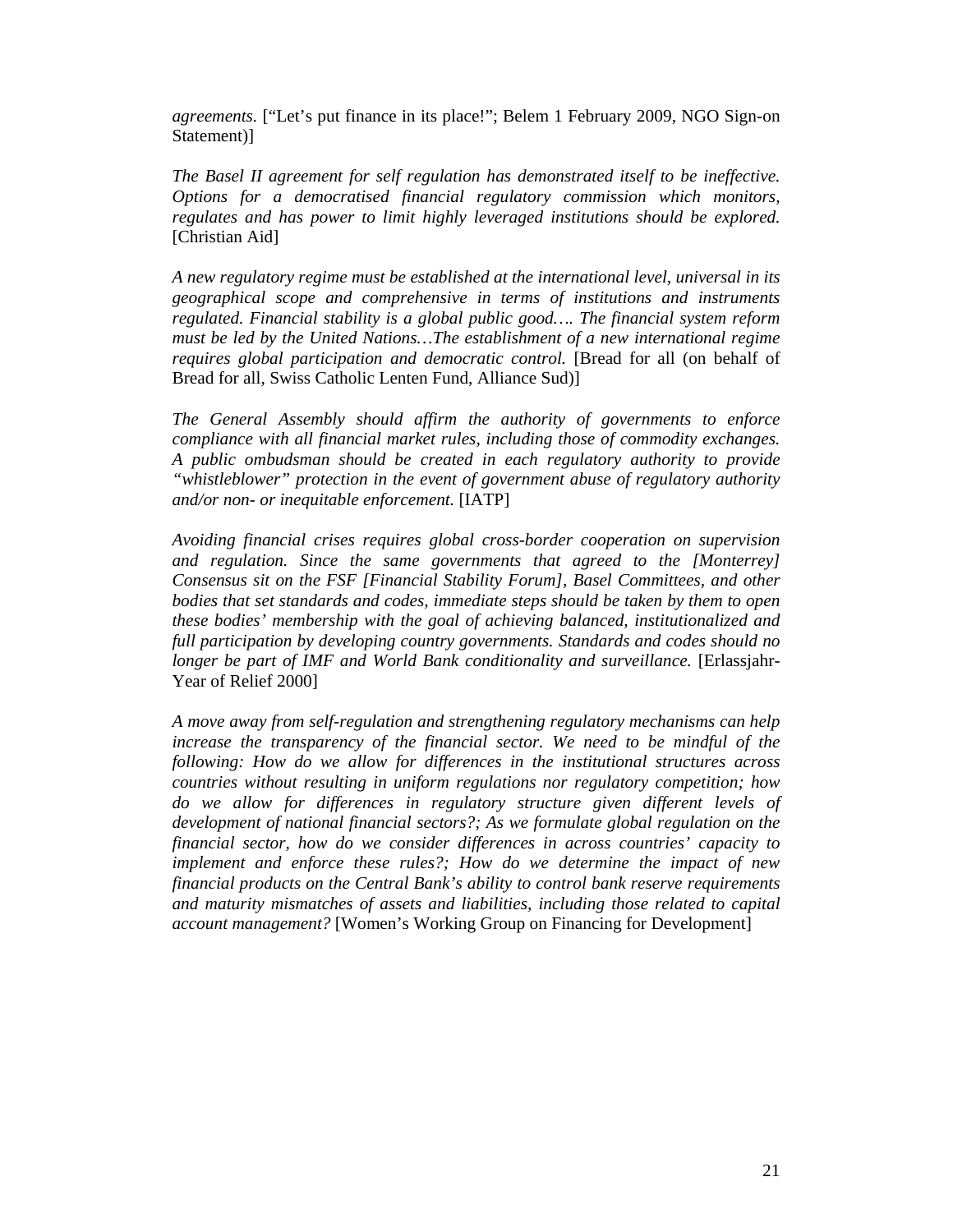## **THEME 2: MULTILATERAL ISSUES**

*Northern countries that have downgraded their commitment to the UN should reverse this attitude and, instead, affirm its indispensable and valuable role in advocating the social and developmental dimension in the process of rapid global change.* [Third World Network]

*Both the World Bank and the IMF must put an end to the economic policy conditionality that has characterised their interventions in developing countries over the past three decades. This has minimised rather than strengthened the application of fiduciary controls and respect for internationally agreed standards, including core labour standards. The deregulation, liberalisation and privatisation conditionalities of the IFIs, in addition to interfering with countries' own policy choices, have frequently led to serious and damaging impacts*. [ITUC and TUAC]

Many of the respondents to Theme 2 demanded a broad and inclusive multilateral approach to reform in order to protect the rights of the world's poor, vulnerable, and under-represented. Several highlighted the interconnectedness and the weakness of the international economic system as shown by the speed and intensity from which the collapse in the US housing market spread to the rest of the world. Proposals ranged from strengthening the United Nations and its specialized agencies' role in global economic governance to drastically reducing the power of the Bretton Woods institutions and democratizing their governance. A common thread emerged from many of the submissions: ensuring that all global financial institutions are accountable, democratic in participation, transparent, and capable of linking economic policy with a broad range of issues to achieve socially desirable outcomes.

#### **Placing the UN at the heart of the global reform process**

Given the overwhelming consensus from civil society about the lack of representation in the international financial institutions, numerous organizations recommended that the United Nations, as the most globally representative body currently in existence, become the central institution coordinating global economic reform.

*Th*e *negotiations on a new international financial and economic architecture need to be fully inclusive, therefore the United Nations must be at the heart of the negotiations, with the aim of introducing an equitable, sustainable financial architecture....* [Eurostep]

#### **G7, G8 and G20: Lack of representation**

Many commentators were critical of the ability of the G7, G8, and G20 to represent the world's interests; they instead favoured inclusive multilateralism for reform.

*In order for developing countries to avoid bleak prospects in the 21st century, they must be given the space and opportunity to strengthen their economies and to develop their social infrastructure, while having environmentally sound practices. For this to happen, there has to be a much more favourable international environment, starting with the democratization of international relations and institutions, so that the South can have an active role in decision-making.* [Third World Network]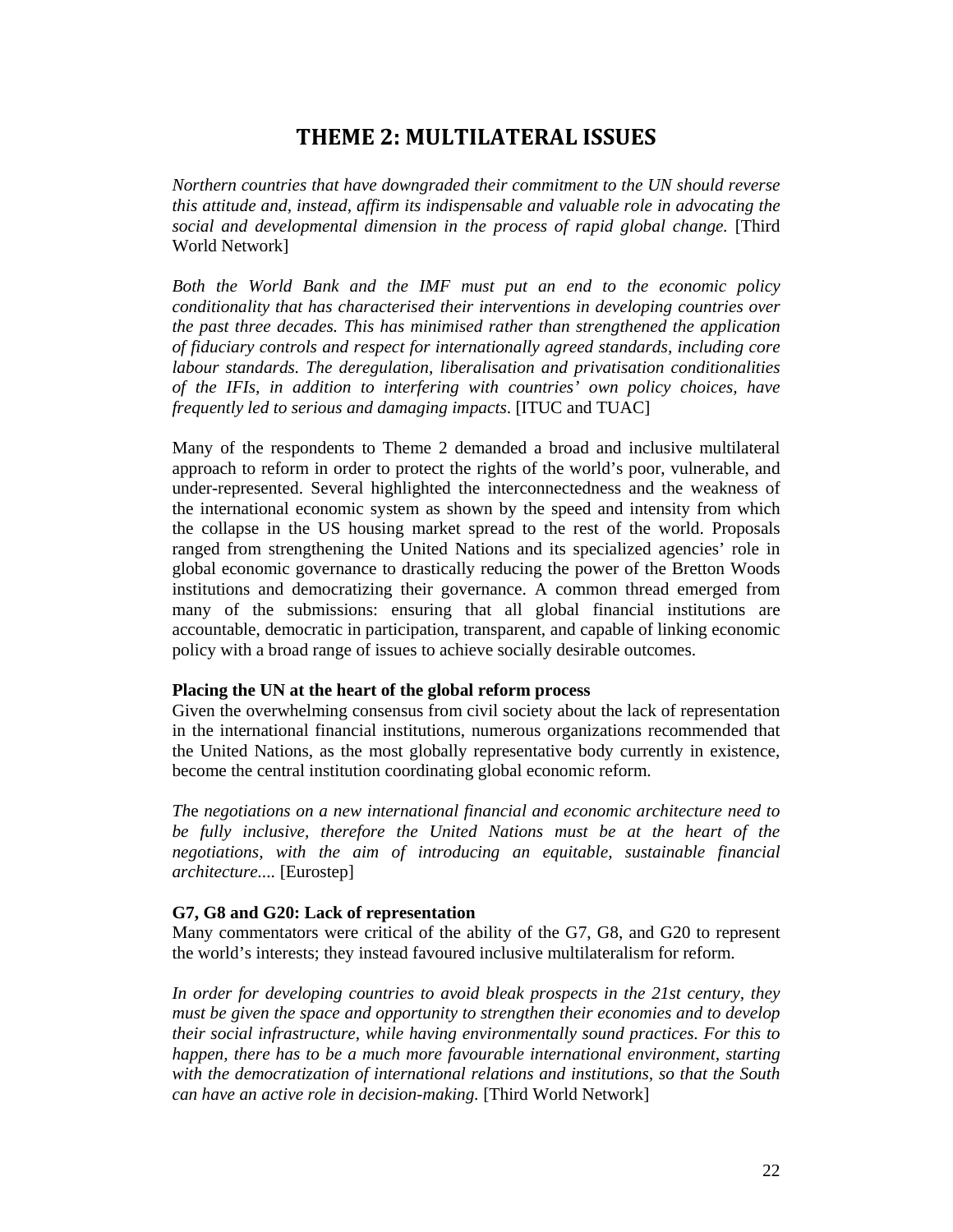*We believe that reform of the international financial architecture requires the participation of the maximum number of stakeholders: governments from all countries, multilateral agencies and civil society, including women's rights groups. We agree with the Commission that "this unprecedented global financial and economic crisis requires an unprecedented global response," not of a G20 but of a G192.* [WIDE]

*The challenges the crisis has uncovered in global financial and economic governance calls for its overhaul. The G8 model is becoming archaic. The G20, while representing a greater part of the world's people, still leaves out 172 countries.* [CIDSE]

*So far there is little evidence that the G20 process will lead to real and effective action. In fact, there is a risk that the "G" groups are a mere window dressing exercise that leads to no reforms but marginalize the UN process. The Commission should ensure that its proposals will be taken into consideration by the G20 and the*  G8 and that the high level UN conference will indeed initiate a multilateral *negotiation process around financial sector reforms and the role, governance and mandate of IFIs.* [Oxfam International]

#### **Strengthening the UN, ECOSOC and UN specialized agencies**

Strengthening the United Nations' role in global economic governance emerged as a central theme for many organizations, particularly by empowering UN bodies, such as ECOSOC and UNCTAD, who are well-positioned to link economic policy with sustainable development, gender, environment, human rights and poverty eradication concerns.

*As it is the most universal and democratic international forum, the United Nations and its agencies should be given the opportunity and resources to maintain their identity, have their approach and development focus reaffirmed, and strengthen their programmes and activities. The strong trend of removing the resources and authority of the UN in global economic and social issues, in favour of the Bretton Woods institutions and the WTO, should be reversed.* [Third World Network]

*Expertise should be built within the UN system, including UNDP and UNCTAD, in order to reduce reliance on the WB as the only "knowledge-technical assistancecapacity building" institution. The role and mandate of UNCTAD as an authoritative knowledge-based institution whose work aims to help shape current policy debates and thinking on development, with a particular focus on ensuring that domestic policies and international action are mutually supportive in bringing about sustainable development, including gender equality must be strengthened. The UN capacity can be enhanced through regional and national policy analysis and research centres linked with independent academic and non-governmental think tanks.*  [Women's Working Group on Financing for Development]

*Within the UN it is essential to strengthen the different mechanisms that have been put in place to deliver on many of the important commitments on gender equality and women's rights made in several occasions, such as the BPfA [Beijing Platform for Action]…. Furthermore, we also demand to strengthen the role and mandate of UNCTAD as an authoritative knowledge-based institution whose work aims to help*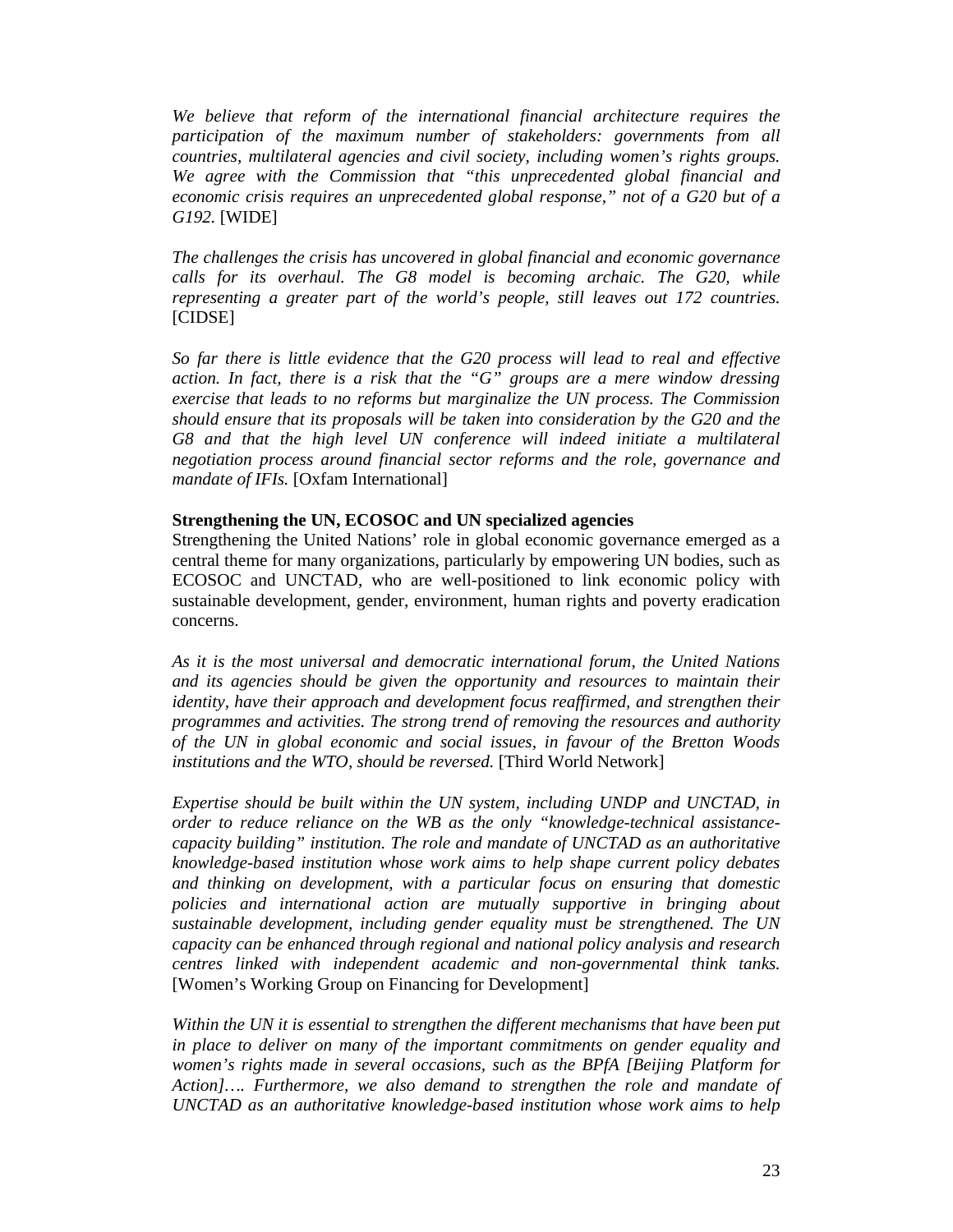*shape current policy debates and thinking on development, with a particular focus on ensuring that domestic policies and international action are mutually supportive in bringing about sustainable development, including gender equality*. [WIDE]

#### **Bringing the BWIs under the United Nations**

Numerous organizations recommended placing the Bretton Woods institutions under the control of the UN.

*The BWIs must not become de facto organizations of governance in spheres for which they have no competence. Rather, these institutions must be subject to principles agreed by the international community, including the rules of international law that govern international economic relations, environmental protection measures, the protection of minorities and indigenous communities.... What is more, these institutions must be refounded within the United Nations, such that they become truly specialized bodies… of the UN system…. These refounded institutions would become part of a coherent world institutional architecture, which with a stronger, appropriately reformed and democratised UN would represent a solid and genuine example of global democratic governance. And these are the forums from which to undertake a thoroughgoing review of the direction of development assistance, in which donors and recipients, lenders and borrowers share in taking decisions, making commitments and allocating responsibilities*. [UBUNTU – World Forum of Civil Society Networks]

UBUNTU also proposed specific roles for a UN-controlled IMF: multilaterally correcting world current-account and exchange-rate imbalances; supervise, control and regulate global movements of finance capital in order to prevent financial crises and ensure world macroeconomic stability; undertake ongoing surveillance activities over all economies; offset the growth of world financial imbalances by means of policy adjustments in the large economies (see also Chapter 4).

#### **A UN Economic and Social Security Council**

Many suggestions went beyond empowering ECOSOC and existing UN agencies or reforming the IFIs, to the establishment of a UN Economic and Social Security Council. Such an organization would act as an umbrella to coordinate global economic policy and create linkages with a broad range of issues.

*The UN General Assembly, particularly through a strengthened ECOSOC or a UN Economic Security Council should be a forum for peer reviews of issues related to macroeconomic stability as well as supervise the actions and functions of the IMF (until its dissolution), the WB, and the WTO. The ECOSOC or UN Economic Security Council will need to increase its capacity to engage in discussion and debate over these issues. This approach must shift attention away from formula-based assessments such as the WB's CPIA and the use of policy conditionalities attached to lending and aid programmes.* [Women's Working Group on Financing for Development]

*We need policies that can build just, participatory and sustainable societies. This requires far-reaching reforms of the international financial architecture, which cannot be decided by the G8 or G20 alone, but needs response from the entire international community…. We therefore see an urgent need to create a so-called "Global Leaders Forum" under the UN or a UN "Economic and Social Security*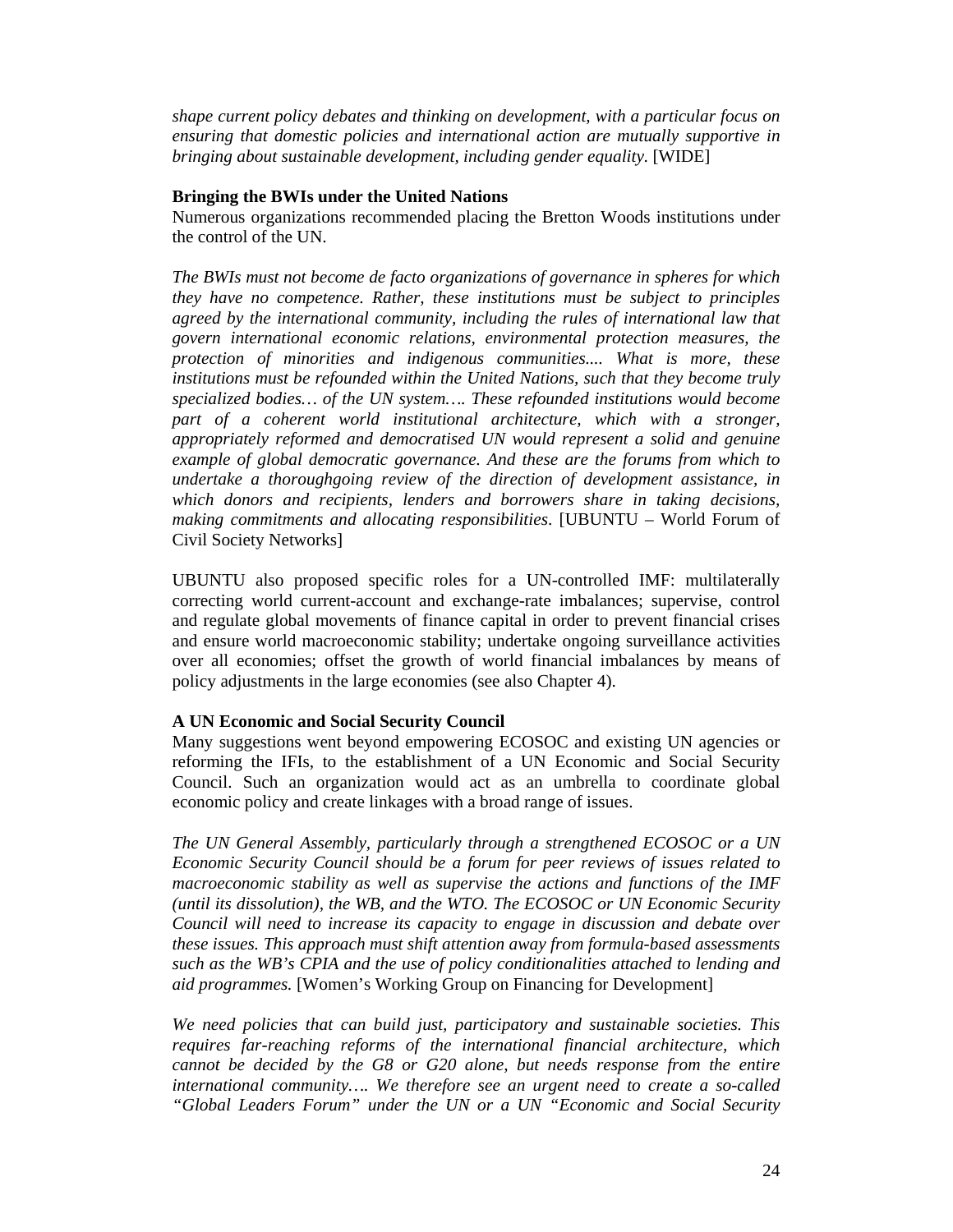*Council" to coordinate policies and redesign the international system.* [International Presentation Association of the Sisters of the Presentation]

*The United Nations and its specialized agencies in the social, development, environmental, human rights, employment fields (including ECOSOC, DCF [Development Cooperation Forum], the Human Rights Council, ILO, UNEP, UNDP, UNIFEM) should be central to institutional arrangements for effective global governance to deliver social justice and a fair globalization. They should form the core of an Economic and Social Security Council that would be a convening authority to bring the key global governance actors together, with a strong coordinating role, linking the economic, financial and trading systems to policies for employment, development, environmental sustainability, gender justice, and poverty eradication.* [ITUC and TUAC]

#### **UN Parliamentary Assembly**

Although many contributors recognized that the United Nations is the most representative international institution, a number of organizations recommended that its representativeness should be further strengthened. One organization advocated the establishment of a UN Parliamentary Assembly that could, among other things, *monitor the interlinkages and impact of the international system's financial and economic policies in other fields such as sustainable development, food supply, education, health or eradication of poverty… function as a watchdog ensuring that reforms and regulations are implemented effectively… and gather feedback from the grassroots level and civil society.* [Campaign for the Establishment of a UN Parliamentary Assembly]

#### **New Institution for Financial Sector Surveillance**

Another suggestion put forth was the establishment of a Financial Sector Surveillance institution (see also Chapter 1).

*A new institution for financial sector surveillance, especially in developed countries whose financial sectors engage in heavy financial product innovation*. *This new institution could help neutralize the impact of credit rating agencies and other industry-based standards-setting bodies… undertake social monitoring… have full multi-disciplinary research support and be subject to full transparency. An independent evaluation unit should be tasked to design social impact assessments and early warning systems. Regular reporting to the public and to legislatures or national commissions as well as to the UN General Assembly and the ECOSOC is needed.* [Women's Working Group on Financing for Development]

Other ideas proposed included some kind of a global taxation regime (see Chapter 1) and a fair and transparent orderly sovereign debt workout mechanism (see Chapter 4).

#### **Reform of the IFIs**

Various contributors urged reform of the governance structures of the international financial institutions, including the World Bank and the IMF.

*The failure of existing institutions to manage the economy in such a way as to avoid social and environmental damage is intimately connected to their governance*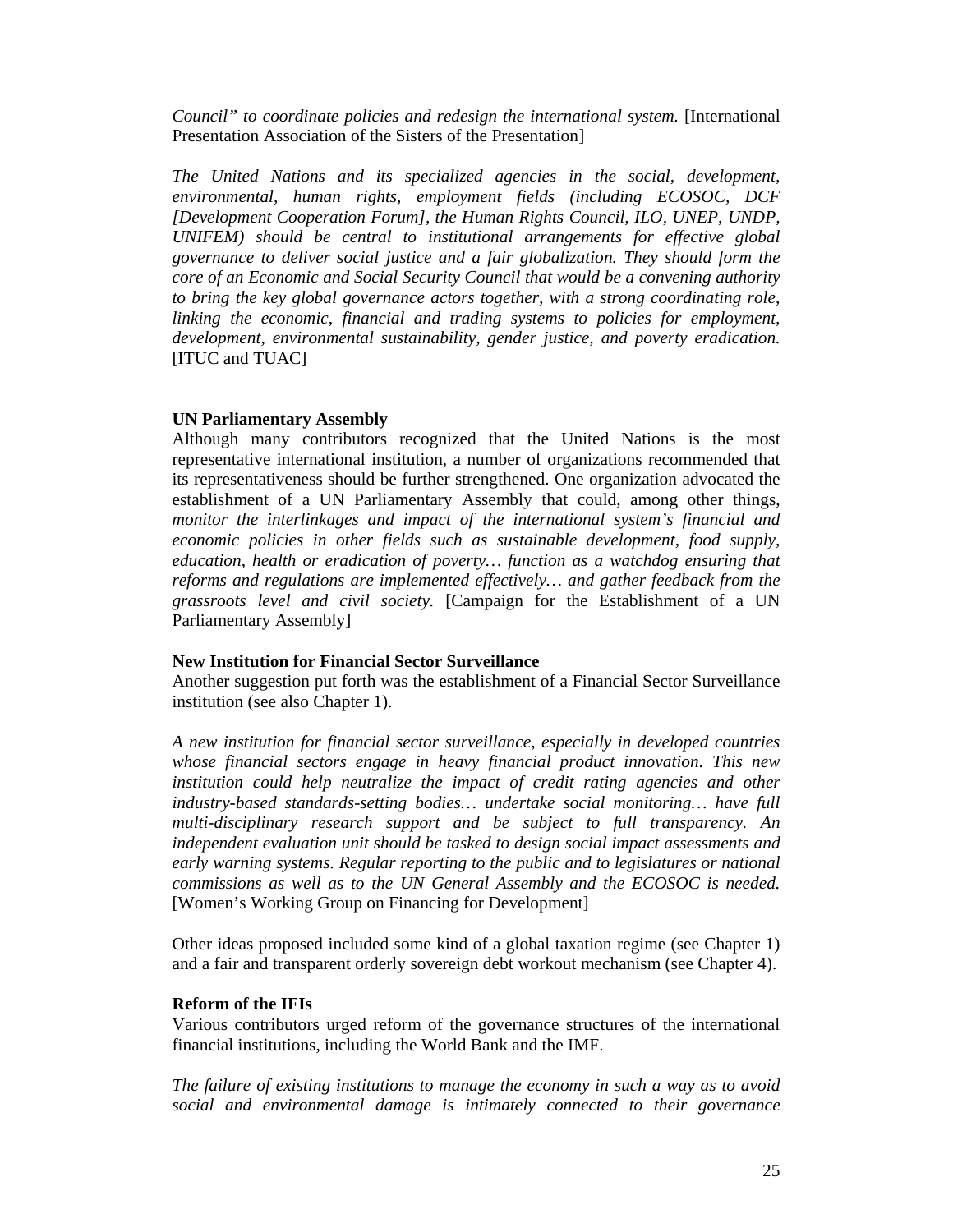*structure…. It is critical that we see fundamental reform of the governance of international financial institutions, including the World Bank and the International Monetary Fund.* [WWF-UK]

*The world is now changing, and a changing world requires either a completely new set of institutions or a massive overhaul of the governance of the existing multilateral institutions.* [ActionAid International]

*Radical reform of the international financial institutions is required if they are to play an effective role in enabling developing countries to manage their own development and sustainable economic growth.* [Christian Aid]

Some suggested reform that would entail refocusing the BWIs on their original mandates.

*The solution does not lie in increasing the authority of the WB and IMF as they presently stand, in granting these institutions greater control over social and economic development aspects, but in having their working remits refocused back onto their core responsibilities, the tasks for which they were conceived during their creation: providing a stable and orderly international trade and financial system, and facilitating reconstruction and development.* [UBUNTU – World Forum of Civil Society Networks]

Another organization went a step further and recommended ending *the power of the multilateral Finance and Trade institutions such as the IMF, the World Bank Group, the regional banks and the WTO.* [Jubilee South]

*Regional development banks should become more efficient and gradually replace the infrastructure and similar long-term development financing function of the IMF and World Bank.* [Bread for all (on behalf of Bread for all, Swiss Catholic Lenten Fund, Alliance Sud)]

Others groups preferred a less radical approach and proposed ideas within the IMF/World Bank framework.

*We believe that the current circumstances demand a root and branch reform of IFI governance structures rather than the creation of "islands of legitimacy" within discredited institutions.* [ActionAid International]

#### **Accountability, democracy and transparency**

Many organizations emphasized the importance of making the IFIs, including their Boards, more accountable, democratic and transparent. [ActionAid International, Christian Aid, SOLIDAR, Bread for all (on behalf of Bread for all, Swiss Catholic Lenten Fund, Alliance Sud), Eurostep, Social Watch, CIDSE]

*The IMF lacks political independence from its major equity holders. Current efforts to reform the IMF are unsatisfactory since benefits immediately accrue to the big countries, such as those in the G20, which still leaves out the LDCs and the SIDS. Strengthening the relationship between the BIS and the IMF will not accomplish the*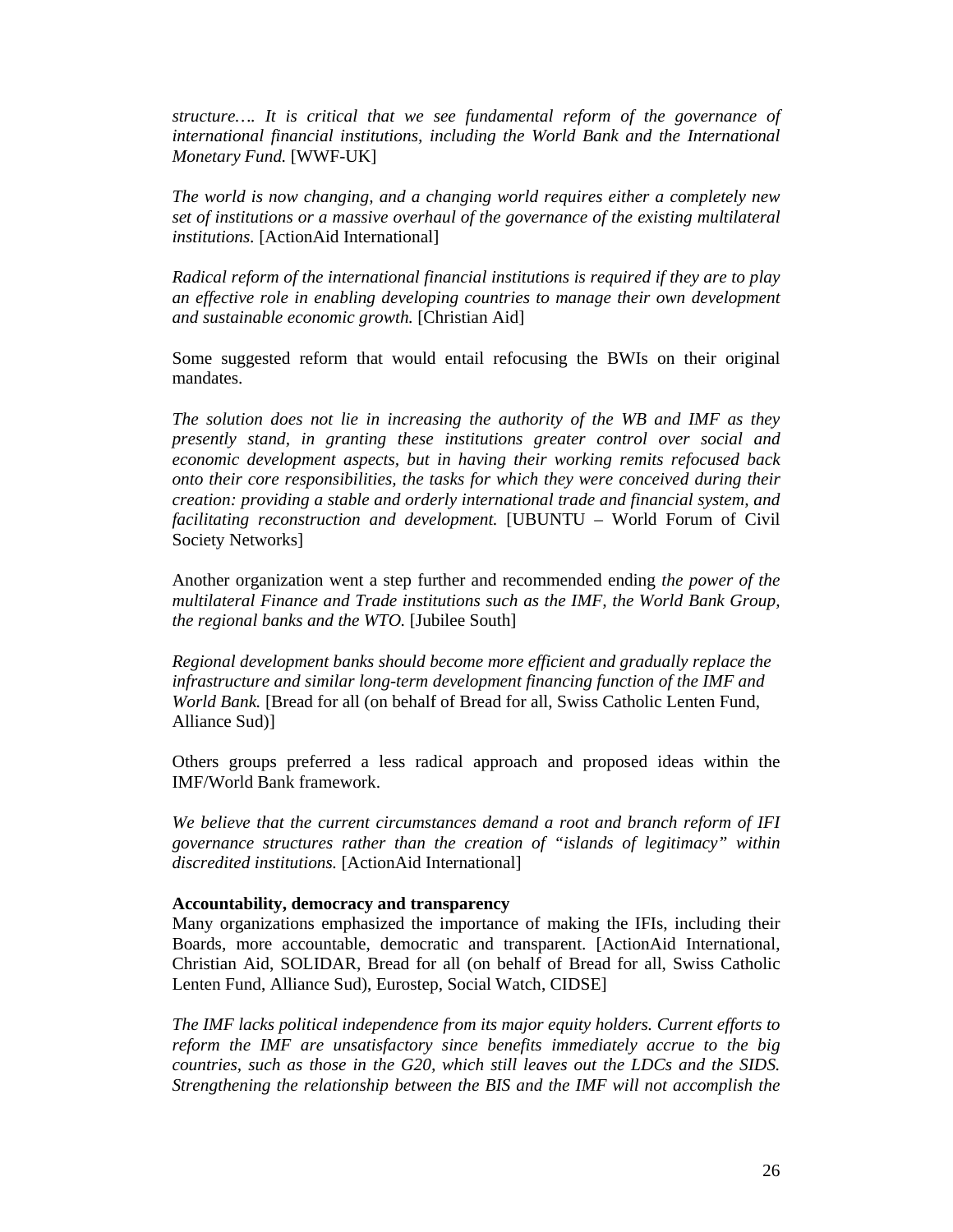*desired need for independent oversight.* [Women's Working Group on Financing for Development]

Some suggested that increased accountability of the IFIs could be achieved by instituting parliamentary reviews of the BWIs.

*Real democratic control over IMF and World Bank activities are crucial. It can be achieved through parliamentary reviews. Both institutions should make it mandatory for shareholders to certify that policy positions taken by the Board are regularly reviewed by a committee composed of members of national parliaments or by other representative bodies.* [Bread for all (on behalf of Bread for all, Swiss Catholic Lenten Fund, Alliance Sud), SOLIDAR]

Other suggestions were made to enforce already existing IFI statutes:

*Holding the BWIs financially accountable for damage done (as in tort law) is enshrined in their statutes. Simply by observing rather than breaching their own statutes, enormously positive effects on development can be achieved. Without this crucial change no reform can be meaningful as new rules would be broken as readily as existing ones.* [University of Vienna - individual submission]

Recommendations to make the IFIs more democratic included taking up equal voting rights for developing countries, adopting double-majority voting, and civil society participation.

*We need to put people first in reasserting democratic control over and full citizen's participation in public policies and the institutions that guide the global economy at international and national level. The markets need to be at the service of all people not just a happy few*. [Eurostep]

To make the Boards of the IFIs more transparent and accountable, recommendations included alternating leadership of these institutions not just between developed countries, but among all countries [ActionAid International], selecting heads on merit (rather than nationality) and considering geographical diversity in selection procedures. [SOLIDAR]

#### **Eliminate economic policy conditionality**

Many participants also agreed upon the importance of eliminating economic policy conditionalities that the IFIs attach to their aid and lending programmes, which constrict policy space, [Bread for all (on behalf of Bread for all, Swiss Catholic Lenten Fund, Alliance Sud), SOLIDAR, ITUC and TUAC, Christian Aid] *burden national economies and contribute to the violation of human rights (poor countries should no longer need to privatise basic social services or cut public sector spending as a precondition for receiving needed funds…)* [Eurostep] and *have frequently led to serious and damaging impacts*. [ITUC and TUAC]

*The World Bank and IMF should both separate the provision of grants and loans from technical assistance and policy advice, as the latter is often used to restrict policy choices and reinforce conditions.* [Christian Aid]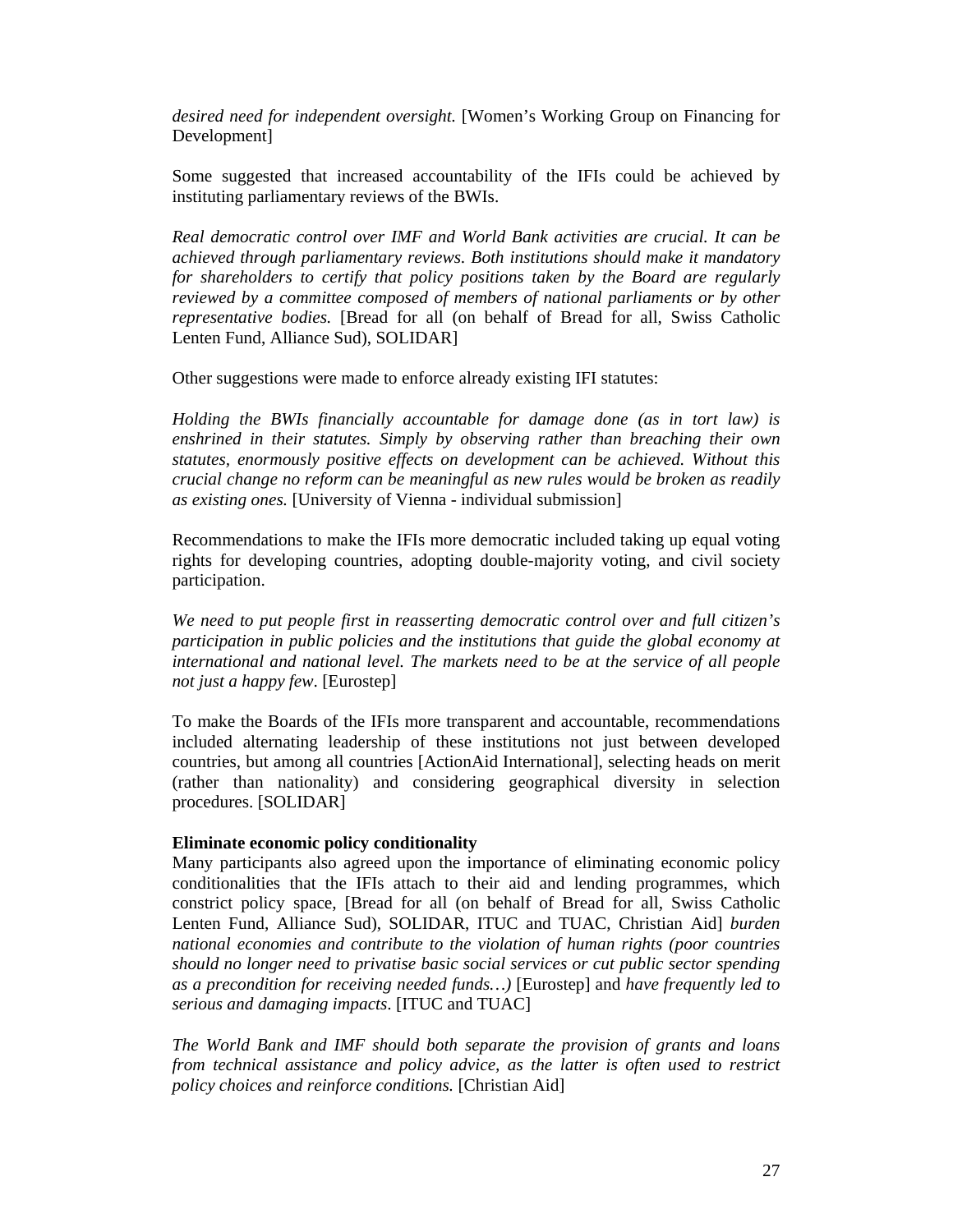#### **Reforming the mandates of the IFIs**

For the World Bank, one specific proposal recommended: *The International Development Association (IDA) should become an independent grant-giving agency, allocating funding without economic conditions. International Bank for Reconstruction and Development (IBRD) should remain a loan agency, allocating loans without economic policy conditionality. There should be a separate governance structure, giving a more equal weight to customers (middle-income countries) and donors…. It should reform its structural conditions to recognise and reward the central role of the State in the regulation of capital flows and for the provision of essential services.* 

*The IMF should have a surveillance role to monitor markets and countries' economic policies, which have a potential negative impact on other countries. It should have an early warning system to predict future economic instability. In this regard, the Chiang Mai Initiative provides an example of a function and consensual surveillance mechanism…. The IMF should not provide long-term development lending to lowincome countries and focus instead on balance of payments support and monitoring. It should act more like a central bank providing liquidity in an agile manner.… The IMF should expand its shock facility, through the issue of SDR, and ensure rapid disbursements to developing countries in need, unencumbered by structural conditionalities…. The IMF is well placed to assist developing countries strengthen their tax systems, including capacity to plug illicit capital flight and negotiate fairer sharing of natural resource rents.* [Christian Aid]

*Following the G20 Summit, it is clear that the Fund is going to continue operating in an expanded capacity. To be a legitimate and effective institution, the Fund must… embrace diverse economic philosophies to ensure policy analysis and recommendations derive from data not theory.* [New Rules for Global Finance Coalition]

#### **Inclusive policy approach**

Many NGOs also stressed the need for broadening the policy frameworks of the IFIs to achieve socially desirable goals, including environmental sustainability, gendersensitivity, human rights, decent employment and poverty eradication.

*Human Rights, including gender equality, full employment and decent work and the necessary means to achieve "dignity for all," should not just be mentioned in the preamble of international agreements, but mechanisms should be put in place that ensure compliance and make global corporations and international organizations accountable to HR obligations. This includes preventing national policy space from being eroded by policy conditionalities that erode democratic governance mechanisms like parliamentary oversight. Lack of oversight and regulation by accountable authorities is one of the main causes of the present financial crisis.*  [Social Watch]

*A key purpose… must be to ensure institutions have the capacity to embed environmental sustainability into the global economy.* [WWF-UK]

*Women's rights groups underscore the urgent need for a participatory, inclusive, concrete and democratic approach to the international economic and financial*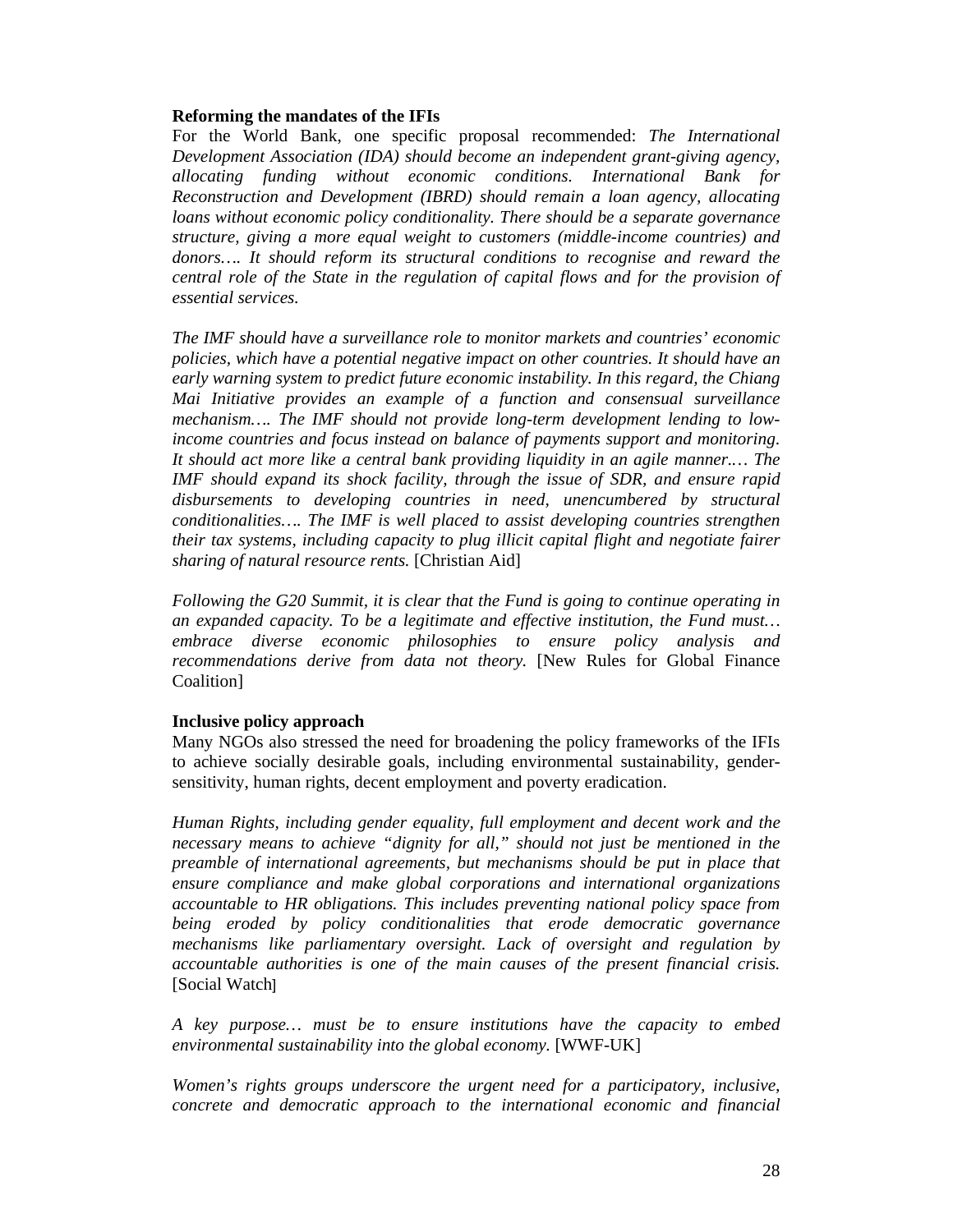*system, with strong equal representation from all countries and from marginalized groups.* [Women's Working Group on Financing for Development]

*All plans to reach international financial and monetary stability must be integrated into a broad gender-oriented and socially equitable framework.* [WIDE]

In addition, ActionAid International argued that the IFIs *should give sufficient weight to full employment and the reduction of global imbalances in wealth and poverty*.

*It is crucial to integrate all international trade and financial institutions into the international human rights system, and to make them submit to agreed instruments, including the Core Labour Standards of the ILO and environmental conventions.* [WIDE]

*IMF and World Bank should be held accountable to international human rights law, including the International Covenant on Economic, Social and Cultural Rights and the interpreting jurisprudence.* [Bread for all (on behalf of Bread for all, Swiss Catholic Lenten Fund, Alliance Sud)]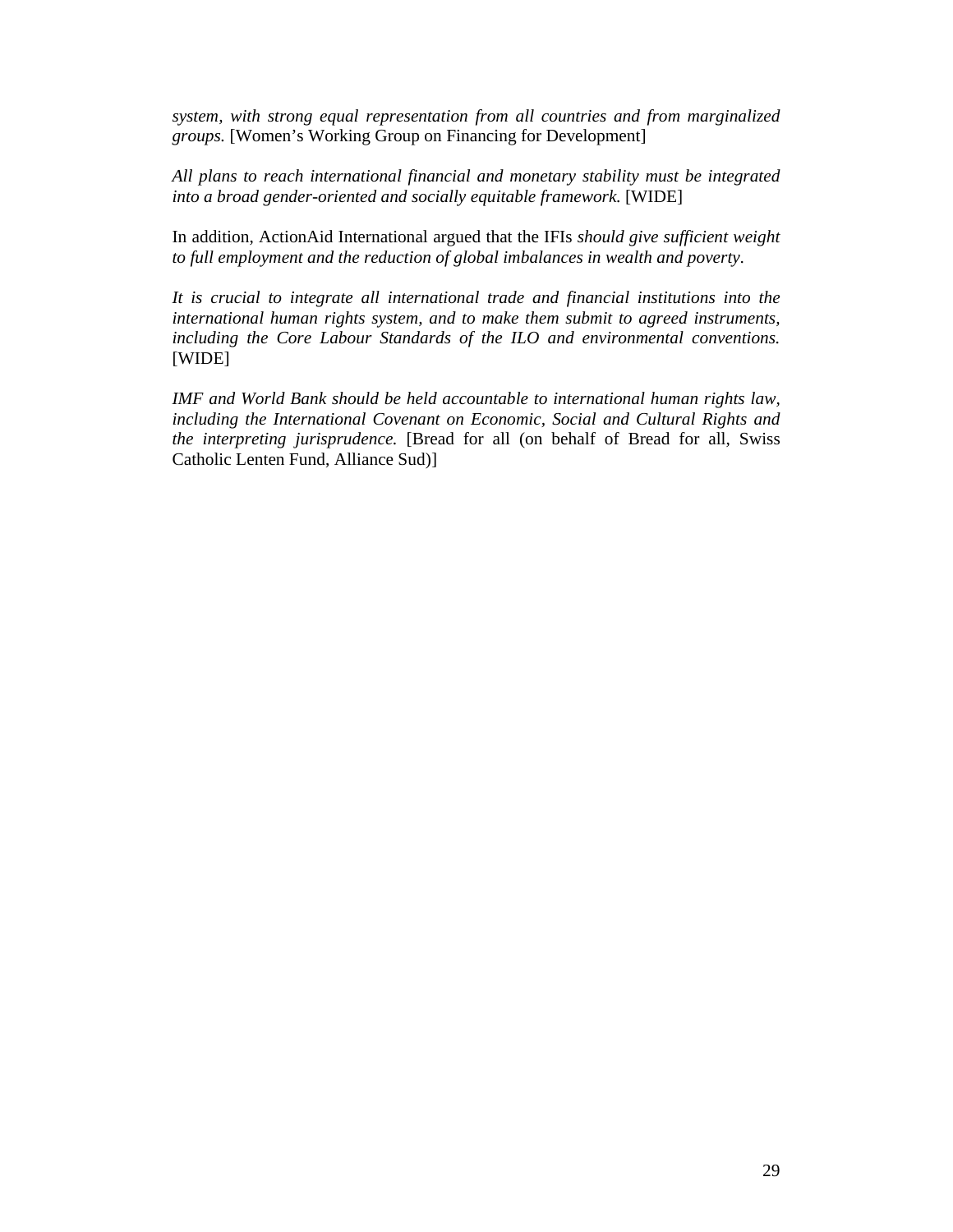## **THEME 3: MACROECONOMIC ISSUES AND ADDRESSING THE CRISIS**

*There is a need for a new growth regime that – as was the case during the post-war period until the early 1980s – ensures balanced real wage growth in line with productivity increases.* [ITUC and TUAC]

Most respondents to Theme 3 highlighted the need for governments to undertake new approaches to macroeconomic policy – particularly ones that are nuanced and responsible. In general, they viewed reforms to prevailing macroeconomic policy structures in the context of development and the provision of social protections, especially for the world's poor and vulnerable. Recommendations included policy reforms that specifically address the current financial, food and climate crises (for which the developing world played a minimal role in creating), and provided for social protections and new pathways to sustainable development.

*The poor in developing countries will suffer most from the fallout of the global financial crisis for which they bear no responsibility. Export oriented economies are suffering from serious declines in trade credit and export demand, and a correction in asset prices. In addition, falling official development assistance (ODA), foreign direct investment (FDI) and flight of investment capital are leading to increased unemployment in developing countries.* [Christian Aid]

#### **Global Stimulus Package**

A number of organizations recognized the importance of developed countries maintaining their current ODA commitments in order to ensure developing nations are able to successfully cope with the current economic crisis. Several submissions suggested that not only should current ODA commitments be maintained, but that developing countries should be offered a "global stimulus package." Suggestions for innovative mechanism of financial stimulus – and financing for development more broadly – were discussed under Theme 1 (see Chapter 1).

*Compensate developing countries for the devastating impact of the financial crisis on income and employment, by providing a recovery package worth at least \$400bn over the next three years. The reduction in GDP growth rates caused by the crisis is going to cost developing countries \$750bn by the end of 2010, according to IMF. There is an urgent need for a recovery package for the poorest countries. It will help some 80 countries through the financial crisis and is less than 10% of what the US and EU have already spent bailing out the banks. Such a compensation and stimulus package could include frontloading of 2010 aid pledges and enhanced debt cancellation.* 

*Such a package will enable developing countries to mount their own fiscal stimulus efforts through investment in sectors with high social and economic multiplier effects such as agriculture and land reform, education, health, climate adaptation, and social protection. Maintaining and expanding government spending in these sectors is urgently necessary in the short term to curb the devastating loss of human capital and rise in inequality that the current global recession will otherwise unleash.* [ActionAid International]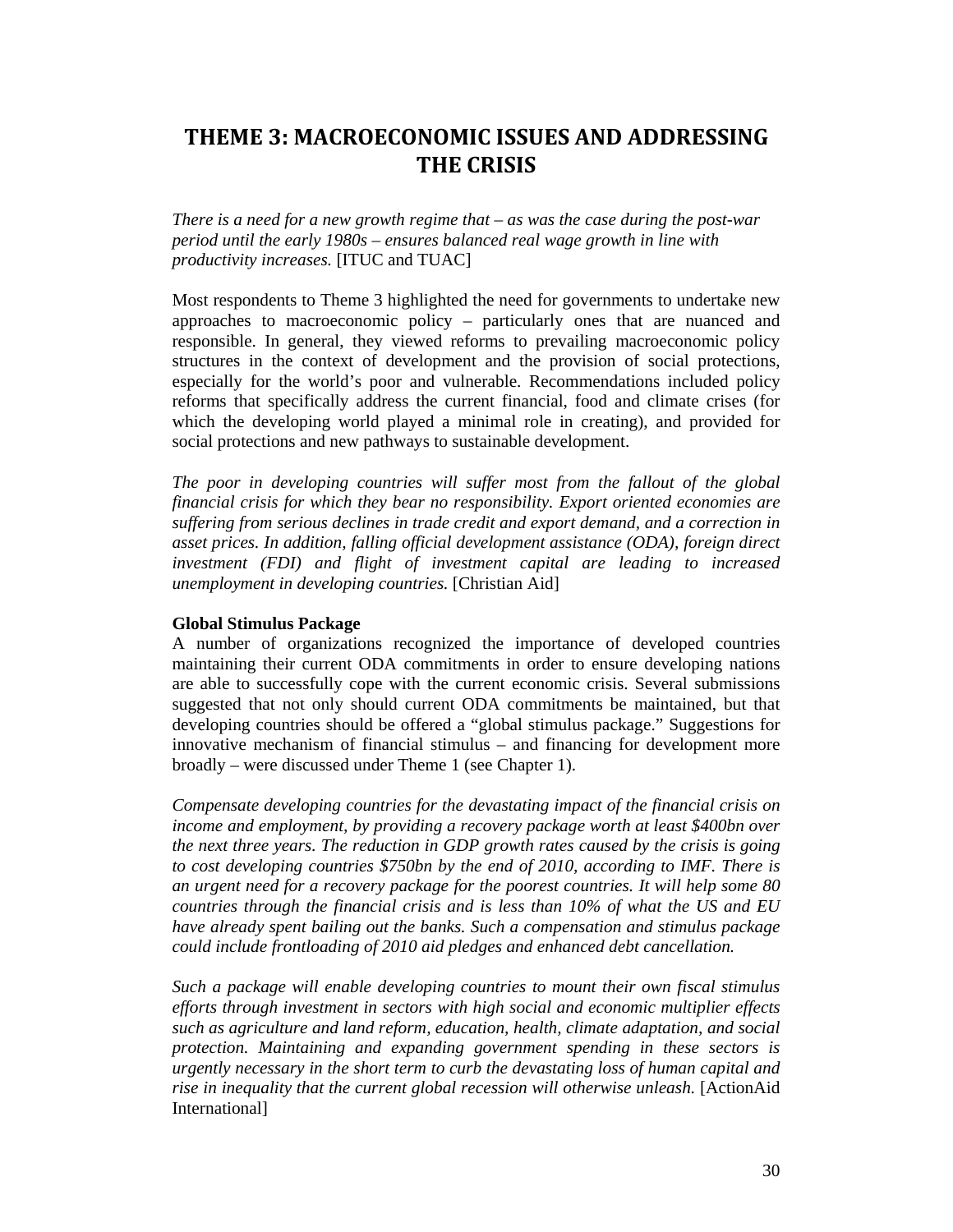*Meanwhile, national efforts to provide stimulus can be complemented by "global stimulus," such as increased spending on MDGs and other global problems. ODA is both safety net and fiscal stimulus. The provision of aid should be based on the principle of Self-Sufficiency and Solidarity. This is grounded in the commitment among and between developing countries in terms of ensuring food security/national self-sufficiency & access to medicine and access to investment & technology necessary for development. It also includes solidarity and partnership between developed and developing countries in terms of the flow of technology, investment and overseas development assistance, fair and balanced trade rules and the flexibility for developing countries in pursuing macroeconomic policies. This requires plenty of policy space.* [Women's Working Group on Financing for Development],

Some envisioned a specific role for the IFIs in the stimulus:

*The international community must swiftly expand emergency loans through the IMF and increase assistance from the World Bank and UN agencies to the many developing and emerging countries that are likely to be in situations of balance-ofpayments deficits because of the financial crisis and continued high food and fuel prices*. [ITUC and TUAC]

Many also offered suggestions on the type of projects to prioritize:

*Urge the World Bank to give priority to projects that are employment-intensive, extend social safety nets to the majority of developing-country workers currently without protection, build up public services and infrastructure for sustainable growth.* [SOLIDAR]

However, most were quick to caution that any new assistance – particularly from the World Bank and the IMF – should not follow the "one-size-fits-all" approach of the past and emphasized that sufficient policy space should be made available to recipient countries:

*The set of macroeconomic policies that forms a key part of the so-called "Washington Consensus" (that puts the stress on "getting prices right," withdrawal of the State from the economy and economic policy-making, heavy reliance on the free market, deregulation, privatization and liberalization, austerity budgets and high interest rates) has been at the centre of conditionalities attached to IMF and World Bank loans for indebted countries. These policies came under heavy criticism, especially in the wake of the Asian crisis and are now widely discredited as the current crisis unfolds. The "one-size-fits-all" approach towards economic reform and policy for countries in financial crisis should be changed to a more appropriate approach of seeking the right mix of policies to suit the particular conditions facing each country. Such conditions may vary from country to country, and thus the policy mix may also be different for different cases. Thus, the framework for macroeconomic policy advice or conditionality should be reformed to take into account these differences, and in*  light of lessons to be learnt about which strategies have and have not worked in *different circumstances. Countries must have the flexibility to choose from policy options, as it is not appropriate to present them with advice or conditions based on a single model or option.* [Third World Network]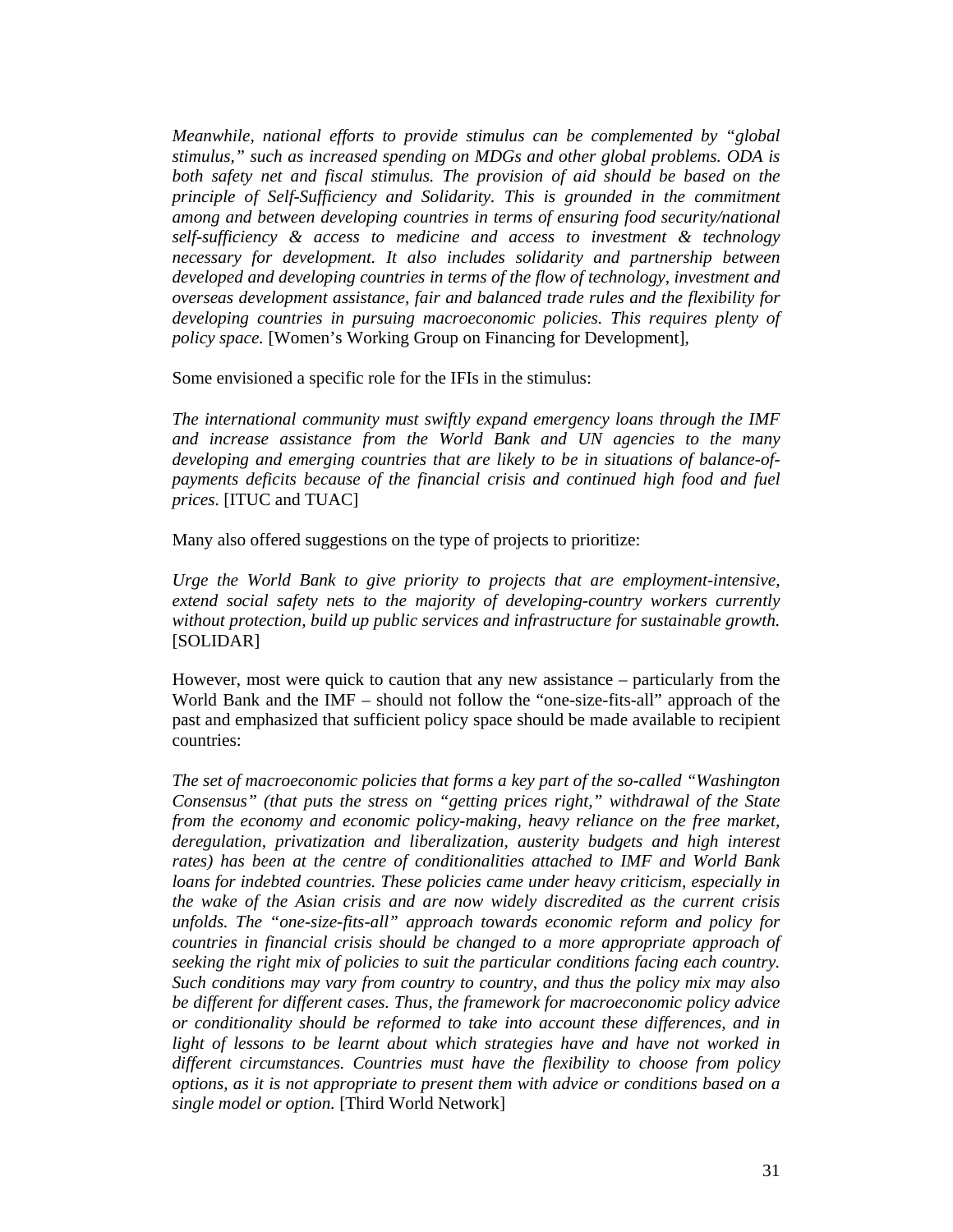*Most developing countries are operating pro-cyclically, often through no fault of their own, but because they are pressured by the IFIs to practice "fiscal discipline." The international community must be more supportive of recovery programmes implemented by developing countries, which can prevent poverty from growing further and accelerate the global recovery, and this requires increased financial assistance from IFIs and donor countries.* [ITUC and TUAC]

*The deregulation, liberalization and privatization conditionalities of the IFIs, in addition to interfering with countries' own policy choices, have frequently led to serious and damaging impacts.* [Instead], *financial support to countries… should protect employment and social safety nets. It should be provided quickly to help boost demand, and stimulate growth.* [ITUC and TUAC]

#### **Debt Cancellation to help counter-cyclical measures**

A number of organizations argued that debt relief is critical to cope with the crisis in the short term and to promote growth in the long-term. New debt should not be incurred by developing countries, nor should it carry new conditionalities, in their efforts to deal with the current global economic crisis.

*A new package of debt cancellation would release funds in developing countries which can be used to stimulate the economy and provide social protection to the most vulnerable, as is being done in the North. Eligibility for debt cancellation should be based on a measure of debt sustainability connected to human development, which would mean much greater debt cancellation for many more countries.* [Jubilee Debt Campaign UK]

*Debt cancellation should be expanded to all the world's most impoverished countries (IDA only) without harmful conditions. The serious hardships imposed on middleand low-income countries by the global financial crisis demand such a move. Furthermore, the increasing debt levels in developing countries over the past year are not the consequence of domestic policy failures, but rather are the result of exogenous causes including shocks in energy and food prices and now erosion of export earnings because of financial turmoil originating in developed countries. Developing countries should not have to shoulder the financial burden of debt that has been caused by exogenous and imported crises.* [Health GAP, on behalf of a US civil society coalition]

#### **Trade dimensions of financial stimulus**

Many submissions questioned the prevailing global trade paradigm and cited it as a major cause of the current crisis:

*From a macroeconomic perspective, the impacts of the crisis on developing countries can be attributed to several macroeconomic difficulties stemming from movements in their current accounts. Reform proposals that tackle macroeconomic policy-making should deliberately focus on generating an environment more conducive to different patterns of trade, with more balanced domestic and external market dynamics.* 

*The source of woes for many developing countries is the implementation of a model of reforms that gave centrality to a paradigm of export-led growth while not ensuring*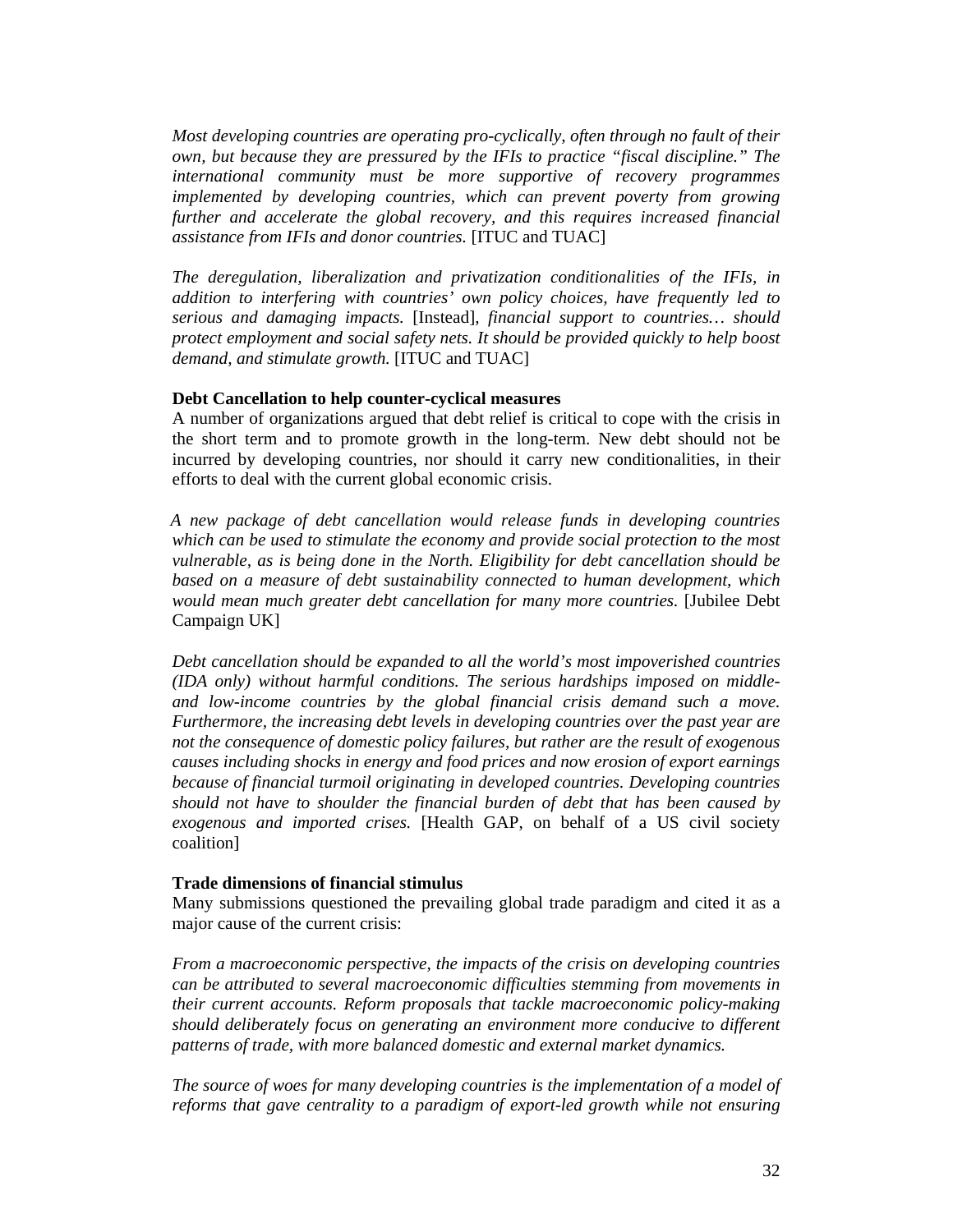*the financial gains derived from exports ultimately accrue to them. This model of export-led reforms did not take into consideration the importance of ensuring that trade became a means for the stable provision of development finance or the need for its articulation with the domestic economy.* [International Working Group on Trade-Finance Linkages- Steering Committee]

Indeed, for many, the current crisis has exposed export-led growth as a failed development model. To illustrate this point, one submission noted that: *Trade-related macroeconomic difficulties are not confined to the current account. The patterns of foreign capital inflows were also tied, in more or less direct ways, to the high rates of export growth. Rather than generate income growth, they tended to reinforce unhealthy patterns of export-related income growth. Now, at a time that the situation has reversed, with the prices of natural resources falling, retreating investment is showing also its destabilizing face. This retreat should not be seen as a withdrawal merely symmetrical to the increase in resources that were originally brought by foreign investors. While investment in the good times was able to ride on a number of State guarantees and subsidies, including regulatory and tax concessions, proinvestment reforms skewed the sharing of the profits away from the national economy.* [International Working Group on Trade-Finance Linkages]

*The balance between interior and exterior markets needs to be revised, with the aim of revitalizing the domestic demand. The crisis revealed the decay in growth policies based on export focused approaches and over-reliance on foreign direct investment.* [Arab NGO Network for Development]

Moreover, there are many social dimensions to trade liberalization:

*The prevailing assumption by mainstream economists that trade liberalisation is a gender neutral process that increases overall prosperity and wellbeing overlooks the deleterious social impacts from greater dependence of the global market. The proliferation of wide-ranging and ambitious bilateral free trade agreements, which serves mainly developed countries' business interests at the expenses of local people's livelihoods must be reviewed. The often adverse, differential impacts of economic liberalisation on women relative to men are not sufficiently taken into account. It is essential to establish coherence between the global commitments to gender and social equality, women's rights, environmental protection and international trade policies.* [Women's Working Group on Financing for Development]

*…all world leaders must take this opportunity to step back and develop a fresh approach to the global trading system that prioritises justice and equity, including enforceable language on labour and environmental standards, and which builds economic relationships fit to deal with the triple financial, climate and food crises of the 21st century. This new approach to global trade must work in the interests of people and the environment whilst strengthening local and regional supply chains and ensuring dialogue and cooperation at the international level.* [WWF-UK]

Therefore, for those that addressed trade, the most important issue was that trade agreements allow developing countries the necessary policy space to undertake counter-cyclical measures that will allow them to better cope not only with the current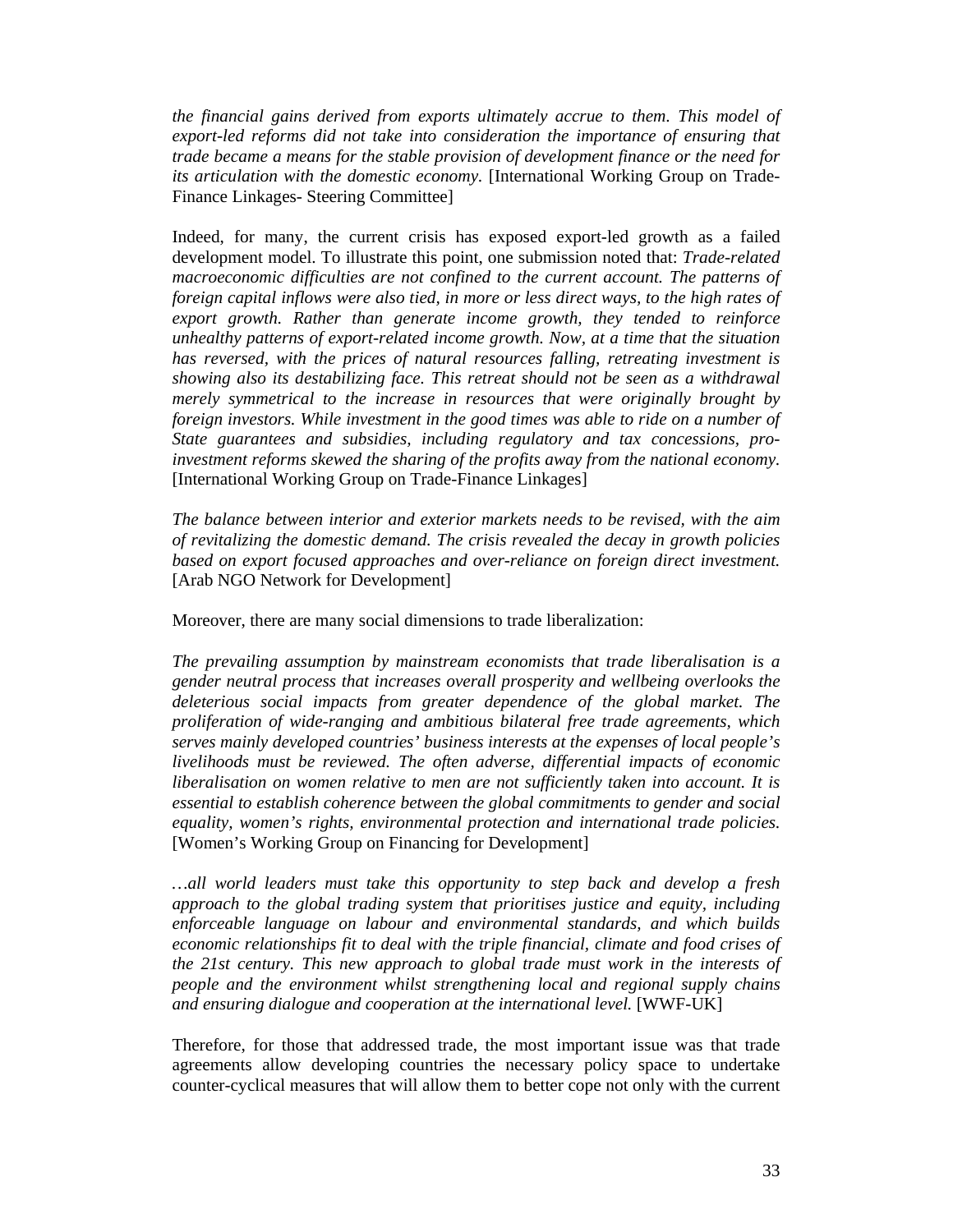crisis but to also implement policies and programmes that can allow for improved social protection and development.

*Developing country governments' scope to use trade policy to safeguard vulnerable sectors and promote development should be enhanced. Developing countries should have the right to develop and protect small-scale agriculture to promote food security, livelihood security and rural development…. Rich countries must avoid financial and trade protectionism, which will have a negative impact on developing countries.* [ActionAid International]

*Trade and investment policies must recognise policy space and regulatory capacities of governments to shape economic and social development policies that serve the most vulnerable of their societies. They should support local and regional production, exchange and supply, as the basis of needs and rights oriented provisioning and trade.* [WIDE]

In this vein, current trade negotiations should be revisited or, in the view of some, suspended:

*The financial service liberalization and deregulation measures included in bilateral and multilateral trade and investment agreements need to be reviewed. The Doha Round trade negotiations should separate the financial services agreements from the "single undertaking" package, so that any gains for developing countries in market access are not undermined by the increased vulnerability introduced by being forced to resign to key financial control and oversight mechanisms.* 

*All current trade negotiations both on the multilateral and bilateral level must be put on hold until the necessary firewalls to protect the financial system from future shocks are put into place, and until a better understanding is reached on the links between trade policy and financial stability at this moment. Both bilateral and multilateral (GATS) trade agreements that call for the deregulation of financial services and the elimination of performance requirements for foreign investments should be renegotiated.* [Social Watch]

Moreover, trade agreements should allow countries to develop more diverse trade profiles:

*As critical aspects of generating more resilient macroeconomic policy frameworks in developing countries the Commission should emphasize the importance of measures to diversify trade profiles (both products and markets), manage investment, rebalance profit- and loss-sharing in infrastructure lending, extract a fair share of export income and encourage investment in the development of local processing infrastructure in area of origin of natural resources.* [International Working Group on Trade-Finance Linkages- Steering Committee]

In addition, the current crisis should not give rise to aggressive protectionist measures on the part of developed countries, particularly policies that would weaken the trade capacities of developing countries: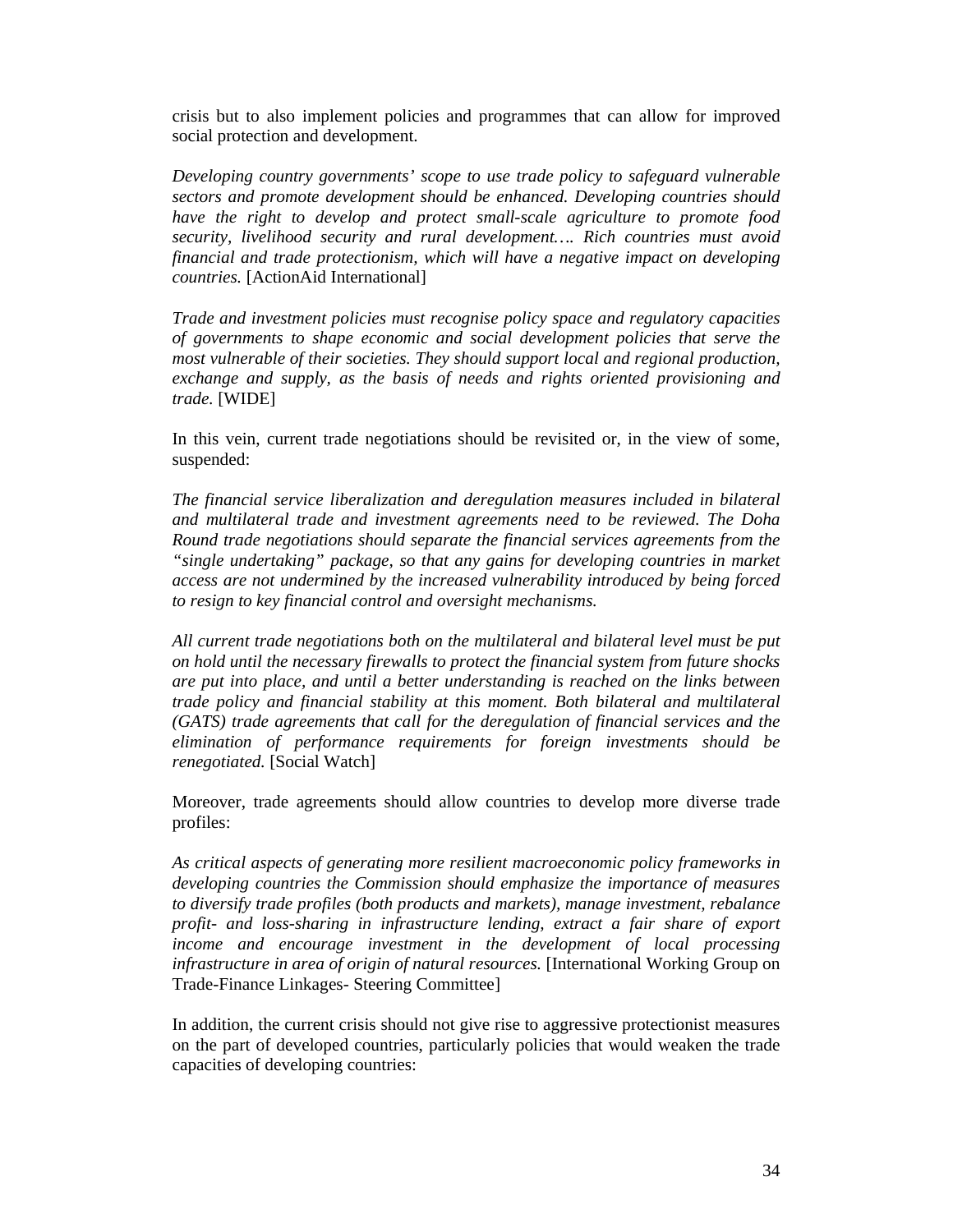*Developed countries must refrain from imposing barriers to international commerce in an effort to protect their economies by impoverishing those of poorer countries.*  [NGO Committee on Financing for Development]

### **PRO-EMPLOYMENT AND DEVELOPMENT STRATEGIES**

Pro-employment and development macroeconomic policies were seen to play a critical role in effectively combating the current economic crisis. In particular, central banks had to include these broader objectives in their mandate.

*Ensuring that central banks are publicly accountable for their actions, have governance structures that allow for trade union views to be taken on board, incorporate the realization of full employment among their primary objectives, and have the necessary mandate to deter and detect speculative financial bubbles.* [ITUC and TUAC]

It was also noted that central banks must play a crucial role in directing savings to development and environmental objectives:

*Central banks can also be involved in credit allocation to influence where savings may be invested but also to support the work of government-owned or controlled banks, such as land banks, development banks, export-import banks, among others. These latter set of banks have specific development mandates such that central banks need to be more conscious of the balancing act that they do with respect to price stability and its relationship with other development goals. A final consideration is the role of the central bank in promoting financial sector deepening and capital market development. Regulatory structures need to be aware that in developing countries more work needs to be done to bridge the gap between micro-finance and banking and investment sectors. Given these other responsibilities, central banks need to be encouraged to report their activities to legislative bodies and the general public.*  [Women's Working Group on Financing for Development]

Central banks had to be made publicly accountable.

*[C]entral banks must become publicly accountable and dependent on publicly democratic political institutions.* [SOMO]

Another organization argued that governments should *overhaul central banks in line with democratically determined social, environmental and expansionary (to counter the recession) objectives, and make them publicly accountable institutions.* [Focus on the Global South]

Moreover, fiscal and monetary policies had to be pro-employment and targeted at the "real economy."

*Fiscal stabilizers such as unemployment benefit schemes must be strengthened and supplemented by direct job creation schemes, where necessary. Fiscal stimuli should target increases in aggregate demand of sufficient magnitude to revitalize the real economy: employment, wage and household disposable income growth. Tax and expenditure measures must be targeted at low and middle income families who are*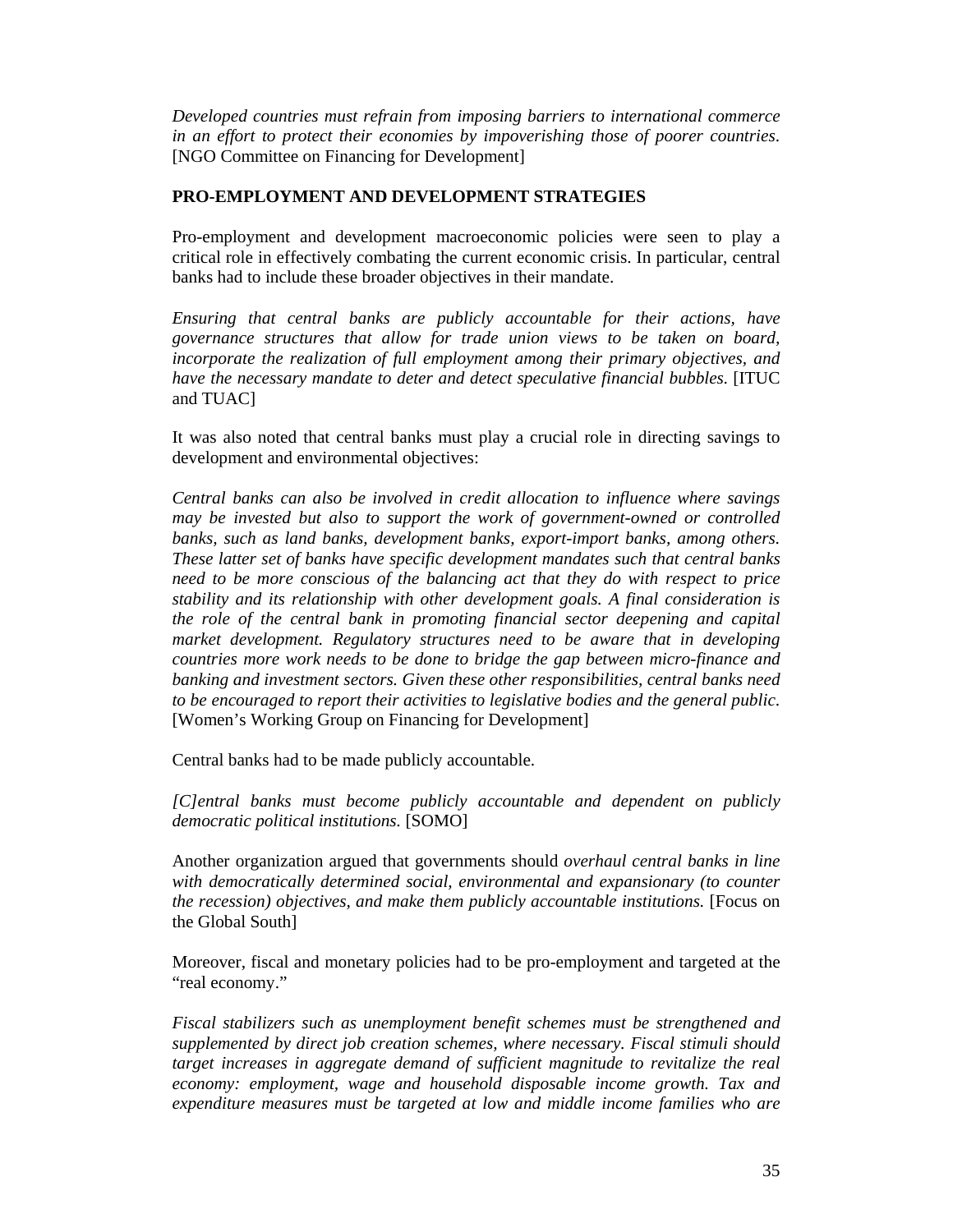*suffering most in the current situation and who, having higher consumption rates, will feed this back into consumption, production and hence employment most rapidly*.

*In developing and emerging countries, governments should counter economic slowdown through monetary policy, by supporting job creation programmes and extending or creating social safety nets.* [ITUC and TUAC]

#### **Investing in people and the planet: Public provision of social and environmental services and protections**

*Anti-cyclical stimulus packages to reactivate the economy should at the same time invest in human resources, by improving the educational and health infrastructure and the provision of essential services like clean water, sanitation and electricity.* [Social Watch]

Almost all submissions raised concern over the well-being of people all over the world in the wake of the current crisis. They argued that social protections – often the first victim of budget cuts – should instead be expanded in this time of crisis. In fact, many further argued that these measures will have a positive long-term impact on the development of all countries.

*Invest in people – their education and health, and in care for the very young and old – by strengthening public provision of essential services to ensure universal access to education, basic health care, water and housing, and to increase secure jobs and pensions within the public sector, as well as train the millions of teachers and*  instructors necessary to provide the education and skills that underpin the real *economy and for retraining of working people as economies restructure; in the North, take up the slack in the construction industry to meet historic, current and future demand by investing in social housing, whilst supporting governments in the South to do the same.* [SOLIDAR]

*Building, re-building, and strengthening social insurance systems, safety nets and social protection need are needed. This is not to preclude the design of policies that will take countries to the point where they are able to achieve universal social provisioning.* [Women's Working Group on Financing for Development]

#### **Gender dimensions**

Traditionally vulnerable populations were of great concern to many respondents. Several pointed to the precarious position of women:

*Access to finance for women and the provision of health insurance – including access to reproductive health care services, maternity benefits, affordable child care – is also critical. This must go well beyond the common practice of opening channels for women to access micro-credits and must take into consideration and tackle structural inequalities that have prevented many women and other marginalized groups from accessing funding and loans.* [Women's Working Group on Financing for Development]

Women often work in the "unpaid" or informal sector and therefore: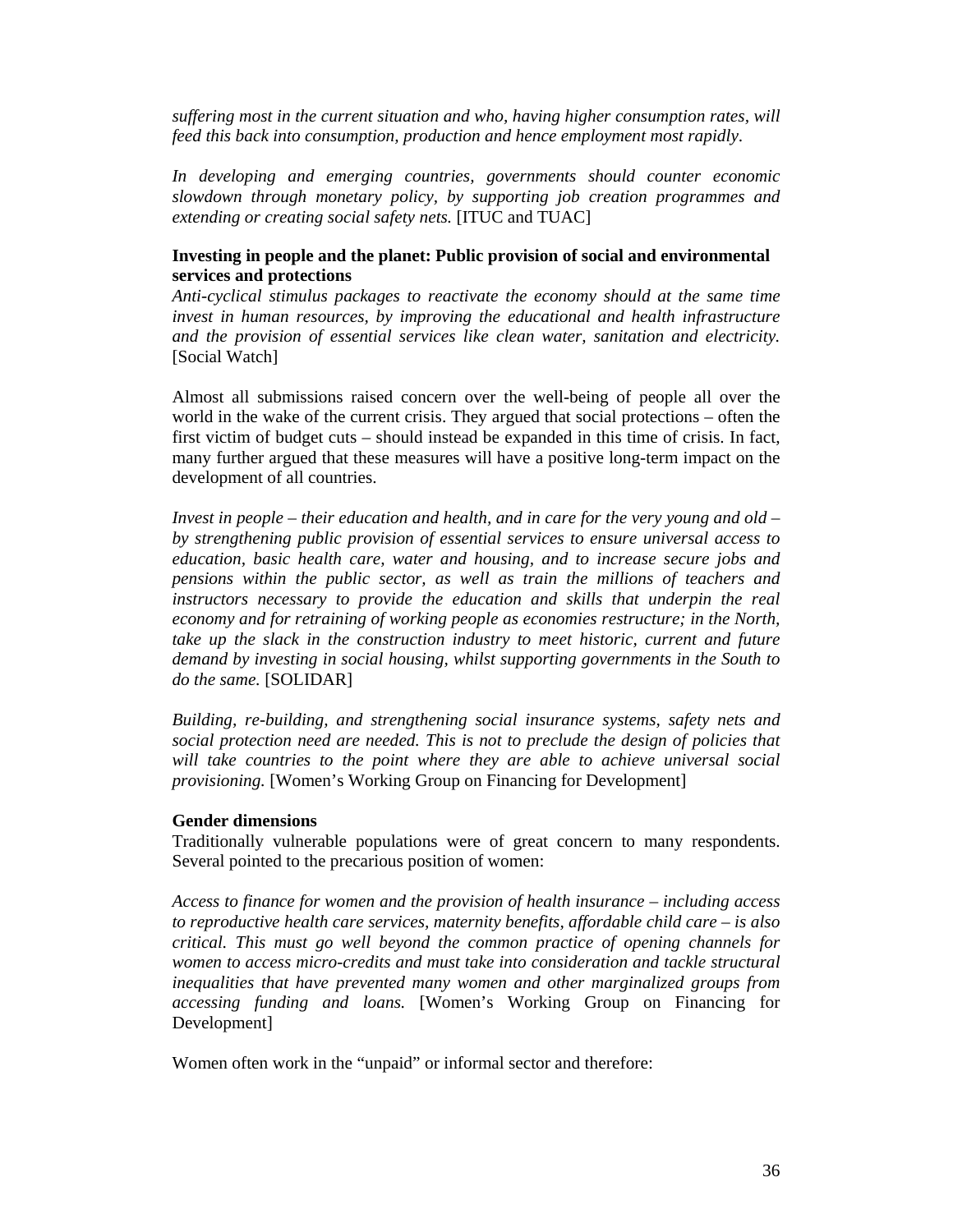*New indicators must be developed to measure the impact of gender inequality on economic growth by measuring the value of women's unpaid work as well as by developing performance indicators to measure progress in introducing and implementing gender-responsive approach to public finances.… The connection between paid and unpaid work is still ignored and the shift in costs from the paid to the unpaid sector leads to increased burdens for women. It is important to pay attention to the imbalance between the productive economy and the reproductive economy or care economy, which is largely dependent on women who function continuously in spite of crisis as if their capacity and the capacity of households are elastic.* [Women's Working Group on Financing for Development]

*In addressing this crisis WIDE demands policy coherence that ensures "a critical and socially progressive linkage between social policy, macroeconomic policy and development." This will require going beyond the MDGs and being accountable to agreed women's rights frameworks such as the Beijing Platform for Action (BPfA) or the Convention on the Elimination of All Forms of Discrimination against Women.*  [WIDE]

#### **Links between the food, climate and financial crises**

Several respondents noted linkages between the "food crisis" and the current financial crisis and suggested strategies for addressing the former in the context of the latter.

*Agree emergency responses to the continuing food crisis, including action to counter speculation in food markets and to extend emergency support to the poorest; support the expansion of sustainable food production and small-scale agriculture.* [SOLIDAR]

One organization argued that responses to the current global food and climate crises should not be financed through loans.

*The food crisis and the climate crisis render peoples of the South, and in particular women who dominate the food sector, more vulnerable to the accumulation of new loans. Financing to address the food and climate crises should not be in the form of loans. Governments should not offer or enter into loan-financing for seed purchases and other food and agriculture programmes, or loan-financing of climate mitigation and adaptation mechanisms.... Other problems that cause the huge flow of resources out of developing countries should be addressed, as these contribute to increasing the debt burden, erode the benefits of debt cancellation and lead to the re-accumulation of debt. These include unfair trade agreements, tax holidays for multinational corporations, unregulated profit remittances and capital flows.* [South-North International Campaign on Illegitimate Debt]

#### **Investing in the transition to a green global economy**

Organizations also urged the rebuilding of a green global economy in order to preserve global resources and allow for future generations to continue growth.

*Any national monetary and fiscal measures to boost the global economy will fail in the medium and long term if they are not founded on the principle of environmental sustainability. Capital investment must be used to tackle climate change and build energy security by driving forward the transition to a low carbon and resource-*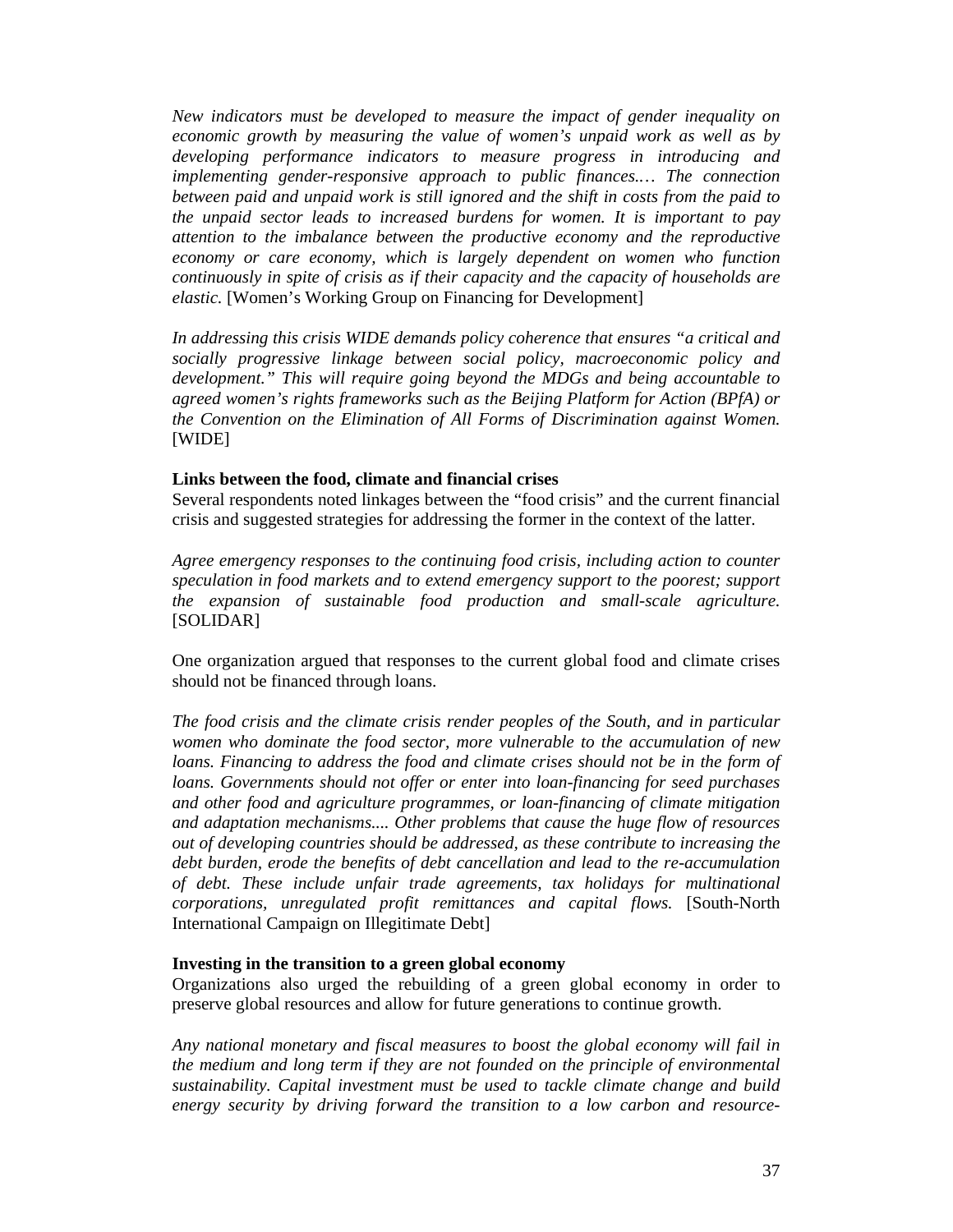*efficient global economy. Specific measures should include major public investment in renewable energy production, infrastructure and research; energy and resource efficiency programmes; retrofitting existing private and public buildings with insulation and efficient heating and cooling systems; ensuring new publicly funded developments are to the highest energy efficiency specifications; incentivising private sector energy and resource efficiency; education and training for environmentally sustainable development; improvement, electrification and decarbonisation of public transport systems; reuse, remanufacturing and recycling technologies for all waste.*  [WWF-UK]

*Rebuild a green global economy that respects and preserves our global common goods, prevents further global warming and ensures a sustainable, safe and clean environment for future generations. The introduction of a carbon tax, in this context, can be an efficient measure not just to combat global warming but also to compensate developing countries for the additional asymmetries created by increased subsidies and protectionism in developed countries.* [Social Watch]

#### **Pensions**

Some respondents highlighted pensions as a social protection measure of particular importance.

*To be effective, it is important that social protection schemes are not made overcomplicated. Universal pension programmes… are the simplest social protection schemes to implement and can reach a significant proportion of vulnerable families. Putting in place more complicated social protection systems – such as means-tested programmes and conditional cash transfers – stretches the capacity of developing country governments and evidence indicates that they are likely to fail in achieving their target of benefiting the poorest families.* [HelpAge International]

Citing the example of New Zealand, this NGO noted that not only are national pension schemes feasible and provide an important social safety net for older persons, but they can also help to stimulate the economy:

*There is strong evidence that non-contributory pension schemes that reach all older people are very effective in reducing poverty among older people and their families. Based on the model of the New Zealand pension scheme – which, according to the OECD, has been the most effective public pension scheme in reducing old age poverty among developed countries. National pension schemes have a critical role in stimulating the national economy*. [HelpAge International]

Other groups noted that any pension scheme should be stable and participatory:

*Promoting workers' representation in pension funds and (financial) companies' boards and ensuring they have a say in investment decisions.... Enhancing the social purpose of pension schemes to provide decent retirement in both pension funding and investment regulations.* [ITUC and TUAC]

*Ensure stability for ordinary investment such as pension funds and health insurance.*  [ActionAid International]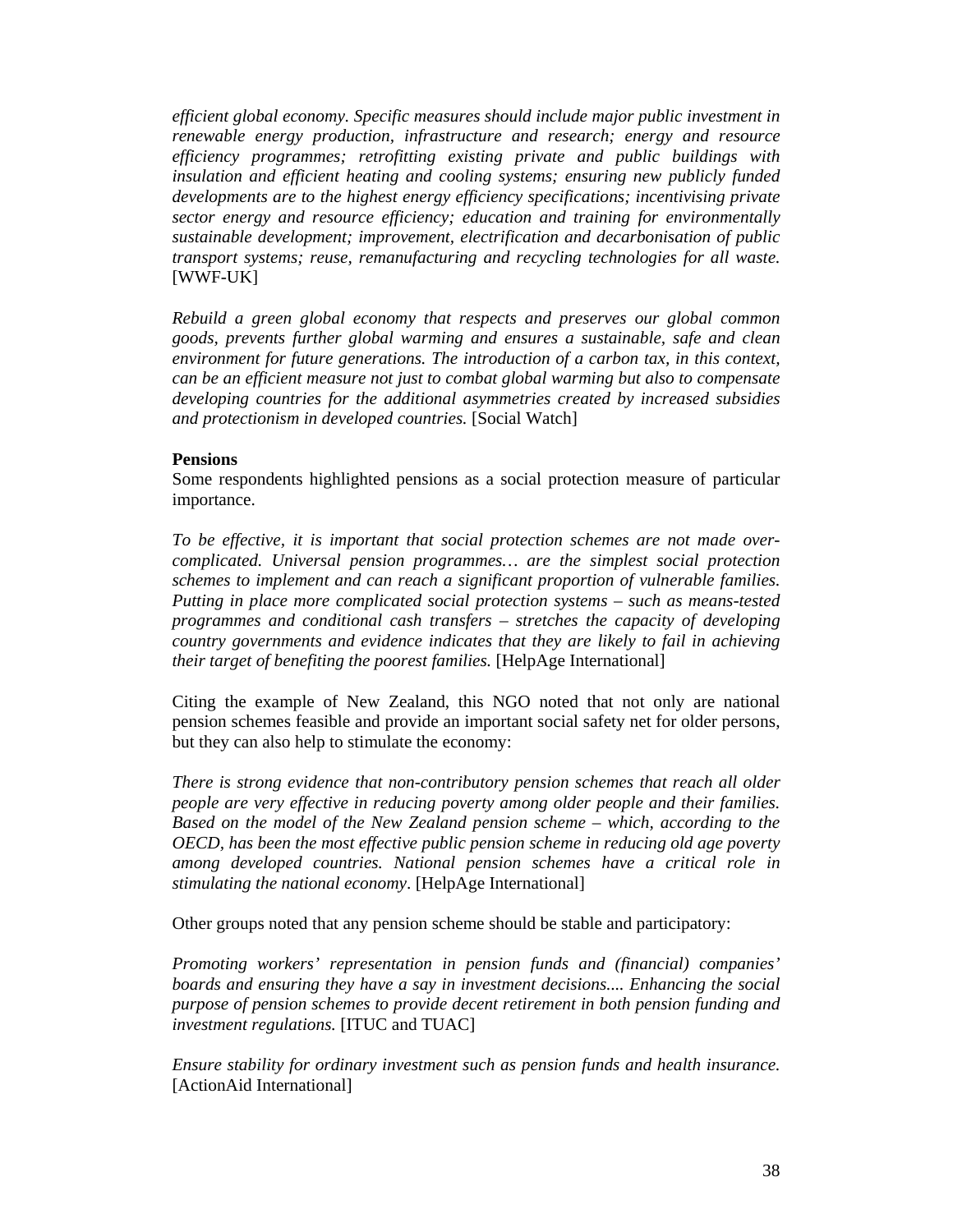## **THEME 4: REFORMING THE GLOBAL FINANCIAL ARCHITECTURE**

*Solutions to the present crises should not be premised on re-establishing or saving a failed system, but on changing it. The UN can and must rise to this occasion*. [Jubilee South]

### **I. A NEW ARCHITECTURE FOR SOVEREIGN DEBT**

#### **A fair and transparent orderly sovereign debt workout mechanism**

Many called for a fair and transparent orderly debt workout mechanism which was strongly supported by the G77 group of developing countries at the 2008 UN Financing for Development conference in Doha. [Eurostep, Women's Working Group on Financing for Development, Jubilee South, Jubilee Debt Campaign UK, SOMO, erlassjahr.de ("International Insolvency Framework")]

*Existing arenas for addressing debt disputes are dominated by lenders, where they serve as both interested parties and judges. There must be a new forum to which debt disputes can be brought, where parties are given equal treatment and judgements are based on impartial evaluation of cases.* [South-North Campaign on Illegitimate Debt]

Included was the proposal for a "debt standstill and orderly debt workout *mechanism" detailed by UNCTAD in its Trade and Development Report 1998 in the wake of the East Asian crisis. It would imply that a country could declare a standstill on payment and be allowed time to work out a restructuring of its loans, while creditors would agree to this "breathing space" instead of trying to enforce payment. This proposal is an extension of national bankruptcy procedures (similar to Chapter 11 of the United States Bankruptcy Code) to the international level for countries facing debt difficulties.* [Third World Network] Some suggested that internationalizing Chapter 9 of the same code (focusing on US municipal insolvency) was more appropriate as it applies to public borrowing entities. [University of Vienna - individual submission]

*A moratorium on all sovereign debt payments should be undertaken, without needing to wait for a balance of payments crisis as a trigger.* [Women's Working Group on Financing for Development]

### **Cancelling odious and illegitimate debt**

Many suggestions emphasized the new debt architecture should address "odious and illegitimate debt," a concept that received growing legal and political interest and recognition. A number of submissions noted recent precedents:

- The justification for the cancellation of Iraq's debt focused on the odiousness of the previous Iraqi government.
- Norway's unilateral decision to cancel several claims on the basis of "failed development policy" and "co-responsibility" was a historic precedent, and has already opened up discussions on odious or illegitimate debt in international arenas including UNCTAD, the World Bank, and the Paris Club.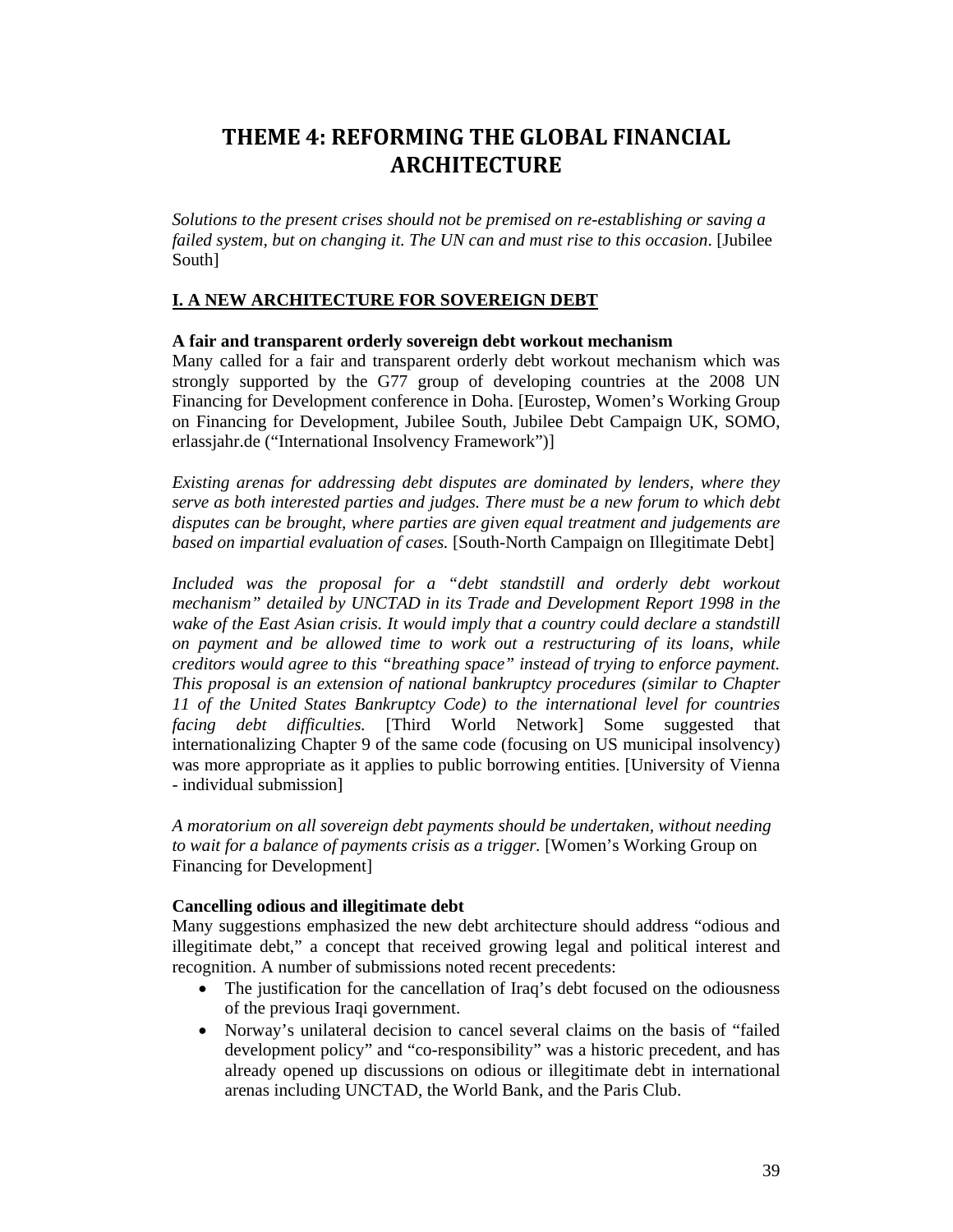[Women's Working Group on Financing for Development, Jubilee South, South-North Campaign on Illegitimate Debt]

*[The UN should] address the issue of social, historic and ecological debts, in the context of responding to the crises-provoked needs and the challenges of long-term system transformation. An important way of responding to the needs of those peoples and countries in situation of poverty or exclusion, heightened now by the impact of the global crises, is not through "more aid" but by recognizing the existence of these debts to the peoples and countries of the South and taking action to secure restitution and reparations.* [Jubilee South]

#### **Comprehensive country debt audits**

The comprehensive debt audit conducted by Ecuador and the suspension of payments on some claims subject to further investigation were cited by many contributors as a model the UN should encourage and support. [Jubilee South, South-North Campaign on Illegitimate Debt, Bread for all (on behalf of Bread for all, Swiss Catholic Lenten Fund, Alliance Sud), CIDSE]

*We urge the UN to encourage and support comprehensive country debt audits. Comprehensive debt audits, both governmental as well as independent citizens' audits, are useful tools for not only for uncovering the impact of the debts and the nature of the debts. Audits can also address the structural and policy flaws that have*  led to the accumulation of unsustainable and illegitimate debt. The government of *Ecuador is leading the way by launching the first official country debt audit process.*  [South-North Campaign on Illegitimate Debt]

*Audits are important tools for popular movements, citizens and governments to evaluate the impact and legitimacy of the system of indebtedness and to establish the basis for sanctioning those responsible for illegitimate and illicit actions, recovering what has been unjustly collected or stolen, and instituting new alternatives for the sovereign control over financial resources. In the present crisis conjuncture, and as a necessary step toward any transformation in the international monetary and financial system, the realization of comprehensive country-based audits, articulated regionally and/or globally, can be a powerful tool for galvanizing public debate and participation in the processes of change as well as impacting in the balance of forces opposed to such change.* [Jubilee South]

#### **Curbing vulture funds**

A number of debt campaign networks also urged action against so-called "vulture funds," which buy up debts at a steep discount and pursue the debtor country for the full amount, often through the courts.

In the current system, vulture funds act as "rogue creditors" by taking advantage of *funds freed up by the debt restructuring negotiated by other creditors, taking their claims to court with the goal of winning full repayment and more.* [Jubilee USA Network]

*Proposals included legally limiting the amount of money a fund can make on sovereign debt to drastically reduce "the incentive for hedge funds to pursue vulture activity." The limit for profits could be the purchase price of the debt plus a*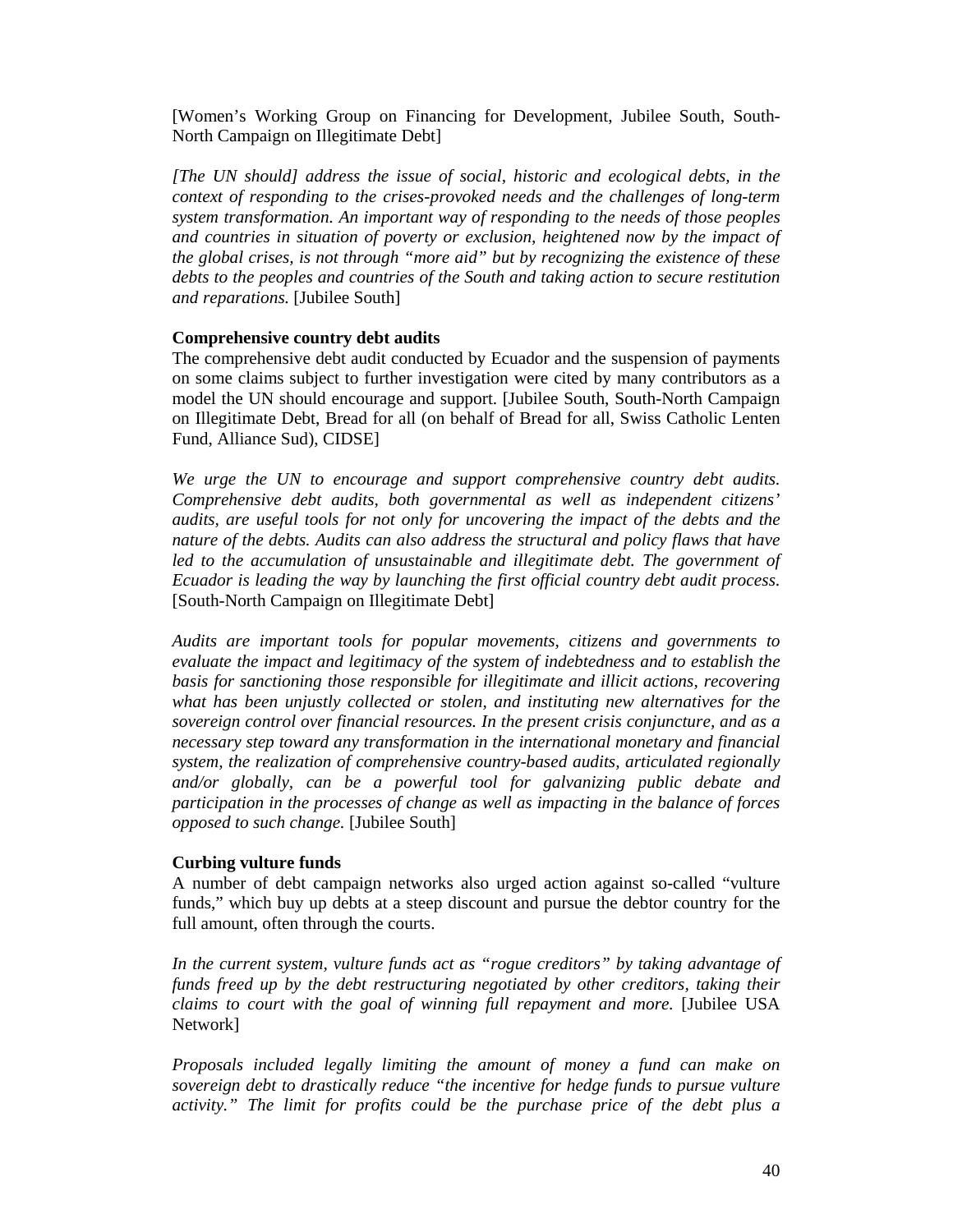*reasonable rate of interest. As most vultures sue in courts in the United States, the UK and France, laws limiting profits in those countries would be a significant step toward curtailing vulture activity. Creditors should also be persuaded not to on-sell claims. In a May 2007 press release, Paris Club countries committed not to sell their claims on HIPC countries to creditors who do not intend to provide debt relief under the HIPC initiative. However, until more creditors agree to participate and sign onto the commitment, it will do little to prevent vulture activity. Creditor countries outside the Paris Club should sign a pledge similar to the Paris Club commitment not to on– sell sovereign debt owed by low-income countries.* [Jubilee USA Network]

*This aggressive approach is typical of the rogue behaviour that has been exposed in the financial markets in recent months, where pursuit of profit has been put before the sorts of values, such as human development and freedom from poverty, to which the market must be made to serve*. [Jubilee Debt Campaign UK]

#### **Redefining the debt sustainability framework**

There was a wide call to review and redefine the Debt Sustainability Framework, involving not only governments but also civil society and giving centrality to human development goals and human rights, including gender equality and women's empowerment.

*As a result of the current economic downturn, there is a great probability that many developing countries will be forced to default on their debt repayments. Despite the various multilateral and bilateral debt relief operations, developing country external debt increased to US\$ 3.35 trillion in 2008. The Debt Sustainability Framework (DSF) of the IMF and World Bank has been ineffective...* 

*A different approach to comprehensively address the process of borrowing and lending is needed. Responsible lending must be the cornerstone and can only be achieved by the adoption of a binding legal framework that deters creditors from engaging in irresponsible lending. The international community has repeatedly issued calls for more responsible lending for several years, including at G8 Summits, in the G20, in the OECD and in the UN General Assembly. Such a framework would take account of both the origin and impact of the debts and offer equal treatment to both debtors and creditors, ultimately affecting the incentives not only for debtors, but also for lenders, and preventing renewed indebtedness on a sustained basis. The framework could be in the form of an impartial and transparent process for resolving debt crises and disputes. The EURODAD Charter of Responsible Financing (2008), which outlines the essential components of a responsible loan, is an important step towards this goal.* [Bread for all (on behalf of Bread for all, Swiss Catholic Lenten Fund, Alliance Sud), CIDSE]

*A systematic and rigorous criteria to assess the impact of the execution of debt repayments and structural reform programmes on the realization of fundamental economic, social and cultural rights, as provided for in the international human rights instruments is needed.* [Women's Working Group on Financing for Development]

*Eligibility for debt relief should be expanded to all countries that need it to meet the MDGs.* [Jubilee USA Network]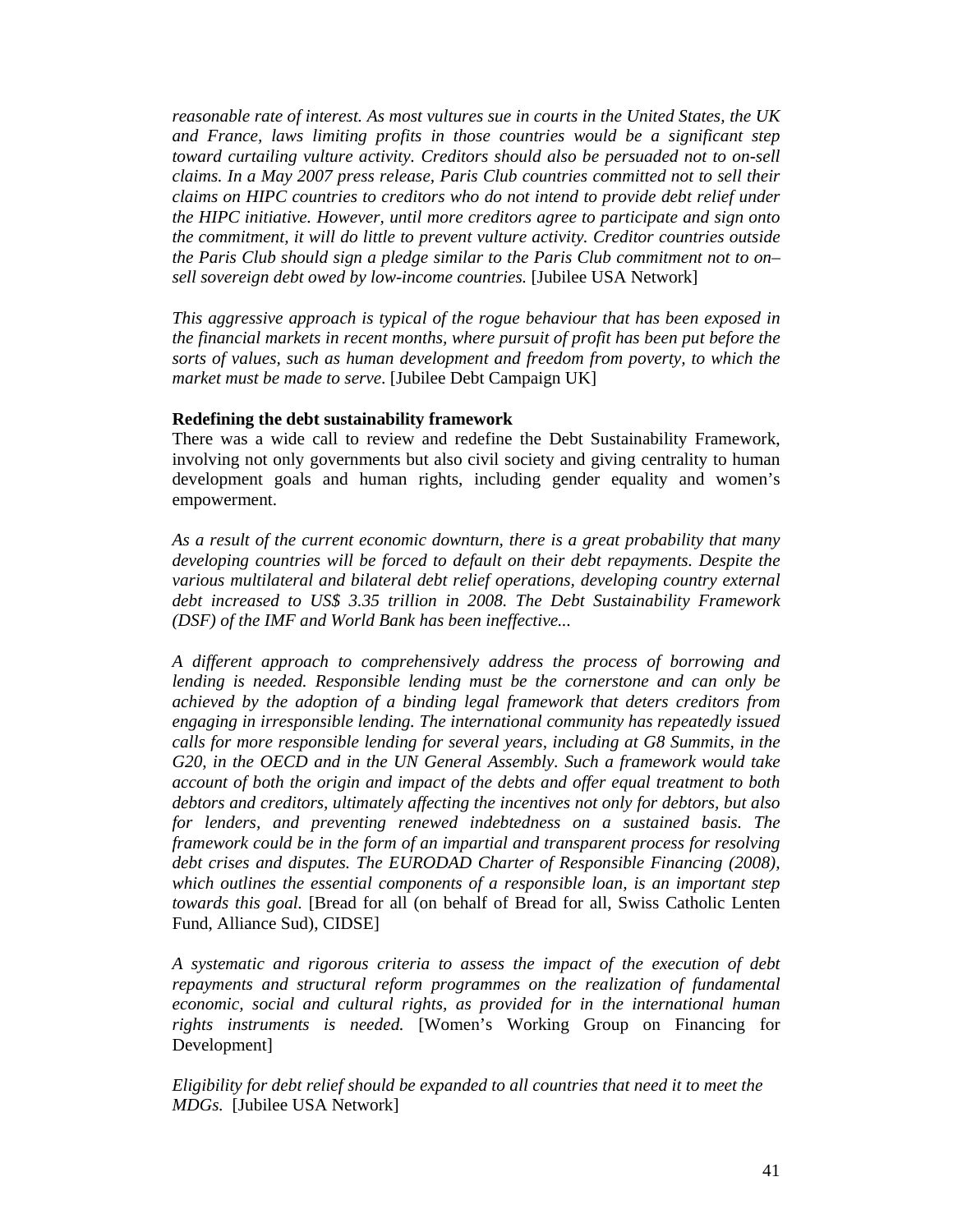### **A common platform or covenant for principled and responsible financing**

Beyond redefining debt sustainability, proposals included a different approach to comprehensively address the process of borrowing and lending, both in terms of quantity and quality to guide implementation of a sovereign debt workout mechanism.

*The international community has increasingly issued calls for more "responsible lending" in the past several years, including at G8 summits, in the G20, at the Organisation for Economic Co-operation and Development (OECD), and in the United Nations General Assembly. It is clear that we must tackle the problem of debt accumulation and re-accumulation in a forward-looking way that looks comprehensively at borrowing and lending and locates these processes in the broader context of the international financial system. We urge the UN to begin a process of developing a common platform or code, which should involve not only Member States but also civil society organizations.* [South-North Campaign on Illegitimate Debt]

#### **II. REDRESSING GLOBAL IMBALANCES AND ASYMMETRIES**

Many contributions proposed various measures to address global imbalances and asymmetries in the global economy that contributed to the current and past crises and reinforced global inequities, notably in terms of South-North net financial flows and unequal capabilities in crisis response. These proposals were often couched in insisting on the need to understand imbalances and asymmetries from a broader perspective than is commonly discussed in financial architecture policy debates.

*Recovery packages should be designed to redress the underlying fundamental economic imbalances that have produced the current crises. These are notably the imbalance between the US and other parts of the global economy, the imbalance between finance and the real economy and the imbalance of bargaining power between workers and their employers. Those economies that have surpluses should redirect them to supporting domestic consumption and productive investment. Trade union rights should be fully respected and promoted so that workers can improve their living standards.* [ITUC and TUAC]

#### **Dealing with exchange rate gyrations**

A number of contributions identified sharp gyrations in exchange rates as a major source of instability and inequity, affecting trade relations often more fundamentally than trade determinants on the official trade agenda, calling for the UN to play a leading role in addressing this perennial issue.

*Given the wild swings of exchange rates in some currencies, it is not tenable to hold that currency movements are only reflections of changes in fundamental market values of these currencies. Instability of currency rates has become a major contributing factor to overall financial instability…As part of a reform of the international financial architecture, a more stable system of currency exchange rates needs to be established…The root of the problem lies in failure to establish a stable international system of exchange rates after the breakdown of the Bretton Woods arrangements in the 1970s. Yet the need to establish a global system of exchange rates is not even on the agenda for reform of the international financial architecture."*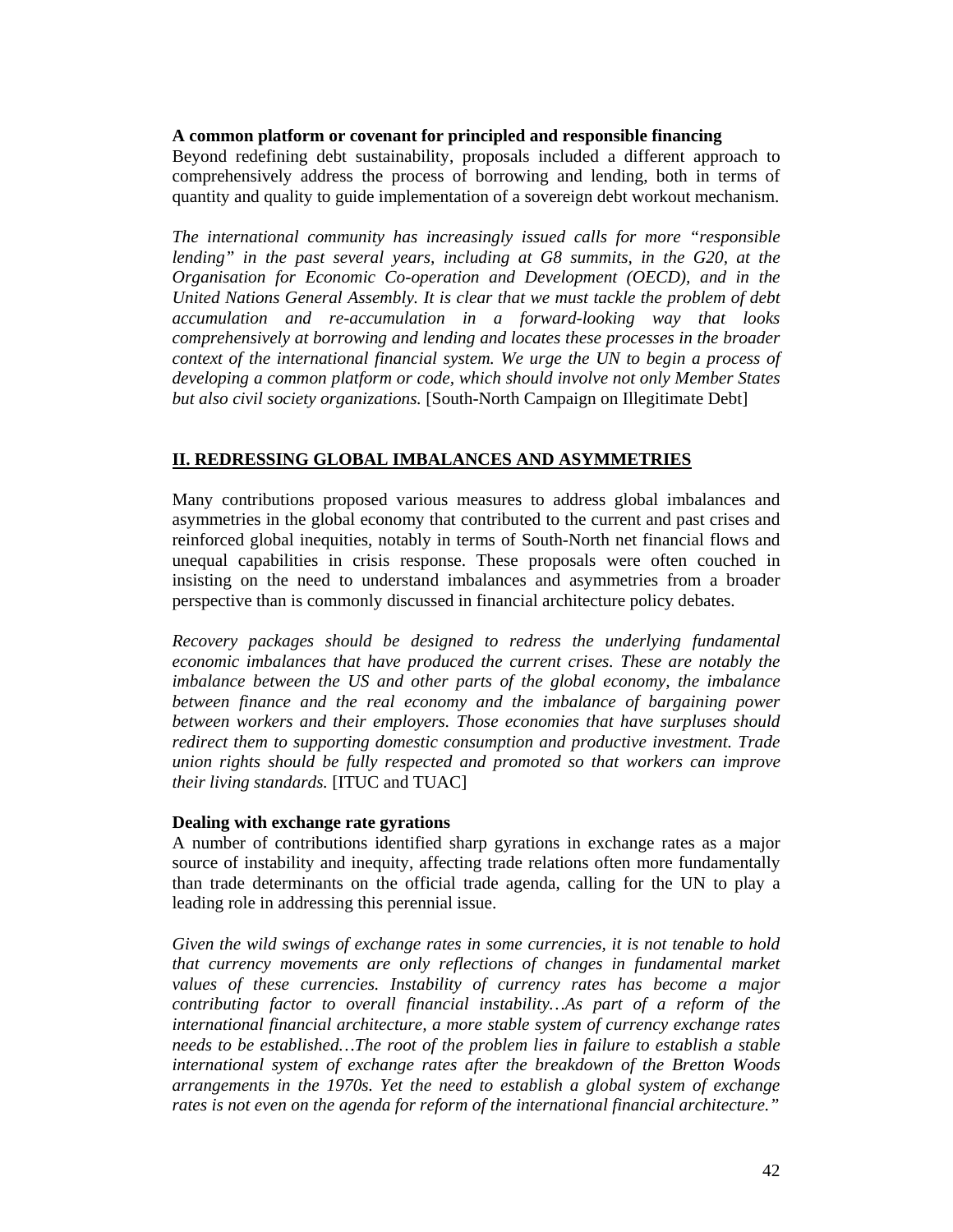*Third World Network's research project on financial policies in Asia (2007-2009) suggests that are serious dangers of divergent movements in exchange rates within Asia, which could lead to destructive "beggar-thy-neighbour" policies in the region. This concern is reflected in other developing regions and on a global level as well. It is hoped that the Commission's recommendations will help bring multilateral and regional approaches to exchange rate management onto the financial architecture reform agenda, including by considering UNCTAD's recent proposals to that effect [a multilateral exchange rate regime to stave off currency speculation].* [Third World Network]

*The original Bretton Woods system was conceived as a complement to the multilateral trade system, which in order to properly function required a certain degree of exchange rate stability. The IMF was originally created to perform such function but, since the fall of the par value Bretton Woods system in the 1970s, instability and misalignments of currency exchange rates have become the norm. Increased levels of exchange rate volatility have a strong impact on trade performance through channels such as the levels of domestic investment, the variations of relative prices of export products (which, in turn, affect competitiveness of the economies), the price of access to finance for production. The value of market access concessions and price-based trade liberalization measures that receive so much attention in trade negotiations has been at times dramatically reduced or become uncertain due to the exchange rate fluctuations. These changes, it is worth noting, do not affect all countries equally, having asymmetric impacts on the trade performance of developing countries, as compared to developed ones.* 

*Not only has the IMF lost this function with the fall of the Bretton Wood system in the 1970s, but we are of the view it is in no position to regain capacity to perform such function in the future. There is more than enough evidence of this in failed attempts of the last ten years, first through the "spillover" assessment in Art. IV consultations, later through the "multilateral consultations on surveillance."* 

*There is an urgent need to establish alternative credible mechanisms for the multilateral management of exchange rates. Establishing an institution concerned with orderly coordination among hard currency issuers is a desirable goal but the issues above are likely to remain as long as the domestic currency of a country continues to be used widely as main international trading and reserve currency. So steps should be taken to move towards a system that relies on a multilateral currency for trading and reserve purposes.* 

*Strengthened regional and sub-regional schemes for monetary cooperation hold the key to lower dependence on the currencies of a few dominant countries. Ultimately, a more balanced and development friendly system for multilateral management of exchange rates will be one that builds on, and seeks to gradually coordinate, South-South regional currencies and currency units.* 

*Indeed, multilateral exchange rate coordination is more feasible, as a first step, at the regional or sub-regional level, and it would lead, by supporting intra-regional trade, to diversifying trade products and markets, thereby deepening the resilience of developing country economies to external shocks like the current one.*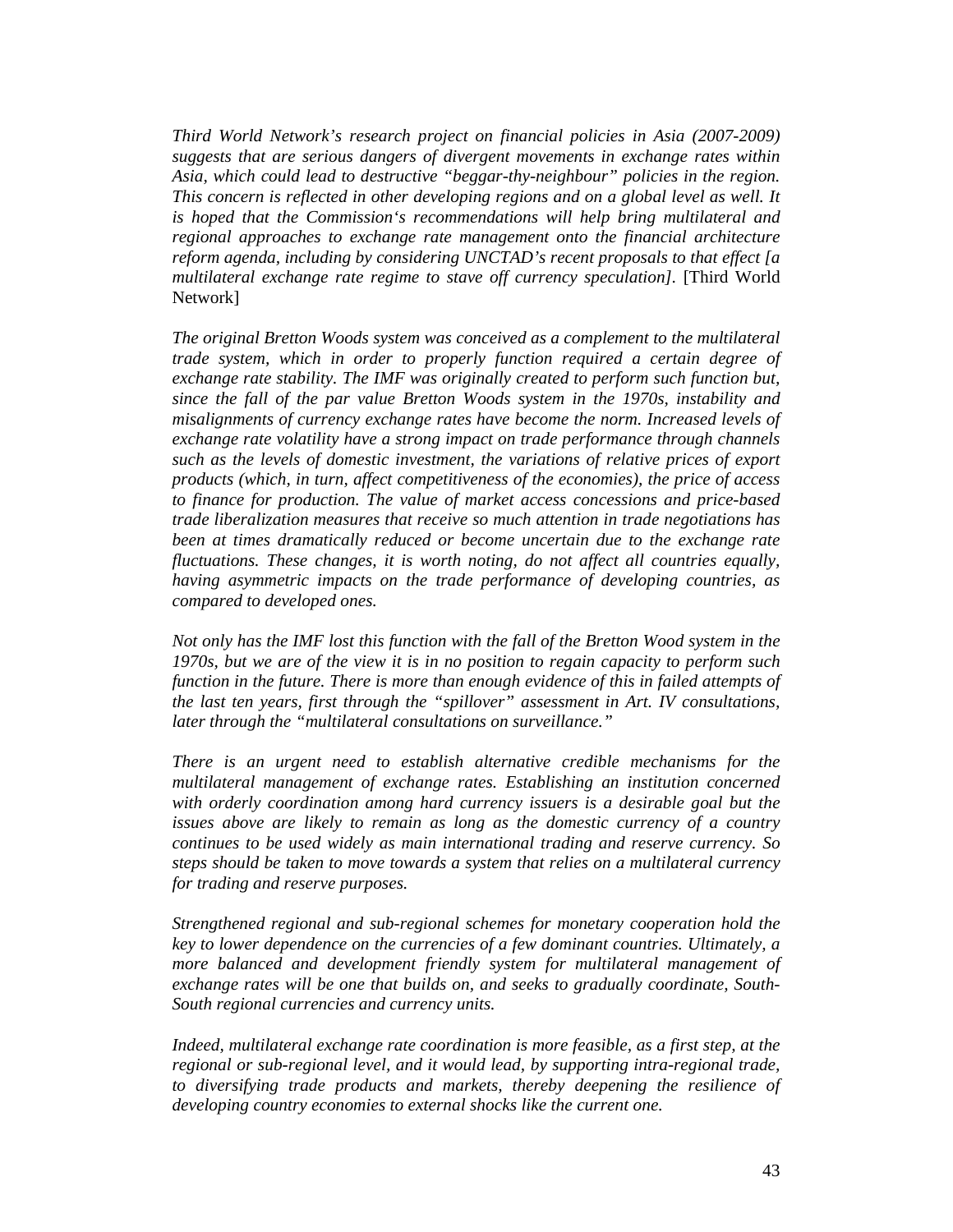*All these reforms, however, are likely to take a long time. Some degree of currency exchange rate instability will presumably continue to exist, leaving non-reserve currency countries to disproportionately bear its impacts, so a regular and predictable mechanism to ensure that developing countries can opt-out of their trade obligations to the extent required to compensate for such impacts on their economies should also be set in place. By the same token, while global institutions to manage exchange rates of trend-makers are missing, it is all the more necessary that trendtakers (mostly poor and undiversified economies) can enjoy the necessary space to manage their exchange rates.* [International Working Group on Trade-Finance Linkages- Steering Committee]

#### **Regional monetary and reserve arrangements**

Regional approaches as an alternative or stepping stone to multilateral exchange rate stabilization were emphasized by a number of participants, often described in the context of more comprehensive regional development agendas, including the *Banco del Sur* in Latin America, and regional currency arrangements and reserve pooling, notably the "Ecuadorian proposal" involving intensified regional monetary cooperation towards regional exchange rate mechanisms, the pooling of reserves and their convertibility into a new regional currency. [Oxfam International, Women's Working Group on Financing for Development, Jubilee South, Bread for all (on behalf of Bread for all, Swiss Catholic Lenten Fund, Alliance Sud), CIDSE)

*Implement an international monetary system based on a new system of reserves, including the creation of regional reserve currencies in order to end the current supremacy of the dollar and to ensure international financial stability.* ["Let's put finance in its place!" Call for the signature of NGOs, trade unions and social movements, Belem, 1 February 2009, over 360 signatures)

*An international financial facility funded by countries with excess reserves has merits but should not preclude work being done on regional monetary arrangements, such as the Chiang Mai Initiative, the Bahrain Initiative or the Ecuadorian proposal. Among these efforts, the bilateral and multilateral currency swaps are a cooperative approach to deal with reserve imbalances although there has been relatively little take up on this as the aforementioned initiatives take time to mature. Policy conditionalities should not be used on these occasions.* [Women's Working Group on Financing for Development]

*Support the construction of autonomous, regionally-based financing for development institutions and mechanisms based on economic, social, ecological, gender and intergenerational justice. The creation of ALBA, Peoples' Trade Agreements, and other South-South alliances of solidarity and complementarity, including also the South Bank and other new monetary and financial stabilization arrangements in South America, are potential avenues for confronting the consequences of the crises, recovering sovereignty and opening new horizons of more fundamental change.*  [Jubilee South]

#### **A new global reserve system?**

A few participants contributed and commented on proposals for more fundamental global financial architecture reform involving the creation of a new global reserve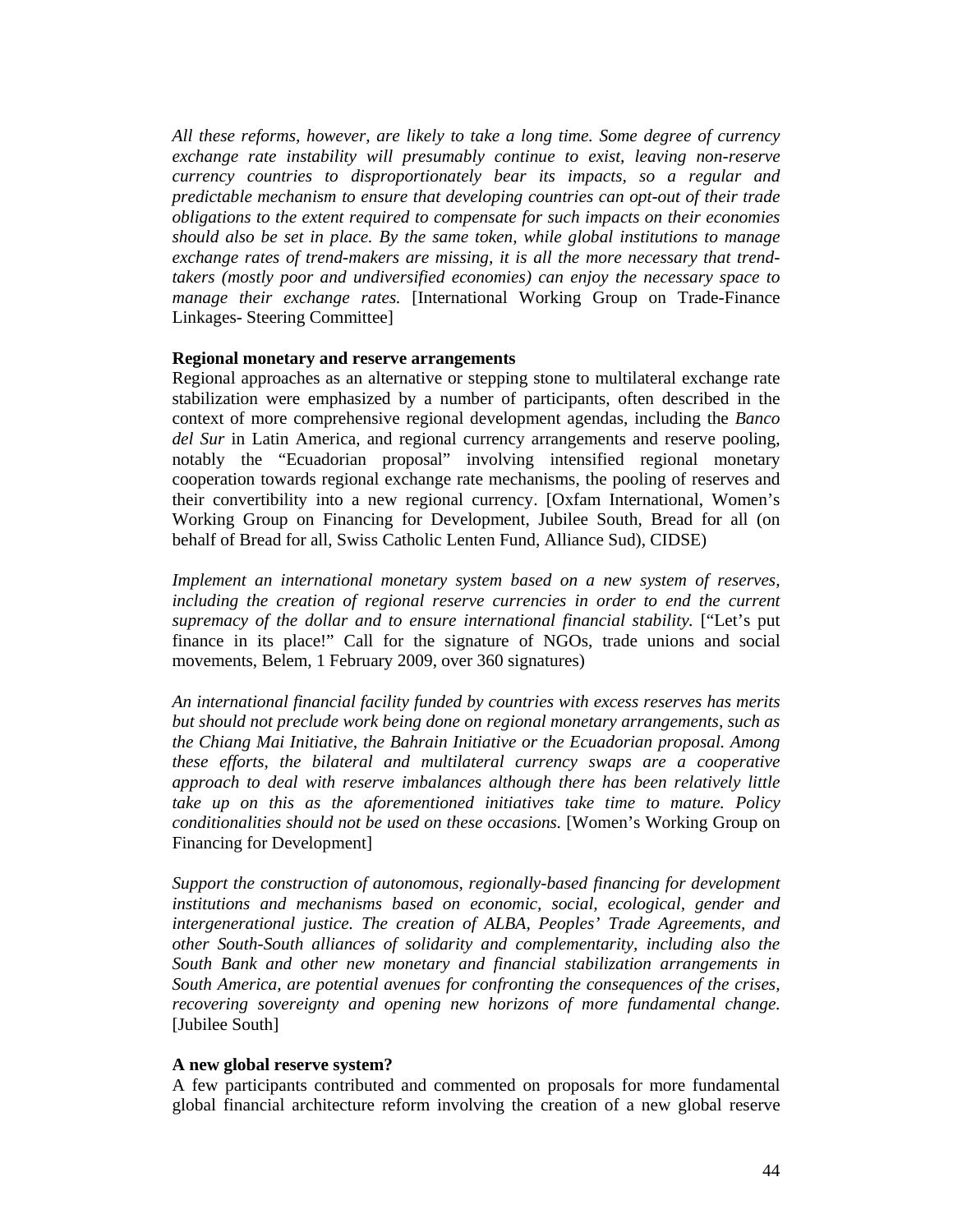system to anchor exchange rates, with "seigniorage" (emission) capacities, and involving symmetrical disciplines on surplus and deficit countries.

Proposals ranged from the IMF issuing Special Drawing Rights for financial and currency stabilization as well as development objectives [Christian Aid] to the establishment of an International Money Clearing Unit (IMCU) that only central banks would hold among nations that would abide by the rules of a clearing union system. This system would involve symmetrical responsibilities among surplus and deficit countries of the kind John Maynard Keynes had proposed but failed to achieve at the 1944 Bretton Woods Conference. [*Journal of Post-Keynesian Economics* – submission by the Editor]

Others remained more circumspect about such global monetary solutions:

*It is very difficult to support proposals to establish single global currency given the structural inequalities in powers that would affect decisions over issuance and control of the global currency. The issuance of Special Drawing Rights may be tainted by the IMF's loss of credibility. There have also been proposals to use a GDP-weighted basket of real exchange rates (also known as a world currency unit) as an anchor for the world's currencies. This currency unit helps reduce sovereign risk because it is standardized and inflation adjusted. The suggestion is to link this currency unit the domestic currency board or trade-weighted basket of currencies. It will still be difficult to currencies to work with. The question remains how economies become systemically significant enough for their currencies to command confidence in the international monetary system.* [Women's Working Group on Financing for Development]

A key question in the possible move to a new system of fixed exchange rates was how the initial rate of each country would be set in the context of power imbalances associated with asymmetric currency values. Until such political obstacles could be surmounted, many preferred regional approaches, and insisted on the priority of relegitimizing capital controls (or "capital management techniques") at the national/regional level and in the global policy/regulatory as an immediate means to manage destabilizing capital movements (including speculative attacks on national currencies), screen the quality of capital entries and prevent capital flight, as discussed in the Chapter 1 on Financial Regulation. [Third World Network, Social Watch, Women's Working Group on Financing for Development, SOMO, Oxfam International]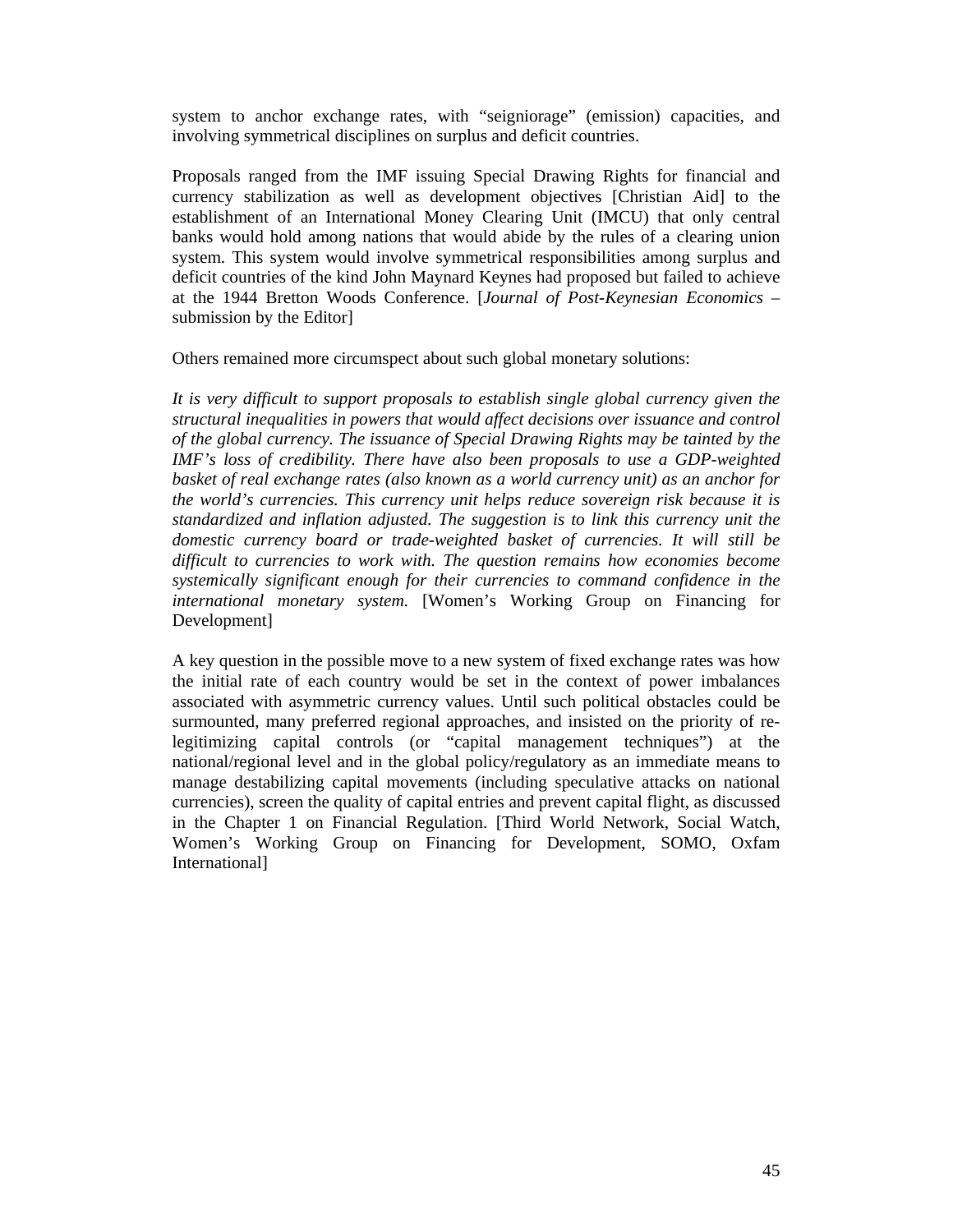## **List of Civil Society Contributors**

(In an order beginning with the last submission received first)

- 1. SustainUS
- 2. Women's Working Group on Financing for Development
- 3. International Trade Union Confederation (ITUC) and The Trade Union Advisory Committee (TUAC)
- 4. Jubilee South
- 5. SOLIDAR (European network of NGOs and labour movement organisations)
- 6. Servas International
- 7. Servas
- 8. RESULTS Educational Fund and Canter for Economic Governance and AIDS in Africa
- 9. Health GAP (Global Access Project), on behalf of a U.S. civil society coalition
- 10. Centre for Research on Multinational Corporations (SOMO)
- 11. Social Watch
- 12. Nord Sud XXI
- 13. International Working Group on Trade-Finance Linkages- Steering Committee
- 14. Institute for Agriculture and Trade Policy (IATP)
- 15. Consejo De Desarrollo Socioeconomico Para Sudamerica Codesesa
- 16. Bread for all (on behalf of Bread for all, Swiss Catholic Lenten Fund, Alliance Sud)
- 17. Alsek Research
- 18. The Oil Drum
- 19. Christian Aid
- 20. Central Única dos Trabalhadores (CUT) Brazil
- 21. Bretton Woods Project
- 22. NGO Committee for Social Development
- 23. International Presentation Association of the Sisters of the Presentation
- 24. Association for Protection of Environment and culture
- 25. Erlassjahr-Year of Relief 2000
- 26. European Solidarity Towards Equal Participation of People (Eurostep)
- 27. Fondation Charles Leopold Mayer
- 28. World Federation of United Nations Associations (WFUNA)
- 29. Friends of the Earth Latvia
- 30. World Council of Churches
- 31. European Network on Debt and Development (EURODAD)
- 32. Oxfam International
- 33. Centre de recherche et de promotion pour le sauvegarde des sites et monuments historiques en **Afrique**
- 34. Third World Network (TWN)
- 35. Arab NGO Network for Development (ANND)
- 36. World Wide Fund for Nature United Kingdom (WWF-UK)
- 37. ActionAid International
- 38. Jubilee Debt Campaign
- 39. City Montessori School (CMS)
- 40. International Union for Land Value Taxation and Free Trade
- 41. Collectif Inter- Associatif pour la Réalisation des Activités Scientifiques et Techniques jeunes au Cameroun (CIRASTIC)
- 42. International Valuation Standards Council
- 43. Banca Etica
- 44. The Eastern African Sub-regional Support Initiative for the Advancement of Women
- 45. Cooperation Internationale pour le Developpement et la Solidarite (CIDSE)
- 46. Deutscher Naturschutzring e.V.
- 47. UBUNTU World Forum of Civil Society Networks
- 48. International Movement ATD Fourth World
- 49. HelpAge International
- 50. Neighbourhood community network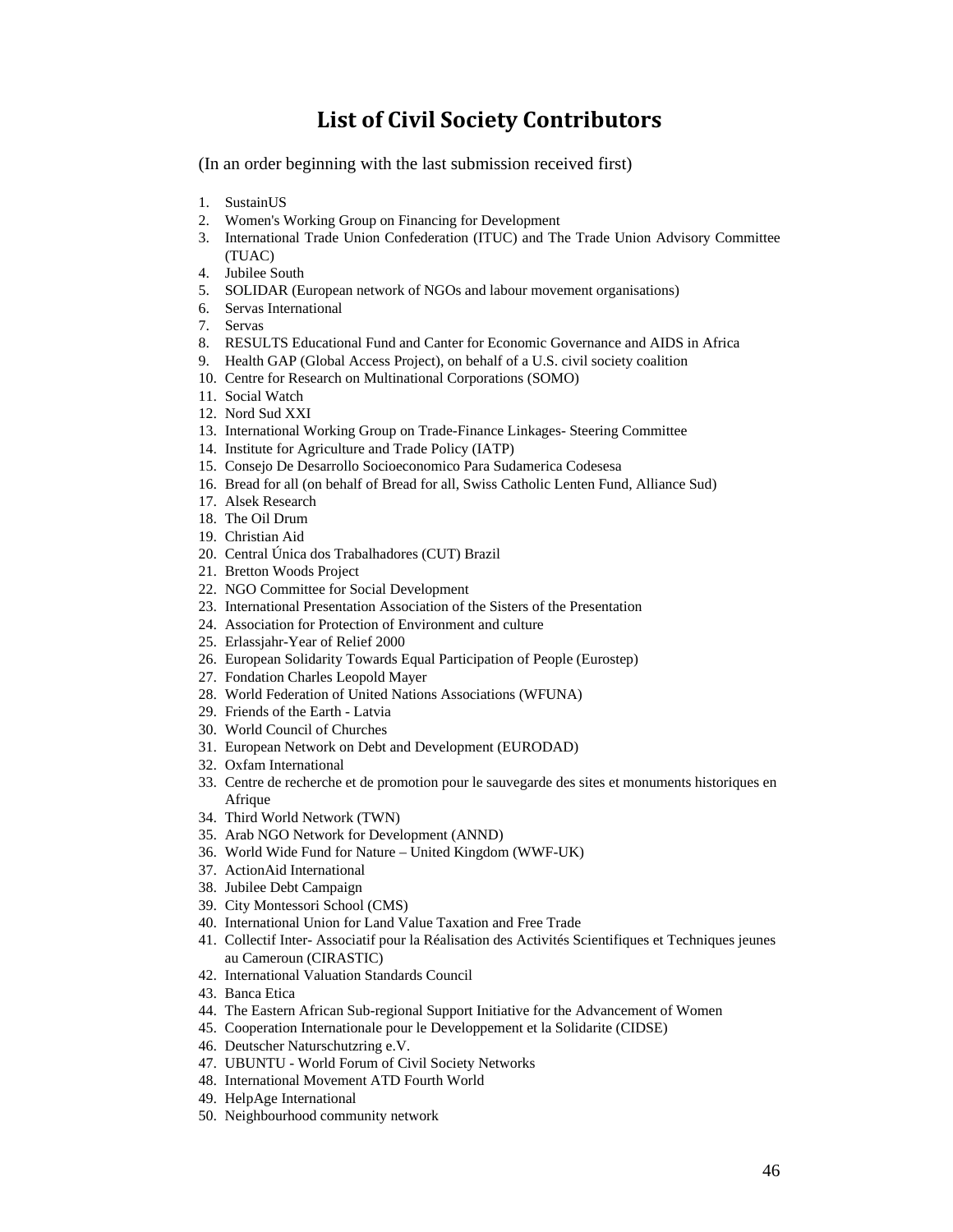- 51. Focus on the Global South
- 52. Tax Justice Network
- 53. Chung-hua Institution for Economic Research
- 54. Lembaga Studi Pers Pembangunan
- 55. Jubilee USA Network
- 56. Godavari Research Academy Promoting Research Services
- 57. Mesaros Inc.
- 58. United Nations Association of Turkey Youth Section
- 59. International Gender and Trade Network (IGTN)-Afrique
- 60. Shaping Tomorrow Foresight Network
- 61. Maryknoll Office for Global Concerns
- 62. OneAim.org
- 63. Consumers International
- 64. Working for a Sane Alternative
- 65. Banktrack
- 66. Women in Development Europe ( WIDE )
- 67. World Goodwill
- 68. NGO Committee on Financing for Development
- 69. Clarion consulting international
- 70. Congregation of Our Lady of Charity of the Good Shepherd
- 71. Utkal University
- 72. The European Consumers' Organisation (BEUC)
- 73. Journal of Post Keynesian Economics *(Editor)*
- 74. University of Vienna *(Individual)*
- 75. Anjma-Flah-e-Behbood-e-Insaniat (AFBI)
- 76. Social Aid Of Hellas
- 77. Sargent Shriver National Center on Poverty Law
- 78. Umeedenao Citizen Community Board
- 79. Centre Accompagnement Alternatives locales de Développement (CAALD)
- 80. Campaign for the Establishment of a UN Parliamentary Assembly
- 81. Consumers Union of U.S., Inc.
- 82. Asociación Chilena de ONGs (ACCIÓN)
- 83. Erlassjahr.de (Jubilee Germany)
- 84. Hertfordshire Community Foundation
- 85. Centre for Human Rights, University of Pretoria
- 86. Universal Versatile Society
- 87. Association pour l'action sociale et le développement(ASD)
- 88. Social Trade Organization (STRO)
- 89. Coordination des orphelins des militaries Congolais en RDC/ASBL/ONG
- 90. Women's Health and Education Centre (WHEC)
- 91. Childcare consortium
- 92. Forum on Geonomics
- 93. Financial Transparancy Awareness
- 94. Friends of Ozone Africa
- 95. New Rules for Global Finance